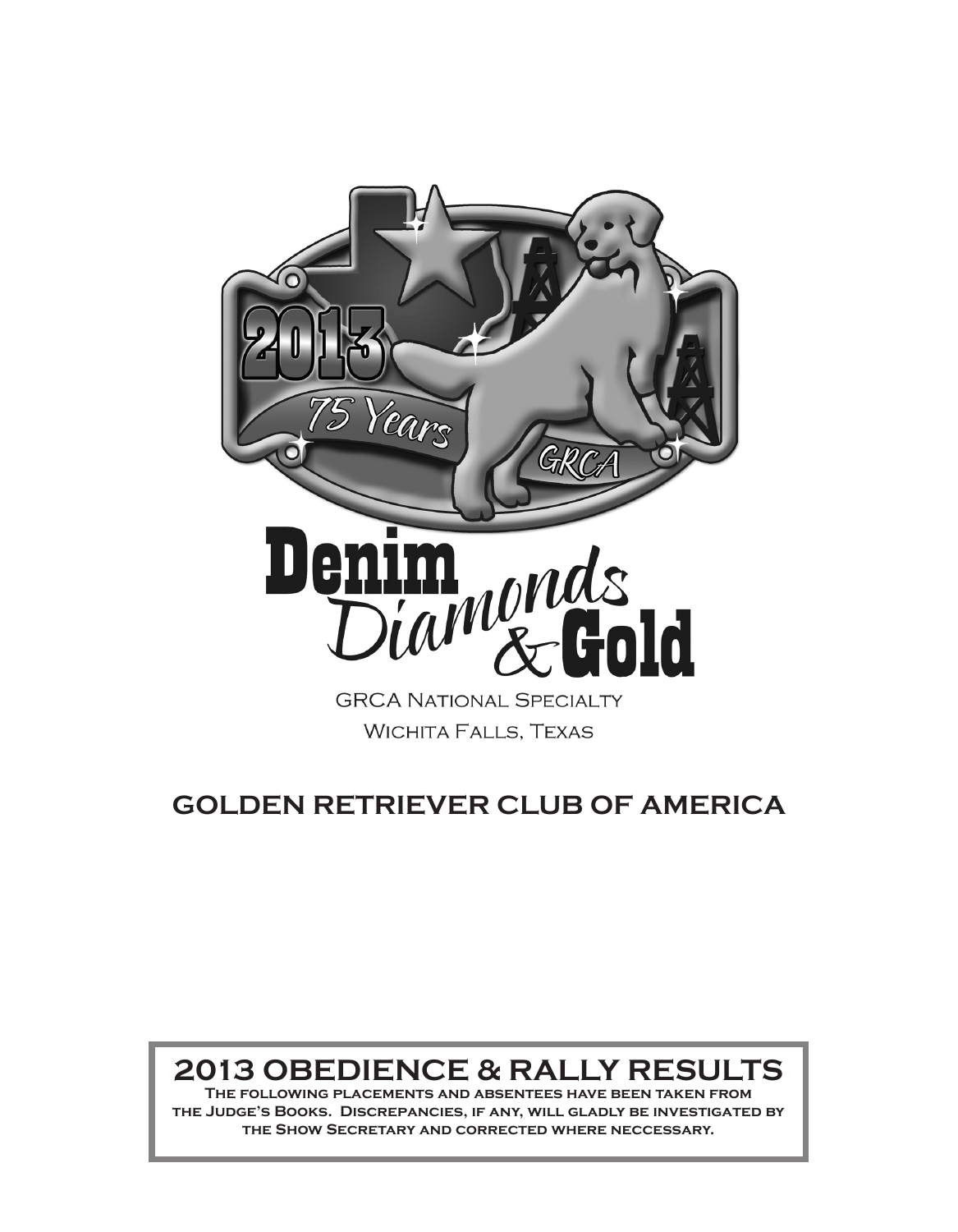# **RALLY TRIAL**

JUDGE: MS. CATHLEEN CABALLERO

#### **GOLDEN RETRIEVERS: RALLY EXCELLENT B.**

| NQ L   | 49 DUCAT BRYTLEA JUSCOZ OLD CURIOSITY SHOP BN, CD, RA, NA, NAJ. SR64006001. 07-17-10.<br>HELEN DORRANCE AND SUSAN SCRIBNER<br>BREEDER(S):<br>CH DÉJÀ VU WATERMARK DUCAT DANTE X CH DUCAT BRYTLEA ARIELLE, OD<br>BY:<br>OWNER(S):<br>DR TIM AND LYNDA WILLIAMS |                       |                  |
|--------|---------------------------------------------------------------------------------------------------------------------------------------------------------------------------------------------------------------------------------------------------------------|-----------------------|------------------|
| 73 — 1 | 211 SHOR'LINE PUT THE LIME 'N DA COCONUT ISLAND (COBALT) CD BN NA RE. SR57328401. 06-14-09.                                                                                                                                                                   |                       |                  |
|        | BREEDER(S):<br><b>CYNTHIA BINDER</b>                                                                                                                                                                                                                          |                       |                  |
|        | CH HARBORVIEW'S JUST U WAIT BISS BOSS X SHOR'LINE CHART'N R COURSE TO THE SEA RA<br>BY:                                                                                                                                                                       |                       |                  |
|        | OWNER(S):<br>DR BRIAN T. HUSS                                                                                                                                                                                                                                 |                       |                  |
| 73     | 159 CH C-R GEMINI'S FIELD OF DREAMS CD JH RA OAP NJP WC CA CGC BN. SR62209402.                                                                                                                                                                                |                       | $04-14-10.$      |
|        | BREEDER(S):<br>RICHARD AND CANDI PEARCE AND JIM AND TRISH HARVEY                                                                                                                                                                                              |                       |                  |
|        | BY:<br>GCH RUSH HILL'S RUN'N AMUCK AT ABELARD OA OAJ AXP AJP NFP WC X GCH GOLDENTRIP GEMINI'S ABBEYROAD                                                                                                                                                       |                       |                  |
|        | OWNER(S):<br>DESTINY AND GIL MARTEL II AND CANDI PEARCE                                                                                                                                                                                                       |                       |                  |
| AB     | 8<br><b>BRISTOLWOOD TRAILBLAZING BETSY RA CD.</b>                                                                                                                                                                                                             | SR53904702. 12-23-08. |                  |
|        | BREEDER(S):<br><b>MARCY SKIRVIN</b>                                                                                                                                                                                                                           |                       |                  |
|        | BY:<br>WOODWALKERS CENTERFIRE X GOLD STARS SKYE MILES                                                                                                                                                                                                         |                       |                  |
|        | OWNER(S):<br>HARDRESS J. WALLER AND GERTRUDE G. WALLER AND MARCY SKIRVIN                                                                                                                                                                                      |                       |                  |
| 92     | 17 OTCH TANBARK'S OAK GROVE CAESAR, UDX9, OGM, VER, RE. SR19349006.                                                                                                                                                                                           |                       | 07-25-04.        |
|        | BREEDER(S):<br><b>SECONDE TOBEY-PIEFTER</b>                                                                                                                                                                                                                   |                       |                  |
|        | TANBARK'S TRUE GRIT X TANBARK'S ENGLISH ROSE<br>BY:                                                                                                                                                                                                           |                       |                  |
| 85     | OWNER(S):<br><b>SUSAN KNOWLES</b><br>28 TOPPER N2 CATCH N THE WIND CDX RE AX AXJ CCA.                                                                                                                                                                         | SR53742301. 12-16-08. |                  |
|        | BREEDER(S):<br><b>COLEEN AVERILL</b>                                                                                                                                                                                                                          |                       |                  |
|        | BY:<br>GCH CH GOLDENVIEW'S CIRCLE OF LIFE X TANGELOE'S TAMBOURINE                                                                                                                                                                                             |                       |                  |
|        | OWNER(S):<br>BARBARA GARRISON AND BONNIE MCLEAN                                                                                                                                                                                                               |                       |                  |
| 79     | 43 MORNINGLO ASH'S PIRATE.                                                                                                                                                                                                                                    | SR43205007.           | 06-18-07.        |
|        | BREEDER(S):<br><b>GLENDA MANUCY</b>                                                                                                                                                                                                                           |                       |                  |
|        | DEAUQUEST HARD DAYS KNIGHT X BRIDGETON MORNINGLO BRIGHT LITE<br>BY:                                                                                                                                                                                           |                       |                  |
| 84     | OWNER(S):<br>LIZA SIMON ROPER                                                                                                                                                                                                                                 |                       |                  |
|        | 102 WINDSONG'S THE MUSIC IS YOU BN RE.                                                                                                                                                                                                                        | SR67689601.           | $05-01-11.$      |
|        | BREEDER(S):<br><b>DIANNE BARNES</b>                                                                                                                                                                                                                           |                       |                  |
|        | BY:<br>GCH CRYSTAL GLENS HELL FREEZES OVER RE X WINDSONG'S DREAMLAND EXPRESS CD RAE                                                                                                                                                                           |                       |                  |
|        | OWNER(S):<br><b>DIANE BARNES</b>                                                                                                                                                                                                                              |                       |                  |
| 70     | 104 WINDSONG'S DREAMLAND EXPRESS CD RAE.                                                                                                                                                                                                                      | SR21777901.           | 11-06-04.        |
|        | BREEDER(S):<br><b>DIANNE BARNES</b><br>CH SMITHAVEN'S AMBER BREW AX OAJ NF RE OS X WINDSONG'S FLYING FOR ME RN<br>BY:                                                                                                                                         |                       |                  |
|        | OWNER(S):<br><b>DIANE BARNES</b>                                                                                                                                                                                                                              |                       |                  |
| 87     | 130 AMIGOLD NEHI TO A GRASSHOPPER CD MH RA WCX CCA VC.                                                                                                                                                                                                        | SR54579005.           | $01-11-09.$      |
|        | BREEDER(S):<br>TERRY LYNN THORTON                                                                                                                                                                                                                             |                       |                  |
|        | BY: OTCH RAGGEDY RUN JUST THE TICKET UDX4 MH TD RN WCX CCA OS VCX X AMIGOLD SKY HI IT'S ONLY MONEY RN SH NA NAJ WCX VC                                                                                                                                        |                       |                  |
|        | OWNER(S):<br>TERRY L THORNTON AND JIM RICHARDSON                                                                                                                                                                                                              |                       |                  |
| 74 — 1 | 157 GEMINI'S SEMPER FIDELIS CD GN RE JH XF MX MXJ WC CCA CA VC CGC MXB MJB. SR36083903.                                                                                                                                                                       |                       | 03-03-06.        |
|        | CINDI METCALF AND BARBARA A TUCKER<br>BREEDER(S):                                                                                                                                                                                                             |                       |                  |
|        | BY:<br>CH SUNCHASE ULTRA-BRITE NOT X CH FALLCHASE MARKQUISE DIAMOND NAJ                                                                                                                                                                                       |                       |                  |
|        | OWNER(S):<br>GIL AND DESTINY MARTEL II                                                                                                                                                                                                                        |                       |                  |
| 97     | 192 TANBARK'S WHAT WILL BE CDX NA OAJ NF.                                                                                                                                                                                                                     | SR65851606.           | 11-22-10.        |
|        | BREEDER(S):<br>YVONNE M PIEFER<br>BY:                                                                                                                                                                                                                         |                       |                  |
|        | OTCH HIGHROLLER BLACK JACK UDX2 OM4 JH NA NAJ X TANBARK'S UBETCHA<br>OWNER(S):<br><b>LORA SEALE</b>                                                                                                                                                           |                       |                  |
| EXC-   | 256 GALLOGOLD FRUIT JUICY RED CDX GO RE MX AXJ OF WC.                                                                                                                                                                                                         | SR52390506.           | 10-07-08.        |
|        | FOULEDBREEDER(S):<br><b>CINDY VINZANT</b>                                                                                                                                                                                                                     |                       |                  |
|        | BY:<br>ROCKERIN'S RED RIVER RUCKUS*** X GALLO GOLD SINGULAR SENSATION CD MH WCX VC CCA OD                                                                                                                                                                     |                       |                  |
|        | OWNER(S):<br>TERRY L THORNTON AND JIM RICHARDSON                                                                                                                                                                                                              |                       |                  |
| 94     | 289 PRAIRISTAR'S O WHAT A DREAM UD GO RA MX MXB MXJ MJB OF THD. SR36051502.                                                                                                                                                                                   |                       | 07-13-06.        |
|        | BREEDER(S):<br><b>KRISTINE RUBBA</b>                                                                                                                                                                                                                          |                       |                  |
|        | BY:<br>CH SUMMITS HIGH VOLTAGE X REDOG SINGING AMAZING GRACE CD RN                                                                                                                                                                                            |                       |                  |
|        | OWNER(S):<br>KEITH HOWLAND AND BETH SINGLETON-HOWLAND                                                                                                                                                                                                         |                       |                  |
| 72     | 306 RIVER RANCH PATHFINDER RA BN MX MXJ MJB MXP MJP2.                                                                                                                                                                                                         | SR05989403.           | $02 - 05 - 03$ . |
|        | BREEDER(S):<br><b>BARBARA SHAPLEY</b><br>BY:<br>RIVER RANCH FALLEN FROM GRACE CDX RN SH MH MXJ NF X RIVER RANCH-STYLE GOLD CHARM UDX RAE SH OA OAJ OAP OJP                                                                                                    |                       |                  |
|        | OWNER(S):<br>JERALD AND TORI LANDIS                                                                                                                                                                                                                           |                       |                  |
|        |                                                                                                                                                                                                                                                               |                       |                  |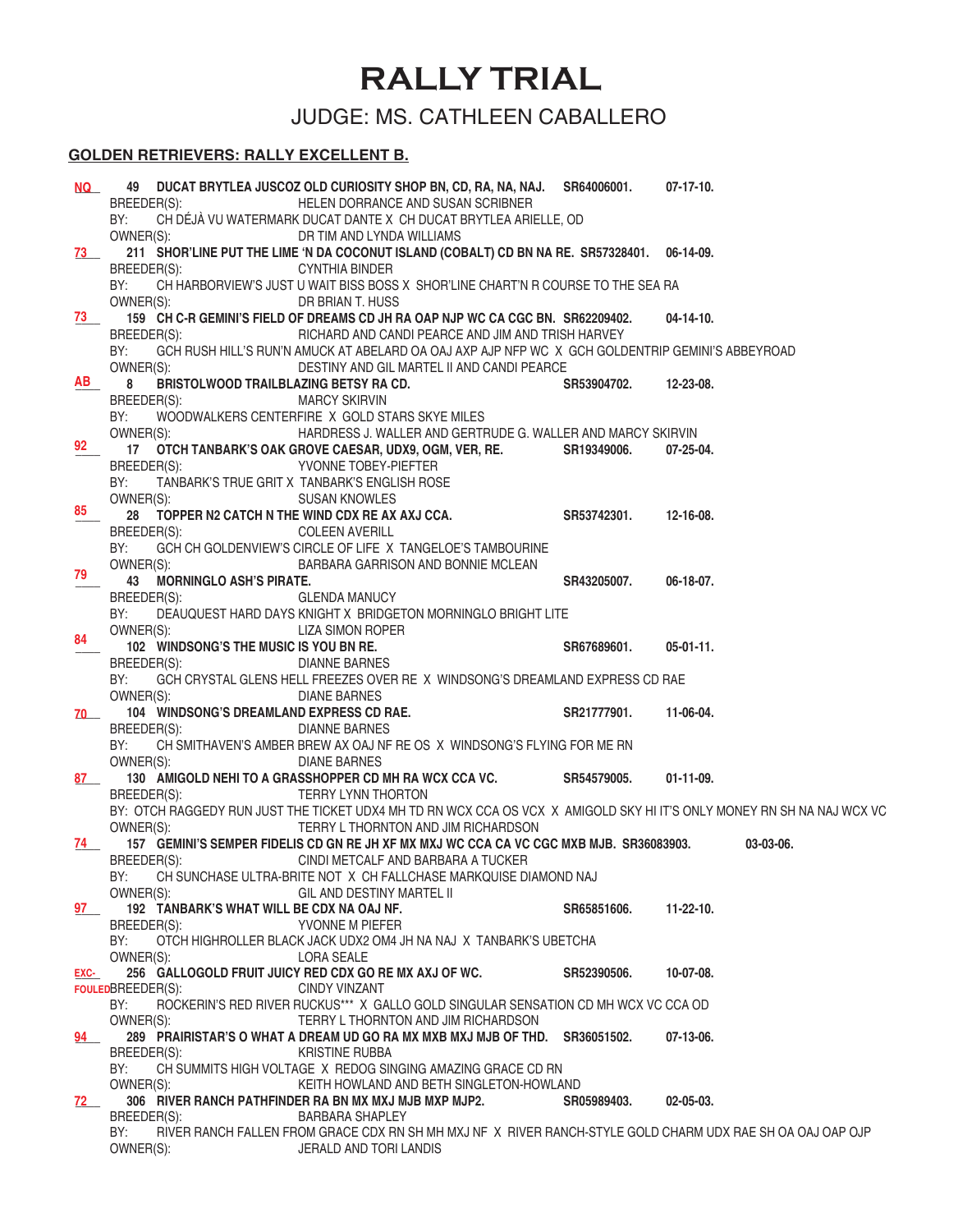| 99           | 330 CASSIDY                                                                                           |                                    |          |         | ILP 258232.        | $10-15-10.$                                                                                                       |
|--------------|-------------------------------------------------------------------------------------------------------|------------------------------------|----------|---------|--------------------|-------------------------------------------------------------------------------------------------------------------|
|              | BREEDER(S):                                                                                           | <b>UNKNOWN</b>                     |          |         |                    |                                                                                                                   |
|              | <b>UNKNOWN</b><br>BY:                                                                                 | <b>UNKOWN</b>                      |          |         |                    |                                                                                                                   |
| $\backslash$ | OWNER(S):                                                                                             | <b>KAREN DEEDS</b>                 |          |         |                    |                                                                                                                   |
| 98           |                                                                                                       |                                    |          |         |                    | 349 MACH HEADS UP ASPENRIDGE FIREPOWER J CD BN GN RAE MXS MJX NAP MXF NFP T2B2 TND CGC WCX. SR40663302. 08-07-06. |
|              | BREEDER(S):                                                                                           | ANNE EVERETT                       |          |         |                    |                                                                                                                   |
|              | BY:<br>FC AFC TNT'S EXPLOSION UD X DOUBLE GOLD SPITFIRE                                               |                                    |          |         |                    |                                                                                                                   |
|              | OWNER(S):                                                                                             | <b>FAITH JONES</b>                 |          |         |                    |                                                                                                                   |
| 99           | 378 HIGH FLYERS UPROAR VCD2 AX AXJ XF GN BN TD RAE.                                                   |                                    |          |         | SR42922101.        | 05-13-07                                                                                                          |
|              | BREEDER(S):                                                                                           | ROMAINE E HALUPA                   |          |         |                    |                                                                                                                   |
|              | BY:<br>OWNER(S):                                                                                      |                                    |          |         |                    | CH SMITHAVEN'S AMBER BREW AX OAJ NF RE OS X MACH CONBRI OAHU HIGH FLYER HEAR ME ROAR BN RN TD XF MXB MJS          |
|              | 405 WINGWATCHER GET DOWN TONIGHT CDX RA WC.                                                           | ROMAINE E HALUPA                   |          |         | SR33508801.        | $03-15-06.$                                                                                                       |
| 95           | BREEDER(S):                                                                                           | JAN OWEN AND CLAIRE CARO           |          |         |                    |                                                                                                                   |
|              | LABURNUM'S BLACK THORN X WINGWATCHER CRÈME DE CACAO, WC<br>BY:                                        |                                    |          |         |                    |                                                                                                                   |
|              | OWNER(S):                                                                                             | JAN OWEN AND CLAIRE CARO           |          |         |                    |                                                                                                                   |
| NQ L         | 514 ERRIGAL ARIA CATCH THE WIND OF CHASEHILL CD RE JH WC.                                             |                                    |          |         | SR52764203.        | $07-16-08.$                                                                                                       |
|              | BREEDER(S):                                                                                           | DIERDRE DOYLE                      |          |         |                    |                                                                                                                   |
|              | HARESITH BEACHCOMBER JH X ERRIGAL FIONNUALA<br>BY:                                                    |                                    |          |         |                    |                                                                                                                   |
|              | OWNER(S):                                                                                             | NANCY EGO AND JEAN DERESIENSKA     |          |         |                    |                                                                                                                   |
| 71           | 576 GCH CH SHADOWLAND'S PAWS FOR APPLAUSE AT TRISTAR CD RE SH WC.SR52798003.                          |                                    |          |         |                    | $09 - 26 - 08$ .                                                                                                  |
|              | BREEDER(S):                                                                                           | JOANNE JOHNSON AND MONICA MCGEE    |          |         |                    |                                                                                                                   |
|              | BY:                                                                                                   |                                    |          |         |                    | BIS BISS GCH RUSH HILL RUN'N AMUCK AT ABELARD OA OAJ AXJ AJP NFP WC VCX SDHF OS X AM CH INT CH RUSH HILL'S BORN   |
|              | FREE AT SHADOWLAND OD CGC                                                                             |                                    |          |         |                    |                                                                                                                   |
| 86           | OWNER(S):                                                                                             | SHARMIN DOMINKE AND MEGAN HONARI   |          |         |                    |                                                                                                                   |
|              | 680 CIMAS WORKIN ON THE WEEKEND.                                                                      |                                    |          |         | SR30634202.        | $11 - 23 - 05$ .                                                                                                  |
|              | BREEDER(S):                                                                                           | CINDY PISCHKE AND D. MARQUART      |          |         |                    |                                                                                                                   |
|              | CH AMBERAC YER CHIPS R TAYKIN XCIMA'S MIND YUR P'S AND Q'S VCD2 RE<br>BY:                             |                                    |          |         |                    |                                                                                                                   |
| 87           | OWNER(S):                                                                                             | DANA MARQUART                      |          |         |                    |                                                                                                                   |
|              | 702 MACH3 PACH2 ONE ASH HIGH HOPES ON TAP UDX OM1 VER RE JH MXB2 MJC MXP4 MXPB MJP5 MJPS PAX MXF XFP. |                                    |          |         | SR27825502.        | 06-30-05.                                                                                                         |
|              | BREEDER(S):                                                                                           | ELAINE BRENT AND LINDA MACDONALD   |          |         |                    |                                                                                                                   |
|              | BY:<br>HIGH TIMES RUN'N THE ROOST UD MH X ONE ASH SNOW GOOSE                                          |                                    |          |         |                    |                                                                                                                   |
|              | OWNER(S):                                                                                             | CINDY AND GARRETT GRAY             |          |         |                    |                                                                                                                   |
|              |                                                                                                       |                                    |          |         |                    |                                                                                                                   |
|              | RALLY EXC B AWARDS                                                                                    | $_{1st}$ 378                       | 2nd $33$ | 3rd 349 | <sub>4th</sub> 192 |                                                                                                                   |
|              |                                                                                                       |                                    |          |         |                    |                                                                                                                   |
|              | <b>SCORE</b>                                                                                          | $99+$                              | 99       | 98      | 97                 |                                                                                                                   |
|              |                                                                                                       |                                    |          |         |                    |                                                                                                                   |
|              | <b>GOLDEN RETRIEVERS: RALLY EXCELLENT A.</b>                                                          |                                    |          |         |                    |                                                                                                                   |
|              | No entries                                                                                            |                                    |          |         |                    |                                                                                                                   |
|              |                                                                                                       |                                    |          |         |                    |                                                                                                                   |
|              | <b>GOLDEN RETRIEVERS: RALLY ADVANCED B.</b>                                                           |                                    |          |         |                    |                                                                                                                   |
| 94           | 211 SHOR'LINE PUT THE LIME 'N DA COCONUT ISLAND (COBALT) CD BN NA RE. SR57328401. 06-14-09.           |                                    |          |         |                    |                                                                                                                   |
|              | BREEDER(S):                                                                                           | <b>CYNTHIA BINDER</b>              |          |         |                    |                                                                                                                   |
|              | CH HARBORVIEW'S JUST U WAIT BISS BOSS X SHOR'LINE CHART'N R COURSE TO THE SEA RA<br>BY:               |                                    |          |         |                    |                                                                                                                   |
|              | OWNER(S):                                                                                             | DR BRIAN T. HUSS                   |          |         |                    |                                                                                                                   |
| 89           | 28 TOPPER N2 CATCH N THE WIND CDX RE AX AXJ CCA.                                                      |                                    |          |         | SR53742301.        | 12-16-08.                                                                                                         |
|              | BREEDER(S):                                                                                           | <b>COLEEN AVERILL</b>              |          |         |                    |                                                                                                                   |
|              | BY:<br>GCH CH GOLDENVIEW'S CIRCLE OF LIFE X TANGELOE'S TAMBOURINE                                     |                                    |          |         |                    |                                                                                                                   |
|              | OWNER(S):                                                                                             | BARBARA GARRISON AND BONNIE MCLEAN |          |         |                    |                                                                                                                   |

| 94 L      | 211 SHOR'LINE PUT THE LIME 'N DA COCONUT ISLAND (COBALT) CD BN NA RE. SR57328401. 06-14-09.                  |             |             |
|-----------|--------------------------------------------------------------------------------------------------------------|-------------|-------------|
|           | BREEDER(S):<br>CYNTHIA BINDER                                                                                |             |             |
|           | BY: CH HARBORVIEW'S JUST U WAIT BISS BOSS X SHOR'LINE CHART'N R COURSE TO THE SEA RA                         |             |             |
|           | DR BRIAN T. HUSS<br>OWNER(S):                                                                                |             |             |
| 89        | 28 TOPPER N2 CATCH N THE WIND CDX RE AX AXJ CCA. SR53742301.                                                 |             | 12-16-08.   |
|           | BREEDER(S): COLEEN AVERILL                                                                                   |             |             |
|           | BY: GCH CH GOLDENVIEW'S CIRCLE OF LIFE X TANGELOE'S TAMBOURINE                                               |             |             |
|           | OWNER(S): BARBARA GARRISON AND BONNIE MCLEAN                                                                 |             |             |
| 74        | 42 WILLO-B-WOODS A STAR IS BORN BN RN.                                                                       | SR67589101. | $05-07-11.$ |
|           | BREEDER(S): SUSAN WILLOUGHBY                                                                                 |             |             |
|           | BY: CH MALAGOLD'S WAVE THE FLAG X WILLO-B-ANY DREAM WILL DO RN GO CDX                                        |             |             |
|           | OWNER(S): SUSAN WILLOUGHBY                                                                                   |             |             |
| 83        | 43 MORNINGLO ASH'S PIRATE.                                                                                   | SR43205007. | 06-18-07.   |
|           | BREEDER(S): GLENDA MANUCY                                                                                    |             |             |
|           | BY: DEAUQUEST HARD DAYS KNIGHT X BRIDGETON MORNINGLO BRIGHT LITE                                             |             |             |
|           | OWNER(S): LIZA SIMON ROPER                                                                                   |             |             |
| 99        | 79 WINTERSET'S INDIAN HARVEST UDX TD RAE.                                                                    | SR59309706. | 11-13-09.   |
|           | BREEDER(S):<br>NANCY M. EINWICH                                                                              |             |             |
|           | AM/CAN GCH SHR UKC CH SHOR'LINE JETOCA HIGH SEAS ADVENTURE JH TD RA X EVERGREENS UNBRIDLED UDX TD RAE<br>BY: |             |             |
|           | OWNER(S):<br>NANCY M. EINWICH                                                                                |             |             |
| <b>NQ</b> | 86 EVERGREENS UNBRIDLED UDX TD RAE.<br>SR36313403.                                                           |             | 07-07-06.   |
|           | BREEDER(S):<br>ROCHELLE ANDONIAN AND ED ANDONIAN                                                             |             |             |
|           | CH EVERGREEN'S TAY-K FREEDOM X CH EVERGREENS THE WAY U LOVE ME<br>BY:                                        |             |             |
|           | NANCY M EINWICH<br>OWNER(S):                                                                                 |             |             |
|           |                                                                                                              |             |             |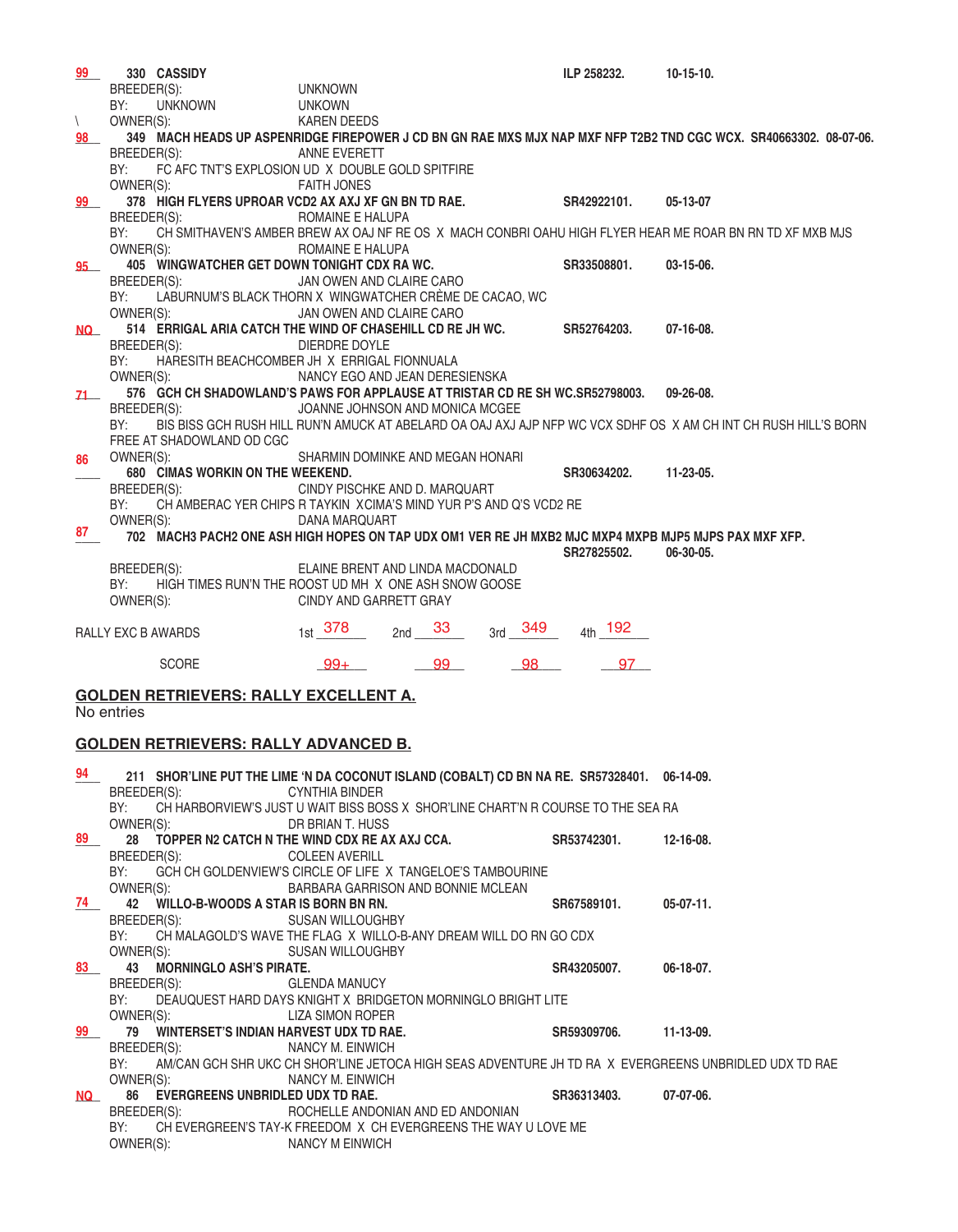| 83            |                                 | 88 EVERGREENS OCEAN BREEZE UD RAE.              |                                                                                                                        | SR44161102.           | $07-21-07$ .          |
|---------------|---------------------------------|-------------------------------------------------|------------------------------------------------------------------------------------------------------------------------|-----------------------|-----------------------|
|               | BREEDER(S):                     |                                                 | ROCHELLE ANDONIAN AND ED ANDONIAN                                                                                      |                       |                       |
|               | BY:                             |                                                 | CH EVERGREENS HOW DO U LIKE ME NOW X CH EVERGREENS THE WAY U LOVE ME                                                   |                       |                       |
| 77            | OWNER(S):                       |                                                 | NANCY M EINWICH                                                                                                        |                       |                       |
|               |                                 | 90 DD'S LOOK BEFORE U LEAP TDX OA AXJ RN.       |                                                                                                                        | SR58943603.           | 09-18-09.             |
|               | BREEDER(S):<br>BY:              |                                                 | DEE DEE AND BILLY ANDERSON                                                                                             |                       |                       |
|               | OBHF CCA                        |                                                 | CH MASTERS BOYS 'N THEIR TOYS BN CD RE NJP NAP X NOC OTCH DD'S DREAMS DO COME TRUE OGM RE TDX JH WCX VCX               |                       |                       |
|               | OWNER(S):                       |                                                 | DIMITY MUELLER                                                                                                         |                       |                       |
| 88            |                                 | 102 WINDSONG'S THE MUSIC IN YOU BN RE.          |                                                                                                                        | SR67689601.           | $05-01-11.$           |
|               | BREEDER(S):                     |                                                 | <b>DIANNE BARNES</b>                                                                                                   |                       |                       |
|               | BY:                             |                                                 | GCH CRYSTAL GLENS HELL FREEZES OVER RE X WINDSONG'S DREAMLAND EXPRESS CD RAE                                           |                       |                       |
|               | OWNER(S):                       |                                                 | <b>DIANE BARNES</b>                                                                                                    |                       |                       |
| 70            |                                 | 104 WINDSONG'S DREAMLAND EXPRESS CD RAE.        |                                                                                                                        | SR21777901.           | 11-06-04.             |
|               | BREEDER(S):                     |                                                 | <b>DIANNE BARNES</b>                                                                                                   |                       |                       |
|               | BY:                             |                                                 | CH SMITHAVEN'S AMBER BREW AX OAJ NF RE OS X WINDSONG'S FLYING FOR ME RN                                                |                       |                       |
|               | OWNER(S):                       |                                                 | <b>DIANE BARNES</b>                                                                                                    |                       |                       |
| NQ            | BREEDER(S):                     | 132 CHANTELLE SPICE SO NICE RN.                 | <b>GLORIA MILLER</b>                                                                                                   | SR63306101.           | 06-24-10.             |
|               |                                 |                                                 | BY: BISS AM CH HAPPY HR HIGHMARK BAD NEWS BEARS CDX SH AX AXJ OF WCX SDHF OS VCX X CHANTELLE TAKE AIM AT MEDALLION     |                       |                       |
|               | OWNER(S):                       |                                                 | JULIE CRESPO AND LINDA CRESPO AND GLORIA MILLER                                                                        |                       |                       |
| 84            |                                 |                                                 | 157 GEMINI'S SEMPER FIDELIS CD GN RE JH XF MX MXJ WC CCA CA VC CGC MXB MJB.                                            |                       | SR36083903. 03-03-06. |
|               | BREEDER(S):                     |                                                 | CINDI METCALF AND BARBARA A TUCKER                                                                                     |                       |                       |
|               | BY:                             |                                                 | CH SUNCHASE ULTRA-BRITE NOT X CH FALLCHASE MARKQUISE DIAMOND NAJ                                                       |                       |                       |
|               | OWNER(S):                       |                                                 | GIL AND DESTINY MARTEL II                                                                                              |                       |                       |
| 98            |                                 | 192 TANBARK'S WHAT WILL BE CDX NA OAJ NF.       |                                                                                                                        | SR65851606.           | $11-22-10$ .          |
|               | BREEDER(S):                     |                                                 | YVONNE M PIEFER                                                                                                        |                       |                       |
|               | BY:                             |                                                 | OTCH HIGHROLLER BLACK JACK UDX2 OM4 JH NA NAJ X TANBARK'S UBETCHA                                                      |                       |                       |
|               | OWNER(S):                       |                                                 | <b>LORA SEALE</b><br>306 RIVER RANCH PATHFINDER RA BN MX MXJ MJB MXP MJP2.                                             | SR05989403.           | $02 - 05 - 03$ .      |
| 96            | BREEDER(S):                     |                                                 | <b>BARBARA SHAPLEY</b>                                                                                                 |                       |                       |
|               | BY:                             |                                                 | RIVER RANCH FALLEN FROM GRACE CDX RN SH MH MXJ NF X RIVER RANCH-STYLE GOLD CHARM UDX RAE SH OA OAJ OAP OJP             |                       |                       |
|               | OWNER(S):                       |                                                 | JERALD AND TORI LANDIS                                                                                                 |                       |                       |
| <b>93</b>     |                                 | 330 CASSIDY                                     |                                                                                                                        | ILP 258232.           | $10-15-10.$           |
|               | BREEDER(S):                     |                                                 | <b>UNKNOWN</b>                                                                                                         |                       |                       |
|               | BY:                             | <b>UNKNOWN</b>                                  | <b>UNKOWN</b>                                                                                                          |                       |                       |
|               | OWNER(S):                       |                                                 | <b>KAREN DEEDS</b>                                                                                                     |                       |                       |
| 99            |                                 |                                                 | 349 MACH HEADS UP ASPENRIDGE FIREPOWER J CD BN GN RAE MXS MJX NAP MXF NFP T2B2 TND CGC WCX. SR40663302. 08-07-06.      |                       |                       |
|               | BREEDER(S):<br>BY:              |                                                 | ANNE EVERETT<br>FC AFC TNT'S EXPLOSION UD X DOUBLE GOLD SPITFIRE                                                       |                       |                       |
| $\mathcal{N}$ | OWNER(S):                       |                                                 | <b>FAITH JONES</b>                                                                                                     |                       |                       |
| 84.           |                                 |                                                 | 378 HIGH FLYERS UPROAR VCD2 AX AXJ XF GN BN TD RAE. SR42922101.                                                        |                       | 05-13-07              |
|               | BREEDER(S):                     |                                                 | <b>ROMAINE E HALUPA</b>                                                                                                |                       |                       |
|               | BY:                             |                                                 | CH SMITHAVEN'S AMBER BREW AX OAJ NF RE OS XMACH CONBRI OAHU HIGH FLYER HEAR ME ROAR BN RN TD XF MXB MJS                |                       |                       |
|               | OWNER(S):                       |                                                 | ROMAINE E HALUPA                                                                                                       |                       |                       |
|               |                                 | 94 680 CIMAS WORKIN ON THE WEEKEND.             |                                                                                                                        | SR30634202. 11-23-05. |                       |
|               | BREEDER(S):                     |                                                 | CINDY PISCHKE AND D. MARQUART                                                                                          |                       |                       |
|               | BY:                             |                                                 | CH AMBERAC YER CHIPS R TAYKIN X CIMA'S MIND YUR P'S AND Q'S VCD2 RE                                                    |                       |                       |
| $96 -$        |                                 | OWNER(S):                                       | DANA MARQUART<br>702 MACH3 PACH2 ONE ASH HIGH HOPES ON TAP UDX OM1 VER RE JH MXB2 MJC MXP4 MXPB MJP5 MJPS PAX MXF XFP. |                       |                       |
|               |                                 |                                                 |                                                                                                                        | SR27825502.           | 06-30-05.             |
|               | BREEDER(S):                     |                                                 | ELAINE BRENT AND LINDA MACDONALD                                                                                       |                       |                       |
|               | BY:                             |                                                 | HIGH TIMES RUN'N THE ROOST UD MH XONE ASH SNOW GOOSE                                                                   |                       |                       |
|               | OWNER(S):                       |                                                 | CINDY AND GARRETT GRAY                                                                                                 |                       |                       |
| 77            |                                 |                                                 | 771 CH BLAZEN'S TX TWISTER CD RA NAJ MXP MJP OFP. SR09522601.                                                          |                       | $6 - 28 - 03$ .       |
|               | BREEDER(S):                     |                                                 | <b>OWNER</b>                                                                                                           |                       |                       |
|               | BY:                             |                                                 | CH GOLDSTORM MOVING FORCE X SUN DANCE'S WIND O SHOPPER CD RA                                                           |                       |                       |
|               |                                 | OWNER(S):<br>92 844 FLY'N HI'S TROPICAL CHILD.  | LESLEY ALBIN                                                                                                           | SR68910003.           | $07-19-01.$           |
|               | BREEDER(S):                     |                                                 | SUE MCDONNELL AND LINDA EKLUND-FRANCIS                                                                                 |                       |                       |
|               | BY:                             |                                                 | FLY'N HI RIDE'N OUT THE STORM X FLY'N HI'S GRACE ANNE                                                                  |                       |                       |
|               | OWNER(S):                       |                                                 | MARDEE KAYSER                                                                                                          |                       |                       |
| <b>NQ</b>     |                                 | 326 ONE ASH JUST N' BOOTS.                      |                                                                                                                        | SR49759203.           | 04-14-08.             |
|               | BREEDER(S):                     |                                                 | <b>ELAINE BRENT</b>                                                                                                    |                       |                       |
|               | BY:                             |                                                 | CAMROSE JUST JORGIO X ONE ASH ARDEN OF HUNTS                                                                           |                       |                       |
|               | OWNER(S):                       |                                                 | LAURIE BURKS LONG AND SUZI HOUTZ                                                                                       |                       |                       |
|               |                                 | WITHDRN 44 WILLO-B ANY DREAM WILL DO CDX RN GD. |                                                                                                                        | SR50653401.           | 05-07-08.             |
|               | <b>SEASONBREEDER(S):</b><br>BY: |                                                 | <b>SUSAN WILLOUGHBY</b><br>CH MALAGOLD BREWMASTER X EBERLY-WILLO-B DAZ'S MIRACLE UD                                    |                       |                       |
|               | OWNER(S):                       |                                                 | <b>SUSAN WILLOUGHBY</b>                                                                                                |                       |                       |
|               |                                 |                                                 |                                                                                                                        |                       |                       |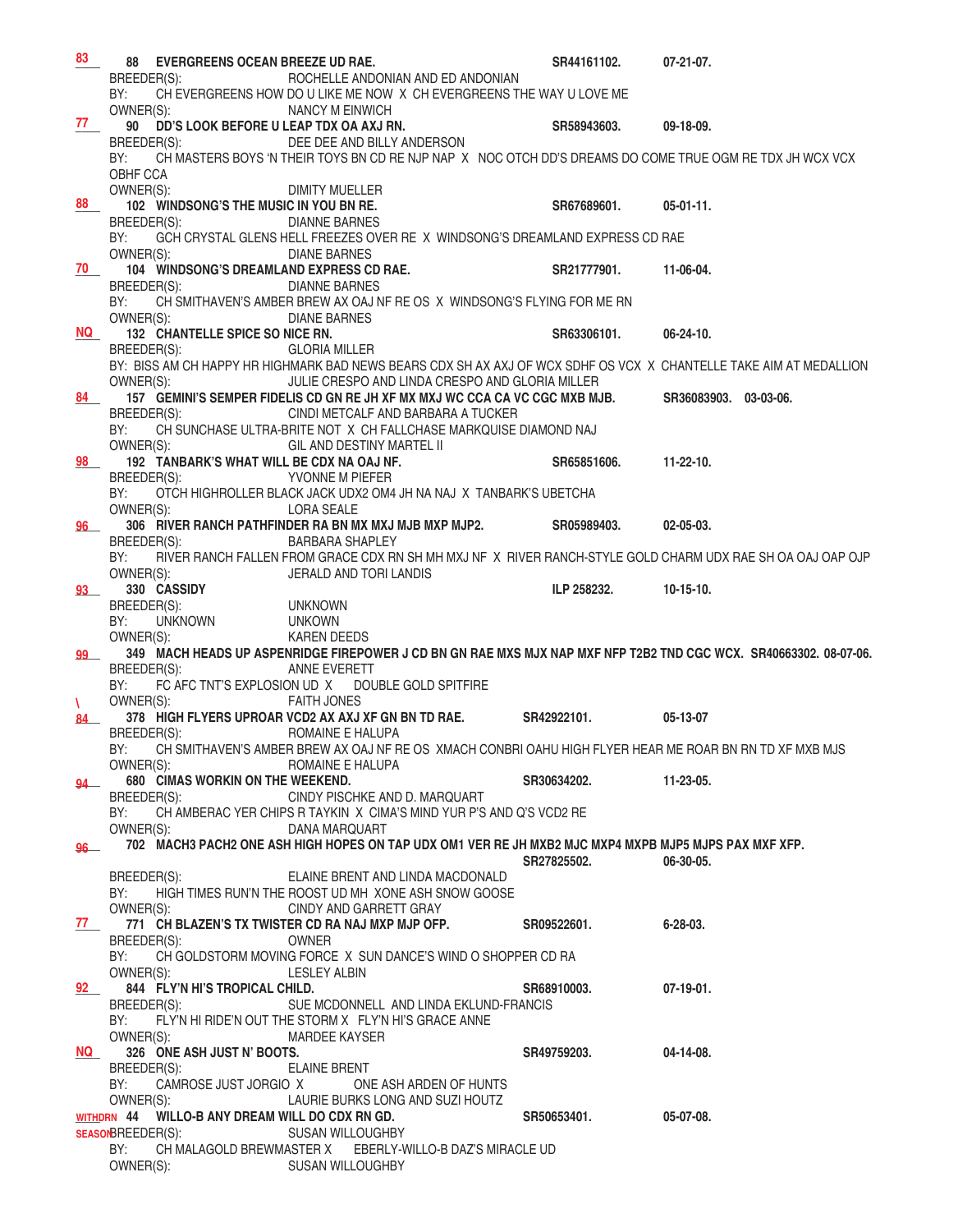|           |                    | WITHDRN- 116 CAROVA'S MAMMA MIA RN.       |                                                                                                              | SR62151901.                                                                                                    |             | $03-15-10.$                                                                                                         |
|-----------|--------------------|-------------------------------------------|--------------------------------------------------------------------------------------------------------------|----------------------------------------------------------------------------------------------------------------|-------------|---------------------------------------------------------------------------------------------------------------------|
|           | SEASON BREEDER(S): |                                           | NANCY CRONCE AND TONI NORTON                                                                                 |                                                                                                                |             |                                                                                                                     |
|           | BY:<br>OWNER(S):   |                                           | CH WESTIN HAVING A PARTY UD JH OA OAJ X PAWNEE MOOVING TO THE MUSIC<br>NANCY CRONCE AND TONI NORTON          |                                                                                                                |             |                                                                                                                     |
|           |                    |                                           |                                                                                                              |                                                                                                                |             |                                                                                                                     |
|           |                    | RALLY ADV B AWARDS                        |                                                                                                              | 3rd 256 4th 192                                                                                                |             |                                                                                                                     |
|           |                    |                                           |                                                                                                              |                                                                                                                |             |                                                                                                                     |
|           |                    | <b>SCORE</b>                              | $99++$ 99+                                                                                                   | 99                                                                                                             | 98          |                                                                                                                     |
|           |                    |                                           | <b>GOLDEN RETRIEVERS: RALLY ADVANCED A.</b>                                                                  |                                                                                                                |             |                                                                                                                     |
| 97        |                    |                                           | 282 MACH CALLIOPE OOPS I DID IT AGAIN RN OF.                                                                 | SR62624502.                                                                                                    |             | $05-16-10.$                                                                                                         |
|           | BREEDER(S):        |                                           | PATRICIA LINDQUIST AND CHRISTINE HSU                                                                         |                                                                                                                |             |                                                                                                                     |
|           | BY:                |                                           | MACH THISTLEDOWN JOHNNY BE GOOD JH XF T2B X TIGANA CALLIOPE DRIVE YOUR DREAMS JH MX MXJ OF                   |                                                                                                                |             |                                                                                                                     |
|           | OWNER(S):          |                                           | PATRICIA LINDQUIST                                                                                           |                                                                                                                |             |                                                                                                                     |
| EXC -     | LEFT BREEDER(S):   | 363 DUSTRAX'S TIME WAITS FOR NO ONE RN.   | KATHRYN MCINTYRE AND RALPH WEBBER                                                                            | SR57357001.                                                                                                    |             | $06-02-09.$                                                                                                         |
|           | BY:                |                                           |                                                                                                              |                                                                                                                |             | CH COLABAUGH'S HI SPEED PURSUIT VCD1 UD RE JH X CH HUNTLEIGH DUSTRAX OH, SO SPECIAL VCD RE TDX AX AXJ               |
|           | OWNER(S):          |                                           | SHIRLEY PESKIE                                                                                               |                                                                                                                |             |                                                                                                                     |
| 96        |                    |                                           | 700 TANBARK'S FLASH'N THRU TIME RN MX MXB MXJ MJB OF T2B. SR62736303.                                        |                                                                                                                | $04-21-10.$ |                                                                                                                     |
|           | BREEDER(S):        |                                           | <b>YVONNE PIEFER</b>                                                                                         |                                                                                                                |             |                                                                                                                     |
|           | BY:<br>OWNER(S):   |                                           | OTCH SUNSPLASH NO FREE TIME UDX21 OGM RE OA OAJ NAP NJP X TANBARK'S HERE COMES THE SUN<br><b>CINDY GRAY</b>  |                                                                                                                |             |                                                                                                                     |
| <b>NQ</b> |                    |                                           | 808 BPIS U-CH CIMA'S PROMISES TO KEEP BN RN.                                                                 | SR65847802.                                                                                                    |             | $12 - 26 - 10$ .                                                                                                    |
|           | BREEDER(S):        |                                           | <b>CINDY PISCHKE</b>                                                                                         |                                                                                                                |             |                                                                                                                     |
|           | BY:                |                                           | CH HIGHMARK BREA LEA'S PILGRIM X CH CIMA'S UNFINISHED BUSINESS VCD1 RE JH CDX                                |                                                                                                                |             |                                                                                                                     |
|           | OWNER(S):          |                                           | JUDY RATHBUN AND MARY STRANGE                                                                                |                                                                                                                |             |                                                                                                                     |
|           |                    | RALLY ADV A AWARDS                        | $_{1st}$ 282 $_{2nd}$ 700                                                                                    | 3rd and the state of the state of the state of the state of the state of the state of the state of the state o | 4th         |                                                                                                                     |
|           |                    |                                           |                                                                                                              |                                                                                                                |             |                                                                                                                     |
|           |                    | <b>SCORE</b>                              | 97 96                                                                                                        |                                                                                                                |             |                                                                                                                     |
|           |                    | <b>GOLDEN RETRIEVERS: RALLY NOVICE B.</b> |                                                                                                              |                                                                                                                |             |                                                                                                                     |
|           |                    |                                           |                                                                                                              |                                                                                                                |             |                                                                                                                     |
| $80 -$    |                    | 9 C-R GEMINI'S TREASURE HUNTER RN.        |                                                                                                              | SR75408002.                                                                                                    |             | 10-23-12.                                                                                                           |
|           | BREEDER(S):<br>BY: |                                           | CANDI PEARCE AND RICHARD PEARCE                                                                              |                                                                                                                |             | SHR RO1 AG1 CH GEMINI'S FIELD OF DREAMS CD JH BN RA OAP NJP WC CA CGC X GCH GEMINI'S HIGH FLYER CD, RN, JH, NA, NAJ |
|           | OWNER(S):          |                                           | JULIA STEGE AND CANDI B. PEARCE                                                                              |                                                                                                                |             |                                                                                                                     |
| 95        |                    | 18 CASHMERE'S RACE FOR GOLD.              |                                                                                                              | SR74002202.                                                                                                    |             | $06 - 26 - 12$ .                                                                                                    |
|           | BREEDER(S):        |                                           | LORI COPSEY                                                                                                  |                                                                                                                |             |                                                                                                                     |
|           | BY:                |                                           | ROCKERIN RED RIVER RUCKUS X MACH CASHMERE'S DREAM WEAVER UD RN MX MXJ MJB XF                                 |                                                                                                                |             |                                                                                                                     |
| 89        | OWNER(S):          | 20 LORFIELD EKS' GOLDEN CLEOPATRA.        | NANCY LEWIS                                                                                                  | SR73857004.                                                                                                    |             | $07-16-12.$                                                                                                         |
|           | BREEDER(S):        |                                           | LORI M JONES                                                                                                 |                                                                                                                |             |                                                                                                                     |
|           | BY:                |                                           | TRIFECTA'S SHAG EDETIC X LORFIELD'S SLIP SLIDING AWAY                                                        |                                                                                                                |             |                                                                                                                     |
|           | OWNER(S):          |                                           | SUSAN KNOWLES AND ELLIOT KNOWLES                                                                             |                                                                                                                |             |                                                                                                                     |
| 92        |                    |                                           | 26 SR WAKEMUP LIVE WIRE IN THE WIND MX AXJ CD JH CCA VC WV. SR61661603.                                      |                                                                                                                |             | $01-17-10.$                                                                                                         |
|           | BREEDER(S):<br>BY: |                                           | <b>BETH ERICSON</b>                                                                                          |                                                                                                                |             | MACH9 OTCH COPPERTOPS LIVEWIRE UDX MH TDX VCD3 ADHF ODHF OS WCX CCA X WAKEMUP RUNS WITH SCISSORS CDX WC             |
|           | OWNER(S):          |                                           | <b>BONNIE MCLEAN</b>                                                                                         |                                                                                                                |             |                                                                                                                     |
| 87        |                    | 50 RIOS PINT AT THE PRANCING PONY.        |                                                                                                              | SR74676602-CAN.                                                                                                |             | $04 - 08 - 12$ .                                                                                                    |
|           | BREEDER(S):        |                                           | BARB LOREE AND KATHY MINOR AND CATHY HAY                                                                     |                                                                                                                |             |                                                                                                                     |
|           | BY:                |                                           | NEVERJINK'S ROAD TO BELVIDERE X RIO'S LIKAH BIRD ON A WIRE                                                   |                                                                                                                |             |                                                                                                                     |
| 86        | OWNER(S):          | 87 GOWRIELEA'S SCOTS WHA HAE.             | LILA SIMON POPER                                                                                             | SR63702001-CAN.                                                                                                |             | 12-05-09.                                                                                                           |
|           | BREEDER(S):        |                                           | LIZ AND BRUCE RUSSELL                                                                                        |                                                                                                                |             |                                                                                                                     |
|           | BY:                |                                           | GOWRIELEA DON'T NEED TO BE COY X CHRYS-HAEFEN INCORRIGIBLE                                                   |                                                                                                                |             |                                                                                                                     |
| <b>NQ</b> | OWNER(S):          |                                           | LIZ AND BRUCE RUSSELL                                                                                        |                                                                                                                |             |                                                                                                                     |
|           |                    | 114 PAWNEE NEWPORT OOOM POPPA OOM.        |                                                                                                              | SR06913302.                                                                                                    |             | $03 - 28 - 03$ .                                                                                                    |
|           | BREEDER(S):<br>BY: |                                           | TONI NORTON AND DAWN MASSEY AND MONTE NORTON<br>CH NEWPORT'S GET OFF MY CLOUD X PAWNEE'S CALAMITY JANE       |                                                                                                                |             |                                                                                                                     |
|           | OWNER(S):          |                                           | NANCY CRONCE AND TONI NORTON                                                                                 |                                                                                                                |             |                                                                                                                     |
| 87        |                    | 118 BECKSGOLD MAXIMUM RPM AX AXJ CCA.     |                                                                                                              | SR58557101.                                                                                                    |             | $08-29-09.$                                                                                                         |
|           | BREEDER(S):        |                                           | GARY AND SUSAN BECKMANN                                                                                      |                                                                                                                |             |                                                                                                                     |
|           | BY:<br>OWNER(S):   |                                           | CH ELYSIAN'S HAVE BUNS WILL TRAVEL CDX SH X BECKSGOLD NATURE'S FURY CD JH MXB MJS<br>GARY AND SUSAN BECKMANN |                                                                                                                |             |                                                                                                                     |
| 92        |                    | 162 GCH JASMINE'S ROCKSTAR JH.            |                                                                                                              | SR64161201.                                                                                                    |             | $08-30-10.$                                                                                                         |
|           | BREEDER(S):        |                                           | RAYMUND AND JANICE ROYCE                                                                                     |                                                                                                                |             |                                                                                                                     |
|           | BY:                |                                           | GCH RUSH HILL'S RUN'N AMUCK AT ABELARD OA OAJ AXP AJP NFP WC XCH JASMIN'S IT'S MY PARTY                      |                                                                                                                |             |                                                                                                                     |
|           | OWNER(S):          |                                           | RAYMUND AND JANICE ROYCE                                                                                     |                                                                                                                |             |                                                                                                                     |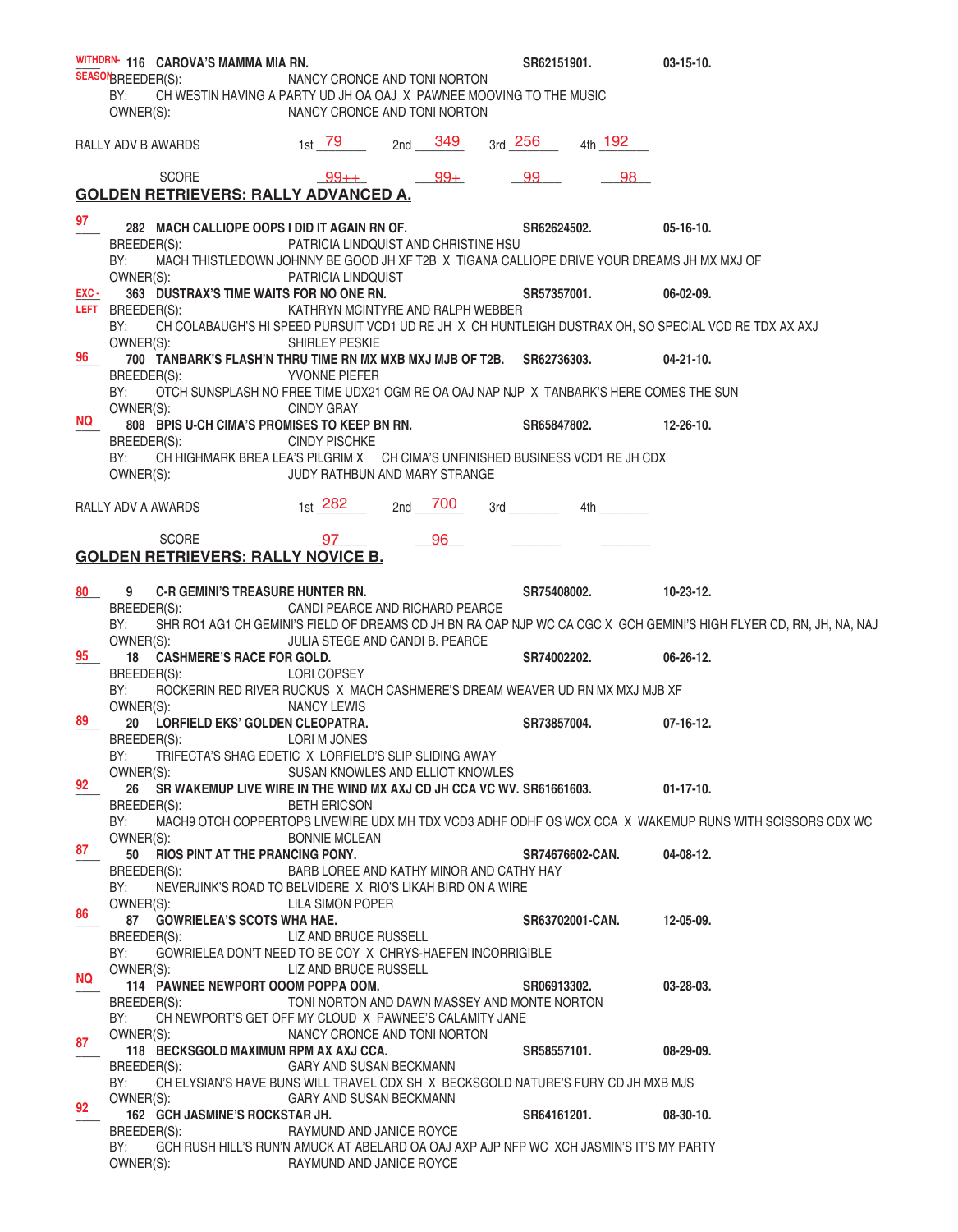| 96                 | 166 DD'S PAWS BEFORE YOU LEAP RDX CGC.                                                                                                                                         | SR71992306.            | $02 - 28 - 12$ . |
|--------------------|--------------------------------------------------------------------------------------------------------------------------------------------------------------------------------|------------------------|------------------|
|                    | BREEDER(S):<br>DEE DEE AND BILLY ANDERSON AND DIMITY MUELLER                                                                                                                   |                        |                  |
|                    | BY:<br>CH MIRASOL NOSE NO BLARNEY RA JH OA OAJ NF X DD'S LOOK BEFORE YOU LEAP TDX RN OA AXJ<br>OWNER(S):                                                                       |                        |                  |
| 70                 | MEGAN HUNDLEY AND MICHAEL WILCOXEN<br>203 AMBERCROFT BEAMMEUP 2 GOWRIELEA.                                                                                                     | XYX4404282 - CAN.      | 12-06-10.        |
|                    | BREEDER(S):<br><b>CAROL LEE</b>                                                                                                                                                |                        |                  |
|                    | GOWRIELEA DON'T NEED TO BE COY X KAYARYES AMERCROFT ROSE<br>BY:                                                                                                                |                        |                  |
|                    | OWNER(S):<br><b>BRUCE AND LIZ RUSSELL</b>                                                                                                                                      |                        |                  |
| 99                 | 207 BENDEN'S XS CELEBRATION UD GN BN.                                                                                                                                          | SR56083303.            | 12-02-08.        |
|                    | BARBARA PETERSON AND SHARON AND STEVE BOLTON<br>BREEDER(S):<br>BY:<br>AFC ROCKERIN RED RIVER RUCKUS MH X BENDEN'S SCHOOLS OUT FOREVER                                          |                        |                  |
|                    | OWNER(S):<br>SHERYL LANDRITH ARCHER                                                                                                                                            |                        |                  |
| $86$ <sub>--</sub> | 227 GCH HRCH SPRINGCREEK EVERLORE ALL TIME HI CDX RN MH WCX VCX DHF. SR19531502.07-23-04.                                                                                      |                        |                  |
|                    | BREEDER(S):<br>ROBIN DALTON                                                                                                                                                    |                        |                  |
|                    | BY:<br>CH SUNDOWN LEGENDS OF THE SAND CD RN JH WC AJP OAP OA OAJ VCX X SPRINGCREEK'S REACH FOR THE SKY                                                                         |                        |                  |
| 88                 | OWNER(S):<br>PATRICIA S QUINN AND ROBIN DALTON AND PAUL KARTES<br>234 SHR TECHNIQUE'S SALT ONE ON THE RIM RN JH.                                                               | SR69746105.            | $09-30-11.$      |
|                    | BREEDER(S):<br>JEAN GRANGER AND JANICE PETERSON                                                                                                                                |                        |                  |
|                    | GCH CH SPRINGCREEK EVERLORE ALL THE TIME HI CDX RN MH X TECHNIQUE'S GO FOR LAUNCH JH<br>BY:                                                                                    |                        |                  |
|                    | OWNER(S):<br>PATRICIA S QUINN AND PAUL KARTES AGENT: NIKKI MADRIGRANO                                                                                                          |                        |                  |
| 86                 | 240 LIBERTY'S ELVIRA MAYD 2B BLESSED CD.                                                                                                                                       | SR70994901.            | $11 - 23 - 11$ . |
|                    | DEBBIE KOONS AND JENNIFER KRAWSCZYN<br>BREEDER(S):                                                                                                                             |                        |                  |
|                    | CH GI-KI'S G'WAIT SOCK IT TO EM CD JH X GCH CH SHILO'S MAYD FOR LIBERTY<br>BY:<br>OWNER(S):<br><b>CARL HOLZHAUER</b>                                                           |                        |                  |
| 98                 | 279 MACH THISTLEDOWN JOHNNY BE GOOD MXG MJS XF T2B JH. SR56394509.                                                                                                             |                        | $04-11-09.$      |
|                    | BREEDER(S):<br><b>DONNA CUTLER</b>                                                                                                                                             |                        |                  |
|                    | BY:<br>GANWALES HEY-DIDDLE-DIDDLE X THISTLEDOWN TESS WHO'S COMIN TO DINNER RN                                                                                                  |                        |                  |
| 73                 | PATRICIA LINDQUIST AND DONNA CUTLER<br>OWNER(S):                                                                                                                               |                        |                  |
|                    | 286 RIO'S SPICY SUMMER BREW JH.<br>BREEDER(S):<br>BARBARA LOREE AND KATHY MILLER AND CATHIE R HAY                                                                              | <b>SR74676801-CAN.</b> | $04-08-12.$      |
|                    | NEVERSINK'S ROAD TO BELVEDERE MH X RIO'S LIKAH BIRD ON A WIRE<br>BY:                                                                                                           |                        |                  |
|                    | SALLY SJOBECK AND DANETTE WEICH<br>OWNER(S):                                                                                                                                   |                        |                  |
| 97                 | 307 SUNFIRE'S TOUCH OF TITAN GOLD.                                                                                                                                             | SR71617601.            | $02 - 11 - 12.$  |
|                    | BREEDER(S):<br>MICHAEL BOOK AND BARBARA BIEWER                                                                                                                                 |                        |                  |
|                    | OTCH MACH SUNFIRE'S UNDENIABLE MH UDX X SUNFIRE'S CLOROX BRIGHT CCA<br>BY:                                                                                                     |                        |                  |
| 88                 | OWNER(S):<br><b>MICHELLE MEYER</b><br>353 HEADS UP ASPENRIDGE 4-WHEELIN J CGC NA NAJ WC. SR59175201.                                                                           |                        | $06-21-09.$      |
|                    | BREEDER(S):<br>ANNE EVERETT                                                                                                                                                    |                        |                  |
|                    | BY: LAKWOLA'S COPPER CODE WC X HEADS UP RED SONJA JH WC                                                                                                                        |                        |                  |
|                    | OWNER(S):<br><b>FAITH JONES</b>                                                                                                                                                |                        |                  |
| NQ .               | 374 SOUTHERN CROSS THREE TO TANGO AT DENALI.<br>BREEDER(S):<br><b>THERESA MAURA</b>                                                                                            | SR54333406.            | 12-28-08         |
|                    | CAMROSE TIME TO RETURN X DIOS NEPTUNO NEVER-ENDING STORY<br>BY:                                                                                                                |                        |                  |
|                    | OWNER(S):<br>LAURIE BURKS LONG                                                                                                                                                 |                        |                  |
| 89                 | 380 GCH GOLDCKER KNOT AN EASY MARK JH WC.                                                                                                                                      | SR71298702.            | $07 - 21 - 11$ . |
|                    | BREEDER(S):<br>LORI AND BRIAN LANCASTER                                                                                                                                        |                        |                  |
|                    | BY:<br>GCH EX GOLDCKER'S A BOAT TOWN WC UTD TD NAP NFP NJP RN X UT AGMCHV GOLDCKER'S WHAT'S NEXT RE CD OJP NAP NFP<br>OWNER(S):<br>ADRIENNE DAVEY AND BRIAN AND LORI LANCASTER |                        |                  |
| AB I               | 399 MERICHASE TAILS OF MARK TWAIN CCA.                                                                                                                                         | SR67517709.            | $04-03-11.$      |
|                    | BREEDER(S):<br><b>CAROLE BETH DAVIS</b>                                                                                                                                        |                        |                  |
|                    | BY:<br>CH U-CH U-CD HR DEAUZQUEST HARD DAYS KNIGHT UDT VER RAE MH WCX CCA VCX O5 DDHF CAN. CD WC. X MERICHASE LIFE IN                                                          |                        |                  |
|                    | THE FAST LANE OA OAJ OF                                                                                                                                                        |                        |                  |
| 99                 | OWNER(S):<br>ANN BURKE<br>444 MY BUDDY'S WISH UPON A STAR CD RN.                                                                                                               |                        | $07 - 22 - 11$ . |
|                    | BREEDER(S):<br>LEEAH CHEW DVM                                                                                                                                                  | SR68993901.            |                  |
|                    | BY:<br>GCH CH MY BUDDY'S BOPPITY-BOP BLUE MOON RA X CH MY BUDDY'S FULL OF FIRE CD JH PA                                                                                        |                        |                  |
|                    | OWNER(S):<br>LEEAH CHEW DVM                                                                                                                                                    |                        |                  |
| 86                 | 446 MERRYGOLD LUCK BE A LADY.                                                                                                                                                  | SR65798701.            | $12 - 04 - 10$ . |
|                    | RAY AND MERRY SCOTT<br>BREEDER(S):                                                                                                                                             |                        |                  |
|                    | CH ANNEEY'S AINT NO BOYS ON ME X CH KANILANDS TIMEBOMB<br>BY:<br>OWNER(S):<br><b>JODY BORTH</b>                                                                                |                        |                  |
| 89                 | 453 SUNSPLASH BLITZ IS ON UDX, VER, SH, WCX, CCA.                                                                                                                              | SR60077101.            | 12-03-09.        |
|                    | BREEDER(S):<br>SUSAN AND ANDY PILKERTON                                                                                                                                        |                        |                  |
|                    | RIVER RANCH RUSTY SPEAKER CDX MH RA WCX X OTCH SUNSPLASH ZEST FOR LIFE IDX OM2 RA OBHF<br>BY:                                                                                  |                        |                  |
| EXC -              | OWNER(S):<br>SUSAN AND ANDY PILKERTON                                                                                                                                          |                        |                  |
|                    | 461 MY BUDDY'S REAZON TO BELIZE.<br>FOULEDBREEDER(S):<br>LEEAH CHEW DMV                                                                                                        | SR66374101.            | $01-03-11.$      |
|                    | BY:<br>CH SUMMIT'S GOLDENTRIPINTHE LINE OF DUTY X CH MY BUDDY'S FULL OF FIRE CD JH RA                                                                                          |                        |                  |
|                    | OWNER(S):<br>KAREN J'ANTHONY AND LEEAH CHEW DVM                                                                                                                                |                        |                  |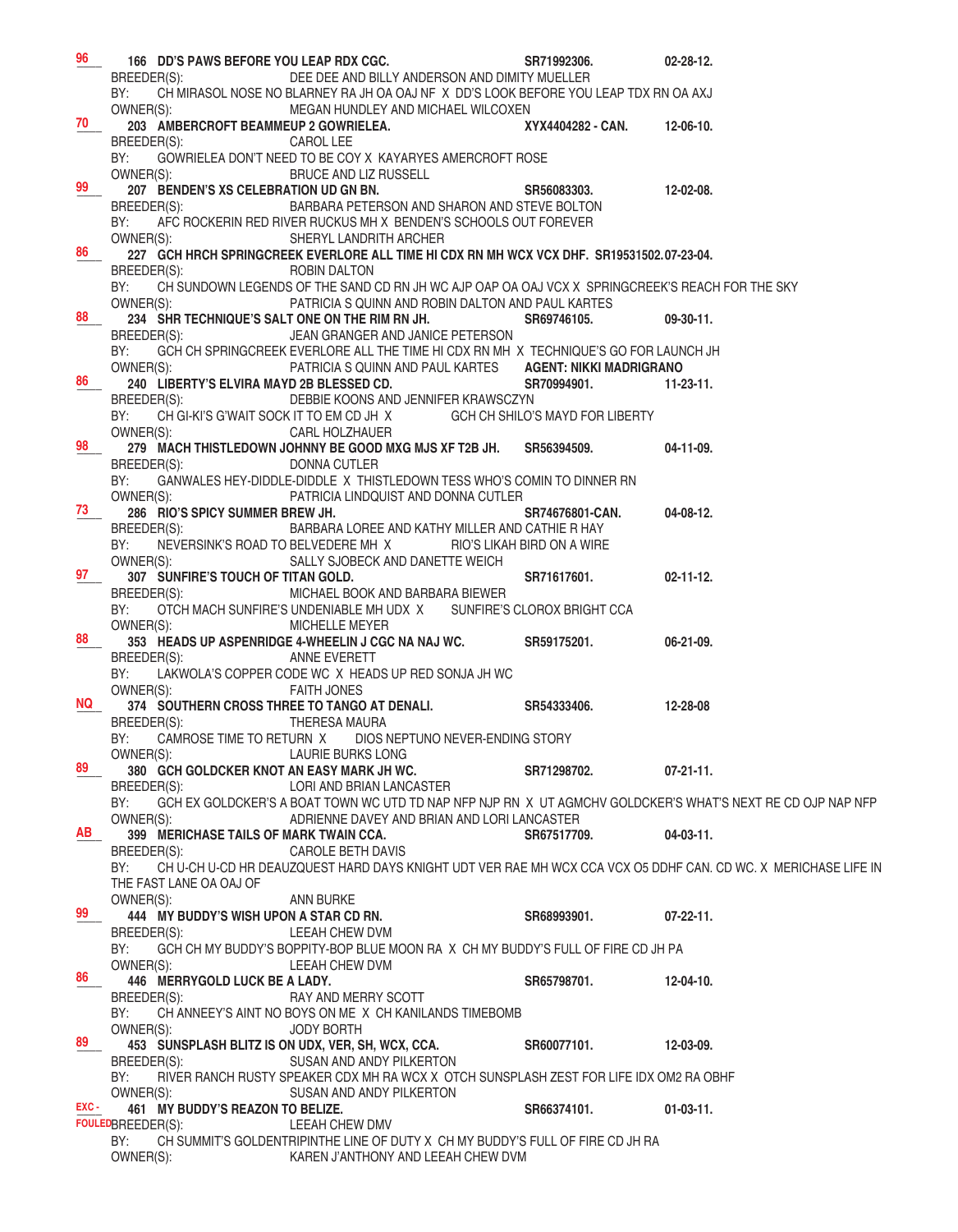| 70        | 465 HUNTLEIGHS FINNBARRE LOOKING FOR ONE.                 |                                                                                                                                  | SR47943206.                      | 12-31-06.        |
|-----------|-----------------------------------------------------------|----------------------------------------------------------------------------------------------------------------------------------|----------------------------------|------------------|
|           | BREEDER(S):                                               | <b>DARLEEN HARMON</b>                                                                                                            |                                  |                  |
|           | BY:                                                       | KARAMOR MARCH TO THE MUSIC X HUNTLEIGHS CAUSING RUMOURS                                                                          |                                  |                  |
| 87        | OWNER(S):<br>482 CH GOLDCKER TOUK CAN PLAY THAT GAME NFP. | LEEAH CHEW DVM AND PAUL KARTES                                                                                                   | SR69139601.                      | $12 - 25 - 10$   |
|           | BREEDER(S):                                               | BRIAN AND LORI LANCASTER                                                                                                         |                                  |                  |
|           | BY:                                                       | CH ELYSIAN'S HAVE BUNS WILL TRAVEL CDX SH X CH GOLDCKER'S DON'T MIND IF I Q WC NAP NJP OFP RN                                    |                                  |                  |
|           | OWNER(S):                                                 | BRIAN AND LORI LANCASTER                                                                                                         |                                  |                  |
| 97        | 484 AM CAN CH EIRENE'S SECRET GARDEN RN CGN.              |                                                                                                                                  | SR55620401.                      | $10 - 25 - 08$ . |
|           | BREEDER(S):                                               | <b>SHANNON SCHEER</b>                                                                                                            |                                  |                  |
|           | BY:                                                       | AM CAN GCH RUSH HILL'S RIVER ROAD PAYOFF WC X CH EIRENE'S ABSOLUTELY                                                             |                                  |                  |
| 84        | OWNER(S):<br>498 GI-KI SINGS MARGARITAVILLE WC.           | <b>SHANNON SCHEER</b>                                                                                                            | SR35313207.                      | 06-08-06.        |
|           | BREEDER(S):                                               | JAN WHITAKER, MELODY WEIL AND BARBARA ROLLINS                                                                                    |                                  |                  |
|           | BY:                                                       | CH KANDILAND ROCK N' ROLL X CH AFIRE'S BURNING LOVE                                                                              |                                  |                  |
| AB        | OWNER(S):                                                 | THERESA YEAGER AND JIM YEAGER                                                                                                    |                                  |                  |
|           | 500 STARZ AMAZIN GRACE.                                   |                                                                                                                                  | SR67253401.                      | $03-17-11.$      |
|           | BREEDER(S):                                               | CATHERINE BOURLAND                                                                                                               |                                  |                  |
|           | BY:<br>OWNER(S):                                          | CH OTCH CT HIGHMARK MIRASOL ONCE A KNIGHT VCD4 UDX3 JH MX WC X STARZ SERENDIPITY JH CCA<br>THERESA YEAGER AND CATHERINE BOURLAND |                                  |                  |
| 98        |                                                           | 507 GCH EX GOLDCKER A BOAT TURN AGXS AGMXS WC UTD TD RN NAP NJP NFP. SR62415601. 08-20-09.                                       |                                  |                  |
|           | BREEDER(S):                                               | BRIAN AND LORI LANCASTER                                                                                                         |                                  |                  |
|           | BY:                                                       | CH OTCH CT HIGHMARK MIRASOL ONCE A KNIGHT JH MX BXJ WC X CH GOLDCKER'S CANOE OAR CAN'T U WC NA NJ NF JH WL CD                    |                                  |                  |
| NQ .      | OWNER(S):                                                 | <b>BRIAN AND LORI LANCASTER</b>                                                                                                  |                                  |                  |
|           | 529 FIREMARK'S AT THE SPEAD OF SOUND JH.                  |                                                                                                                                  | SR66030008.                      | $12 - 20 - 10$ . |
|           | BREEDER(S):<br>BY:                                        | <b>MELANIE FOSTER</b><br>FC FIREMARK RACKEM AND STACKEM CASEY X FIREMARK'S POLKA DOT BIKINI                                      |                                  |                  |
|           | OWNER(S):                                                 | JIM AND THERESA YEAGER                                                                                                           |                                  |                  |
| NQ.       | 531 GOLDREAM SAVE THE LAST DANCE.                         |                                                                                                                                  | SR52576301.                      | $09-22-08.$      |
|           | BREEDER(S):                                               | PAM MEDUNA                                                                                                                       |                                  |                  |
|           | BY:                                                       | CH SHEFFIELD'S MAKIN WHOOPIE PIE CD JH WC VC X GOLDREAM HERE'S TO YOU                                                            |                                  |                  |
| 92        | OWNER(S):                                                 | THERESA M YEAGER AND PAMELA MEDUNA                                                                                               |                                  |                  |
|           | <b>557 BOWEN.</b><br>BREEDER(S):                          | <b>UNKNOWN</b>                                                                                                                   | PAL260235.                       | $08-01-12.$      |
|           | BY:<br>UNKNOWN X UNKNOWN                                  |                                                                                                                                  |                                  |                  |
|           | OWNER(S):                                                 | ELIZABETH LEONARD                                                                                                                |                                  |                  |
| 95        | 574 BRASSFIRE' TARGET CEE CEE.                            |                                                                                                                                  | SR75134806.                      | $10-11-12.$      |
|           |                                                           |                                                                                                                                  |                                  |                  |
|           | BREEDER(S):                                               | <b>CHRIS BRASSWELL</b>                                                                                                           |                                  |                  |
|           |                                                           | BY: LAKWOIA'S COPPER CODE X BRASSFIRES GOLIKEAJETTA                                                                              |                                  |                  |
| 71        | OWNER(S):                                                 | DON MURPHREE                                                                                                                     |                                  | $12 - 31 - 11$ . |
|           | BREEDER(S):                                               | 590 HIGHMARK'S ROCKIN' NEW YEARS EVE AT GLENBROOK. SR70948702.<br>LINDA WILLARD                                                  |                                  |                  |
|           |                                                           | BY: CH HIGHMARKS ALREADY A LEGEND @ KELSTON X CH AUBERGINE                                                                       |                                  |                  |
|           | OWNER(S):                                                 | DON AND VICKIE CARSON AND LINDA WILLARD                                                                                          |                                  |                  |
| AB .      |                                                           | 594 RIO WOODECOY PLAYS WITH FIRE JH CA WCX CCA CGC.                                                                              | SR66311201-CAN.                  | $08-17-10.$      |
|           | BREEDER(S):                                               | BARBARA LOREE AND KATHY MINER AND CATHIE HAY                                                                                     |                                  |                  |
|           | BY:<br><b>WCX VCI</b>                                     | NEVERSINK'S ROAD TO BELVEDERE MH *** CCA X CAN TCH RIO'S LIKAH BIRD ON A WIRE TD JH WC CAN RA AGN AGNJ TDX UTDX JH               |                                  |                  |
|           | OWNER(S):                                                 | DANETTE WEICH AND BRAD WEICH                                                                                                     |                                  |                  |
| 96        |                                                           | 596 FIREMARK WOODECOY BACK N THE SADDLE JH WC CGC.                                                                               | SR17700002.                      | 05-26-04.        |
|           | BREEDER(S):                                               | JAN NAYLOR AND MELANIE FOSTER                                                                                                    |                                  |                  |
|           | BY:                                                       | AFC EMBERAIN RUGBY WCX OS FDHF X OTCH TOPBRASS FIREMARK TRADEWIND UDX JH WC OD OBHF                                              |                                  |                  |
|           | OWNER(S):                                                 | DANETTE WEICH AND BRAD WEICH<br>629 WOODECOY CARPE DIEM CA WC CCA CGC CAN JH                                                     | SR65061801.                      | $10-09-10.$      |
| 92        | BREEDER(S):                                               | DANETTE WEICH DVM AND DAWN NELSON                                                                                                |                                  |                  |
|           | BY:                                                       | HEYGOLD MIDSUMR KNIGHTS DREAM CDX RAE TDX JH WC CCA VCX OS X WOODECOY WHEN PIGS FLY CCA CGC                                      |                                  |                  |
|           | OWNER(S):                                                 | DANETTE WEICH AND BRAD WEICH                                                                                                     |                                  |                  |
| <b>NQ</b> | 666 CAMOFLAGE'S COUNTRY STAR.                             |                                                                                                                                  | SR69008102.                      | $07 - 21 - 11$ . |
|           | BREEDER(S):                                               | RONNA AND TERRY COMBS AND DR SHELLEY HEMPEL                                                                                      |                                  |                  |
|           | BY:<br>OWNER(S):                                          | CH MORNINGSTAR MUST BE DREAMING X<br>RONNA AND TERRY COMBS AND DR SHELLEY HEMPEL AND ROBERT HALLAHAN                             | BROOKSHIRE CAMOFLAGE SPICE IT UP |                  |
| 96        |                                                           | 673 KANOSAK KEEP YOUR EYE ON THE BALL MH CDX WCX CCA. SR39406504.                                                                |                                  | $12 - 21 - 06$ . |
|           | BREEDER(S):                                               | RONNIE BIZER AND ROBIN SCHOENBURG                                                                                                |                                  |                  |
|           | BY:                                                       | CH GOLLY G'S GIDDY UP 'N GO UD JH MX MXJ X KANOSAK'S IGNIGNOCT OF THE MOONINITES UD                                              |                                  |                  |
|           | OWNER(S):                                                 | <b>SUSAN BARRICK</b>                                                                                                             |                                  |                  |
| 87 —      |                                                           | 679 AUTUMN GROVE ROCKSTAR APPETITE FOR DESTRUCTION JH. SR74427601.<br>NANCY AND RALPH CHAPMAN                                    |                                  | $06-10-12.$      |
|           | BREEDER(S):<br>BY:                                        | CH DEAUXQUEST MIDKNIGHT RAMBLER CDX GN RAE3 MH OA OAJ NAP NJP OF NFP WCX VCX DDHF X AUTUMN GROVE'S NOTHING                       |                                  |                  |
|           | BUT BLUE SKY WC CCA<br>OWNER(S):                          | PAT KOPCO AND MIKE ORLOFF                                                                                                        |                                  |                  |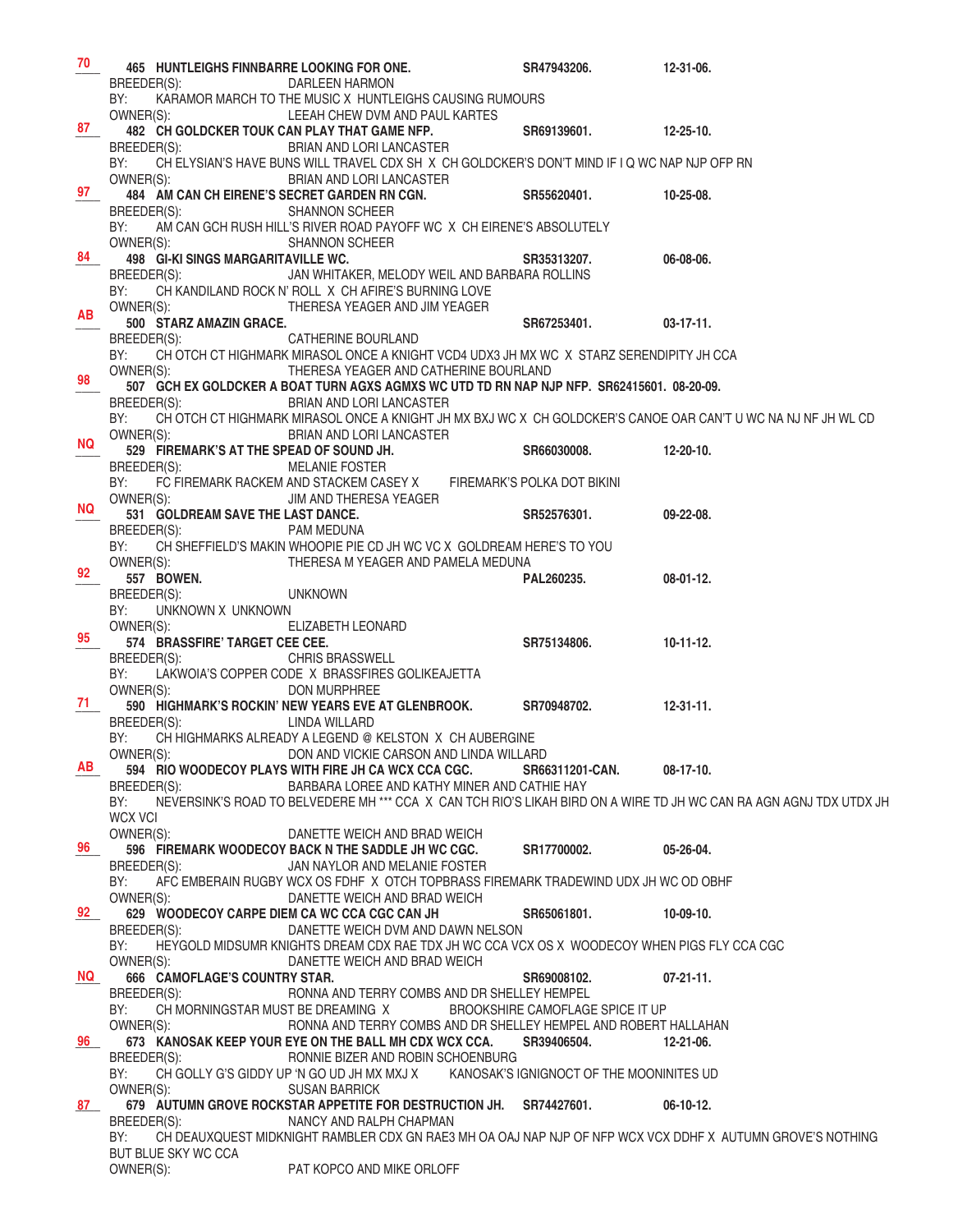| 80     | BY:                      | 682 CH SUNSHINE'S BRIGHT NORTHERN LIGHT(S) CGC TDI. SR65305703.<br>BREEDER(S):<br>CH REGENCY IT'S SNOW TIME X SUNSHINE'S SHOW ME THE LIGHT                                                                       | JAMES AND DEBRA BERRY                             |                |  |                         |        | $10-25-10.$              |
|--------|--------------------------|------------------------------------------------------------------------------------------------------------------------------------------------------------------------------------------------------------------|---------------------------------------------------|----------------|--|-------------------------|--------|--------------------------|
| 89     | OWNER(S):                | KATHY THURMAN AND JUDY SHERMAN AND DAVID BERRY<br>695 STANROPH SUMMIT OF CHASEHILL.<br>BREEDER(S):         ANNE WOODCOCK                                                                                         |                                                   |                |  | SR77533001.             |        | $11-10-12.$              |
|        | BY:<br>OWNER(S):         | PUDDING DE TERRA DI SIENA X STANROPH SO LET ME SEE                                                                                                                                                               | NANCY EGO                                         |                |  |                         |        |                          |
| 92     |                          | BREEDER(S):                                                                                                                                                                                                      | ANN M GREENBANK AND SUSAN HOUTZ                   |                |  |                         |        |                          |
| 98     | BY:                      | HOLLYKINS ALL THE RITE REASONS X CH VERDORO COUNTRYLANE JOSEPHINE<br>OWNER(S): ALANA KOOZNETSOFF AND ANN M GREENBANK AND HOLLY ROBINSON<br>700 TANBARK'S FLASH'N THRU TIME RN MX MXB MXJ MJB OF T2B. SR62736303. |                                                   |                |  |                         |        | $04 - 21 - 10$ .         |
|        |                          | BREEDER(S): YVONNE PIEFER<br>BY: OTCH SUNSPLASH NO FREE TIME UDX21 OGM RE OA OAJ NAP NJP X TANBARK'S HERE COMES THE SUN<br>OWNER(S):                                                                             | <b>CINDY GRAY</b>                                 |                |  |                         |        |                          |
|        |                          | 92 774 MALAGOLD'S SHE'S A WILD ONE.<br>BREEDER(S):                                                                                                                                                               | MELISA DAVIS/CONNIE MILLER/GERI HART              | AY             |  | SR63331901.             |        | $06-16-10.$              |
| 92     | BY:                      | GCH HAPPY HOUR HIGHMARK TOASTY X CH MALAGOLD'S EVERLASTING LOVE<br>OWNER(S):<br>792 SHR WEBSHIRE'S DREAM CATCHER ** SH WC.                                                                                       | <b>MELISSA DAVIS</b>                              |                |  | SR59845905.             |        | 10-24-09.                |
|        | BY:                      | BREEDER(S): LISA HARTFIELD AND SHARON BOLTON<br>NDC NMFC ROCKERIN RED RIVER TUCKUS *** OS X BENDEN-SOLITAIRE'S RUFFLY SPEAKING                                                                                   |                                                   |                |  |                         |        |                          |
|        |                          | OWNER(S):<br>91 811 GINGROCKS NAVY PILOT.<br>BREEDER(S):                                                                                                                                                         | JUDY RATHBORN<br><b>)T.</b><br>⊿ CURRY<br>A CURRY |                |  | SR66724805.             |        | $02-17-11.$              |
|        | BY:                      | LACROSSE ADIRONACK COPILOT X GINGROCKS MS LATTE<br>OWNER(S): PAM RICHCREEK                                                                                                                                       |                                                   |                |  |                         |        |                          |
| 89     |                          | 813 RIVER MOHRGOLD A PINK CAR-NATION FOR SARACEN RN. SR67209001.<br>BREEDER(S): TERRI AND PATRICK ANDERSON<br>BY: GCH MARIAH-HILLOCK MAGICL MYSTRY TUR X CH REDOG-RIVER'S PINK PAJAMAS                           |                                                   |                |  |                         |        | $03-02-11.$              |
| 98     | OWNER(S):                | 819 SR RIO NEVERSINK APPLE JACK BREW JH WC<br>BREEDER(S):                                                                                                                                                        | SHARI DEGAN AND SHARON GERDICH                    |                |  |                         |        | SR74676607-CAN 04-08-12. |
|        | BY:                      | NEVERJINK'S ROAD TO BELVIDERE X RIO'S LIKAH BIRD ON A WIRE<br>OWNER(S): BARBARA LOREE AND CATHY HAY AND KATHY MINER                                                                                              | BARB LOREE AND KATHY MINOR AND CATHY HAY          |                |  |                         |        |                          |
|        |                          | RALLY NOV B AWARDS 1st 207                                                                                                                                                                                       |                                                   |                |  | 2nd 700 3rd 279 4th 819 |        |                          |
|        |                          | <b>SCORE</b>                                                                                                                                                                                                     | 99                                                | $98+++$ $98++$ |  |                         | $-98+$ |                          |
|        |                          | <b>GOLDEN RETRIEVERS: RALLY NOVICE A.</b>                                                                                                                                                                        |                                                   |                |  |                         |        |                          |
| EXC-   | BREEDER(S):<br>BY:       | CONTROL 184 LIBERTY'S CASSIE MAYD 4 DEVNVIC.<br>CH GI-KI'S G'WAIT SOCK IT TO EM EM RN JH X GCH CH SHILO'S MAYD FOR LIBERTY                                                                                       | DEBBIE KOONS AND MS JENNIFER M KRAWSCZYN          |                |  | SR76867102.             |        | $01 - 22 - 13$ .         |
| NQ DOM | OWNER(S):<br>BREEDER(S): | 604 RIO'S LIKAH BIRD ON A WIRE JH TD.                                                                                                                                                                            | <b>VICKI DRERUP</b><br><b>GEORGE BILLINGS</b>     |                |  | SR39503003.             |        | 12-07-06.                |
|        | BY:<br>OWNER(S):         | AM CH AMIGOLD ON A WING N A PRAYER MH CD *** X AMIGOLD DUKES TAKES JH                                                                                                                                            | BARBARA LOREE AND K. MINER AND C. HAY             |                |  |                         |        |                          |
|        | RALLY NOV A AWARDS       |                                                                                                                                                                                                                  | 1st <b>NA</b> 2nd 2nd 3rd 4th 200                 |                |  |                         |        |                          |
|        |                          | <b>SCORE</b>                                                                                                                                                                                                     |                                                   |                |  |                         |        |                          |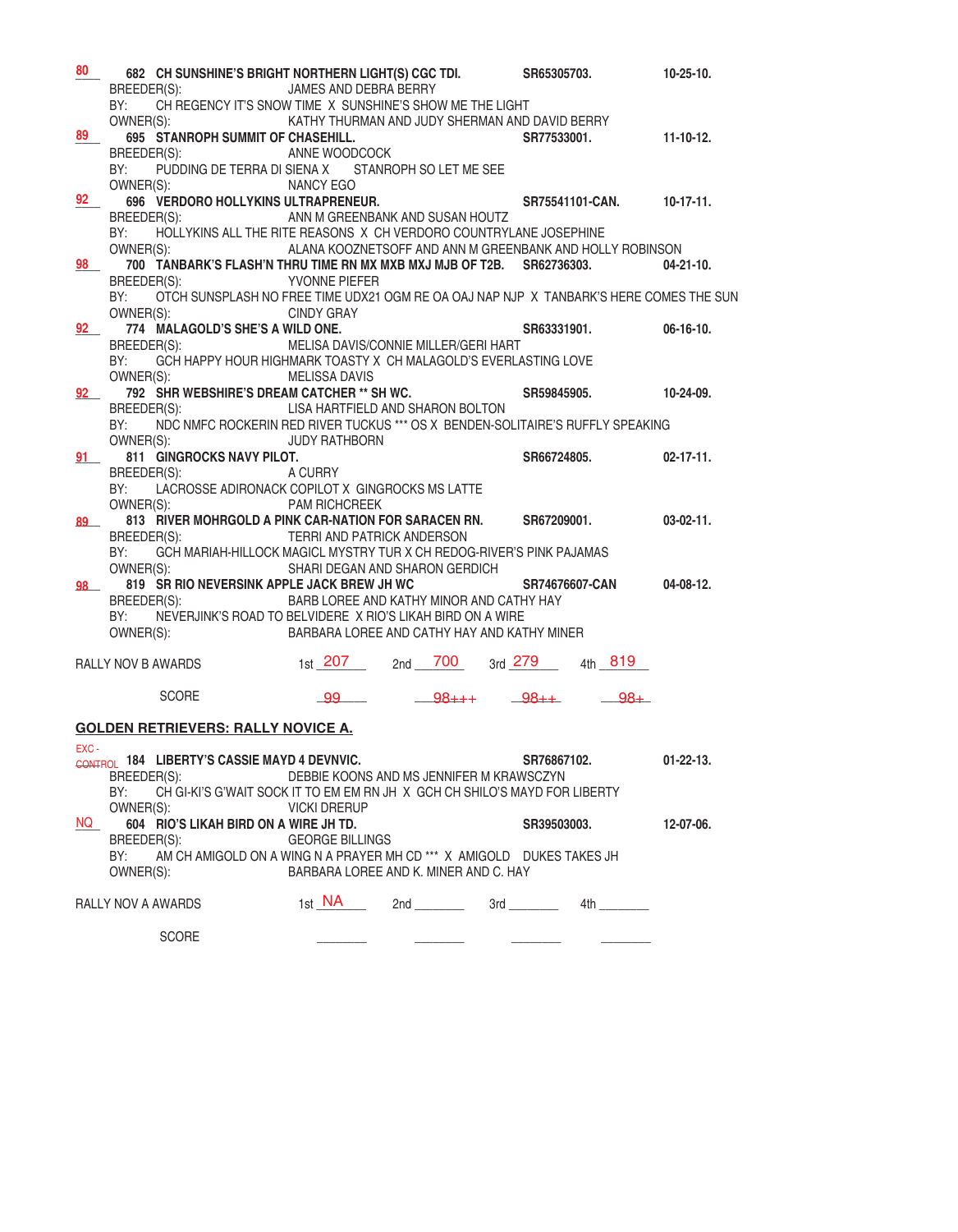# **OBEDIENCE TRIAL**

#### *NOTE: Obedience Classes in these RESULTS are ordered by Day and Judge,*  **in the class order as in the catalog and as prescribed by the Club to avoid ring conflicts.**

#### *KEY TO CLASS ORDER:*

#### **THURSDAY - OCTOBER 24**

| <b>AYERS</b>           | <b>HAM</b>                   |
|------------------------|------------------------------|
| Versatility            | <b>Graduate Novice</b>       |
| Novice Wild Card       | Open Wild Card               |
| <b>Veteran Novice</b>  | <b>Veteran Utility</b>       |
| <b>Brace Obedience</b> | (with AYERS: Team Obedience) |
| (with HAM: Team Obed.) |                              |
|                        |                              |

#### **FRIDAY - OCTOBER 25** CABALLERO **AYERS** HAM Novice B Open B Open A

Novice A Utility A Utility B

THURSDAY, OCTOBER 24, 2013 JUDGE: MS. CATHLEEN CABALLERO

### **BEGINNER NOVICE B**

| 194   | 16          | <b>CASHMERE'S RACE FOR GOLD.</b>    |                                                                                                                      | SR74002202.           | $06 - 26 - 12$ . |
|-------|-------------|-------------------------------------|----------------------------------------------------------------------------------------------------------------------|-----------------------|------------------|
|       |             | BREEDER(S):                         | LORI COPSEY                                                                                                          |                       |                  |
|       | BY:         |                                     | ROCKERIN RED RIVER RUCKUS X MACH CASHMERE'S DREAM WEAVER UD RN MX MXJ MJB XF                                         |                       |                  |
|       |             | OWNER(S):                           | <b>NANCY LEWIS</b>                                                                                                   |                       |                  |
| AB    | 20          | LORFIELD EKS' GOLDEN CLEOPATRA.     |                                                                                                                      | SR73857004. 07-16-12. |                  |
|       | BREEDER(S): |                                     | LORI M JONES                                                                                                         |                       |                  |
|       | BY:         |                                     | TRIFECTA'S SHAG EDETIC X LORFIELD'S SLIP SLIDING AWAY                                                                |                       |                  |
|       |             | OWNER(S):                           | SUSAN KNOWLES AND ELLIOT KNOWLES                                                                                     |                       |                  |
| 192   | 29          |                                     | HARBORPLACE DIAMOND IN THE RUFF CD RAE OA OAJ AXP AJP NF OFP. SR42357105. 05-01-07.                                  |                       |                  |
|       | BREEDER(S): |                                     | <b>KIM MCDONALD</b>                                                                                                  |                       |                  |
|       | BY:         |                                     | CH WESTMARCH ONE FOR THE MONEY UD AX AXJ RAE X NORTHWOODS DAY AT THE BEACH CD NJP RAE                                |                       |                  |
|       |             |                                     | OWNER(S): ALYSSA TAYLOR AND KIM MCDONALD                                                                             |                       |                  |
| 193.5 | 42          | WILLO-B-WOODS A STAR IS BORN BN RN. |                                                                                                                      | SR67589101. 05-07-11. |                  |
|       | BREEDER(S): |                                     | SUSAN WILLOUGHBY                                                                                                     |                       |                  |
|       | BY:         |                                     | CH MALAGOLD'S WAVE THE FLAG X WILLO-B-ANY DREAM WILL DO RN GO CDX                                                    |                       |                  |
|       |             | OWNER(S):                           | SUSAN WILLOUGHBY<br>3Y                                                                                               |                       |                  |
| 188.5 |             |                                     | 118 BECKSGOLD MAXIMUM RPM AX AXJ CCA.                                                                                | SR58557101. 08-29-09. |                  |
|       |             | BREEDER(S):                         | GARY AND SUSAN BECKMANN                                                                                              |                       |                  |
|       |             |                                     | BY: CH ELYSIAN'S HAVE BUNS WILL TRAVEL CDX SH X BECKSGOLD NATURE'S FURY CD JH MXB MJS                                |                       |                  |
|       |             |                                     | OWNER(S): GARY AND SUSAN BECKMANN                                                                                    |                       |                  |
| 188   |             | 132 CHANTELLE SPICE SO NICE RN.     |                                                                                                                      | SR63306101. 06-24-10. |                  |
|       | BREEDER(S): |                                     | <b>GLORIA MILLER</b>                                                                                                 |                       |                  |
|       |             |                                     | BY: BISS AM CH HAPPY HR HIGHMARK BAD NEWS BEARS CDX SH AX AXJ OF WCX SDHF OS VCX X CHANTELLE TAKE AIM AT MEDALLION   |                       |                  |
|       |             |                                     | OWNER(S): JULIE CRESPO AND LINDA CRESPO AND GLORIA MILLER                                                            |                       |                  |
| 193   |             | 141 CH ASTERLINGS SPRING THAW,      |                                                                                                                      | SR60296001. 12-29-09. |                  |
|       |             |                                     | BREEDER(S): MARY BURKE AND PHYLLIS WARD                                                                              |                       |                  |
|       |             |                                     | BY: CH SUMMIT'S MR. BOJANGLES X CH AWARD'S COLD FIRE RN                                                              |                       |                  |
| 193.5 |             |                                     | OWNER(S): LESLEY PETTENGILL                                                                                          |                       |                  |
|       |             | 162 GCH JASMINE'S ROCKSTAR JH.      |                                                                                                                      | SR64161201. 08-30-10. |                  |
|       |             | BREEDER(S):                         | RAYMUND AND JANICE ROYCE                                                                                             |                       |                  |
|       |             |                                     | BY: GCH RUSH HILL'S RUN'N AMUCK AT ABELARD OA OAJ AXP AJP NFP WC X CH JASMIN'S IT'S MY PARTY                         |                       |                  |
| 197.5 |             | OWNER(S):                           | RAYMUND AND JANICE ROYCE                                                                                             |                       |                  |
|       | 166         |                                     | DD'S PAWS BEFORE YOU LEAP RDX CGC. SAND SATTI SAND SATTI SAND SATTI SAND SATTI SAND SATTI SAND SATTI SAND SATTI SAND |                       | $02 - 28 - 12$ . |
|       |             | BREEDER(S):                         | DEE DEE AND BILLY ANDERSON AND DIMITY MUELLER                                                                        |                       |                  |
|       | BY:         |                                     | CH MIRASOL NOSE NO BLARNEY RA JH OA OAJ NF X DD'S LOOK BEFORE YOU LEAP TDX RN OA AXJ                                 |                       |                  |
|       |             |                                     | OWNER(S): MEGAN HUNDLEY AND MICHAEL WILCOXEN                                                                         |                       |                  |
|       |             |                                     |                                                                                                                      |                       |                  |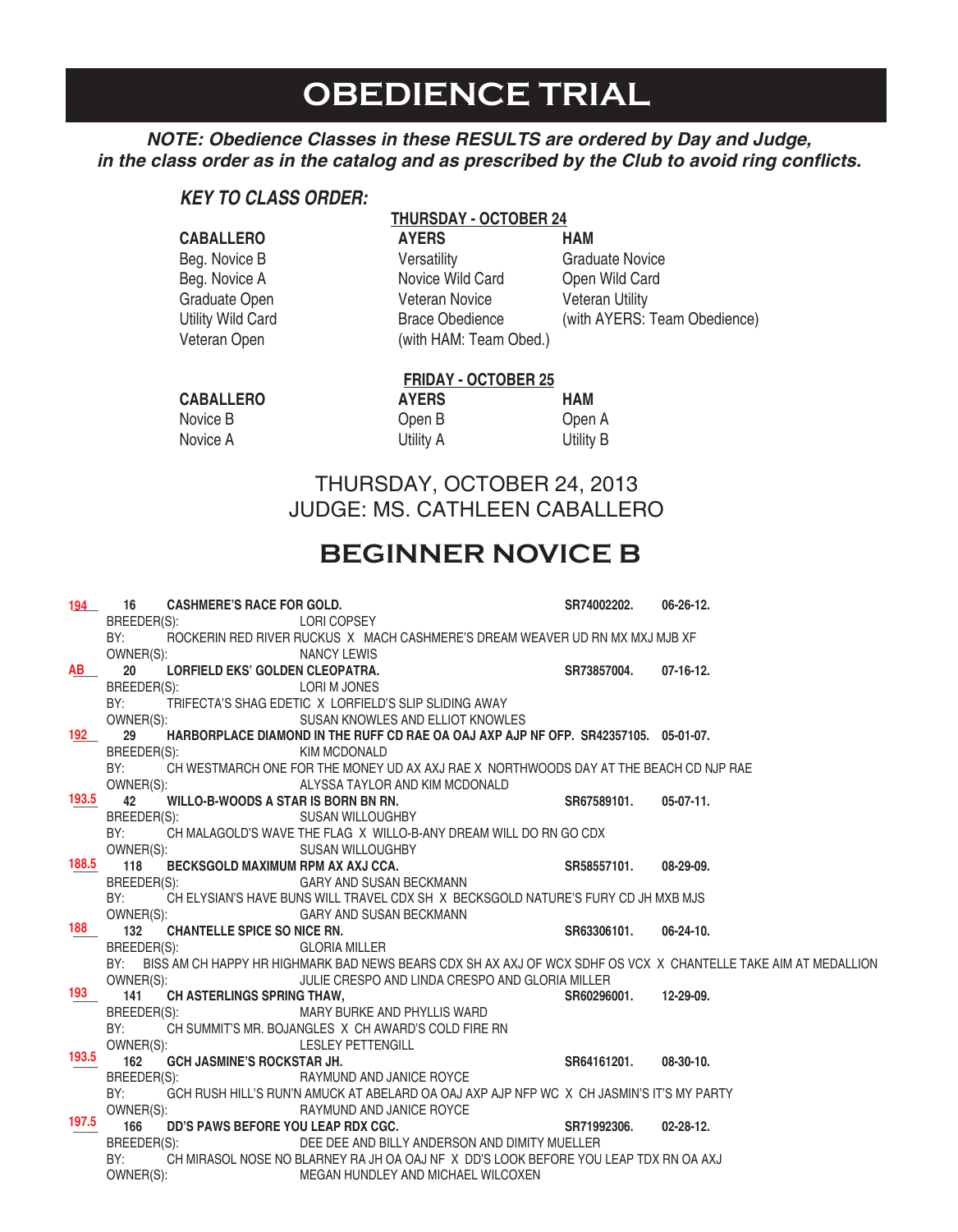231 ARIELL'S BURNING BUSH MX MXJ. **231 SR57921001.** 08-01-09. BREEDER(S): OWNERS BY: TROWSNEST BENTLEY EZRYDE X LANDICAN ARIELL'S DARHLI CDX AX AXJ OWNER(S): MARY ELLEN HARDIN AND JIM HARDIN **\_\_\_\_ 234 SHR TECHNIQUE'S SALT ONE ON THE RIM RN JH. SR69746105. 09-30-11.** BREEDER(S): JEAN GRANGER AND JANICE PETERSON BY: GCH CH SPRINGCREEK EVERLORE ALL THE TIME HI CDX RN MH X TECHNIQUE'S GO FOR LAUNCH JH OWNER(S): PATRICIA S QUINN AND PAUL KARTES **AGENT: NIKKI MADRIGRANO** \_\_\_\_ **278 MACH CALLIOPE OOPS I DID IT AGAIN RN OF. SR62624502. 05-16-10.**  BREEDER(S): PATRICIA LINDQUIST AND CHRISTINE HSU BY: MACH THISTLEDOWN JOHNNY BE GOOD JH XF T2B X TIGANA CALLIOPE DRIVE YOUR DREAMS JH MX MXJ OF OWNER(S): PATRICIA LINDQUIST **185** 328 CASSIDY **189 2012 189 2012 189 2012 189 2012 189 2012 189 2023 2024 10-15-10.** BREEDER(S): UNKNOWN BY: UNKNOWN UNKOWN OWNER(S): KAREN DEEDS  $344$  **PRAIRIEWYN'S AVAST YE TREASURE.**<br>BREEDER(S): HOLLY AND JULIE SIMMONS HOLLY AND JULIE SIMMONS BY: CH STONECREST'S SECRET STASH X AZZARO'S PRAIRIEWYN ON FIRE CD<br>OWNER(S): NANCY YECHOWT AND JULIE SIMMONS AND HOLLY NANCY YECHOWT AND JULIE SIMMONS AND HOLLY SIMMONS 351 MACH HEADS UP ASPENRIDGE FIREPOWER J CD BN GN RAE MXS MJX NAP MXF NFP T2B2 TND CGC WCX. SR40663302.08-07-06.<br>BREEDER(S): ANNE EVERETT ANNE EVERETT BY: FC AFC TNT'S EXPLOSION UD X DOUBLE GOLD SPITFIRE OWNER(S): **FAITH JONES** \_\_\_\_ **353 HEADS UP ASPENRIDGE 4-WHEELIN J CGC NA NAJ WC. SR59175201. 06-21-09. CONTROB**REEDER(S): ANNE EVERETT BY: LAKWOLA'S COPPER CODE WC X HEADS UP RED SONJA JH WC OWNER(S): FAITH JONES 363 DUSTRAX'S TIME WAITS FOR NO ONE RN. SALPH WEBBER SR57357001. 06-02-09.<br>BREEDER(S): KATHRYN MCINTYRE AND RALPH WEBBER KATHRYN MCINTYRE AND RALPH WEBBER BY: CH COLABAUGH'S HI SPEED PURSUIT VCD1 UD RE JH X CH HUNTLEIGH DUSTRAX OH, SO SPECIAL VCD RE TDX AX AXJ<br>OWNER(S): SHIRLEY PESKIE SHIRLEY PESKIE \_\_\_\_ **374 SOUTHERN CROSS THREE TO TANGO AT DENALI. SR54333406. 12-28-08**  THERESA MAURA BY: CAMROSE TIME TO RETURN X DIOS NEPTUNO NEVER-ENDING STORY OWNER(S): LAURIE BURKS LONG \_\_\_\_ **438 SUNSPLASH FREEDOM REIGNS. SR74099801. 08-09-12.**  BREEDER(S): ANDY AND SUSAN PILKERTON BY: RIVER RANCH RUSTY SPEAKER CDX MH RA WCX X OTCH SUNSPLASH ZEST FOR LIKE UDX OM2 RA OBHF OWNER(S): SUSAN AND ANDY PILKERTON \_\_\_\_ **557 BOWEN. PAL260235. 08-01-12.**  BREEDER(S): UNKNOWN BY: UNKNOWN X UNKNOWN<br>
OWNER(S): ELIZABETH ELIZABETH LEONARD \_\_\_\_ **626 DD'S LOOK BEFORE U LEAP TDX OA AXJ RN. SR58943603. 09-18-09.**  DEE DEE AND BILLY ANDERSON BY: CH MASTER BOYS 'N THEIR TOYS BN CD RE NJP NAP C NOC OTCH DD'S DREAMS DO COME TRUE OGM RE TDX JH WCX VCX OBHF CCA OWNER(S): DIMITY MUELLER  $640$  TANBARK'S UBETCHA. **640 SR48482601.** 02-15-08. BREEDER(S): YVONNE PIEFER BY: OTCH HIGH TIMES WHAT A HOOT UDX11 MH X TANBARK'S TRUE COLORS OWNER(S): YVONNE PIEFER \_\_\_\_ **654 TANBARK'S SPIRIT OF FLIGHT JH WC. SR65851608. 11-22-10.**  BREEDER(S): YVONNE PIEFER BY: OTCH HIGHROLLER BLACK JACK UDX2 OM5 JH WC VER NA NAJ X TANBARK'S UBETHCA OWNER(S): BRITTNE HOUCHIN \_\_\_\_ **679 AUTUMN GROVE ROCKSTAR APPETITE FOR DESTRUCTION JH. SR74427601. 06-10-12.**  NANCY AND RALPH CHAPMAN BY: CH DEAUXQUEST MIDKNIGHT RAMBLER CDX GN RAE3 MH OA OAJ NAP NJP OF NFP WCX VCX DDHF X AUTUMN GROVE'S NOTHING BUT BLUE SKY WC CCA OWNER(S): PAT KOPCO AND MIKE ORLOFF \_\_\_\_ **700 TANBARK'S FLASH'N THRU TIME RN MX MXB MXJ MJB OF T2B. SR62736303. 04-21-10.**  YVONNE PIEFER BY: OTCH SUNSPLASH NO FREE TIME UDX21 OGM RE OA OAJ NAP NJP X TANBARK'S HERE COMES THE SUN OWNER(S): CINDY GRAY \_\_\_\_ **758 DD'S LOOK BEFORE U LEAP TDX OA AXJ RN. SR58943603. 09-18-09.**  BREEDER(S): DEE DEE AND BILLY ANDERSON BY: CH MASTER BOYS 'N THEIR TOYS BN CD RE NJP NAP X NOC OTCH DD'S DREAMS DO COME TRUE OGM RE TDX JH WCX VCX OBHF CCA OWNER(S): DIMITY MUELLER **196.5 181.5 198.5 `185 NQ 198 EXC - AB NQ 189 189 195.5 199.5 196 NQ 199 AB**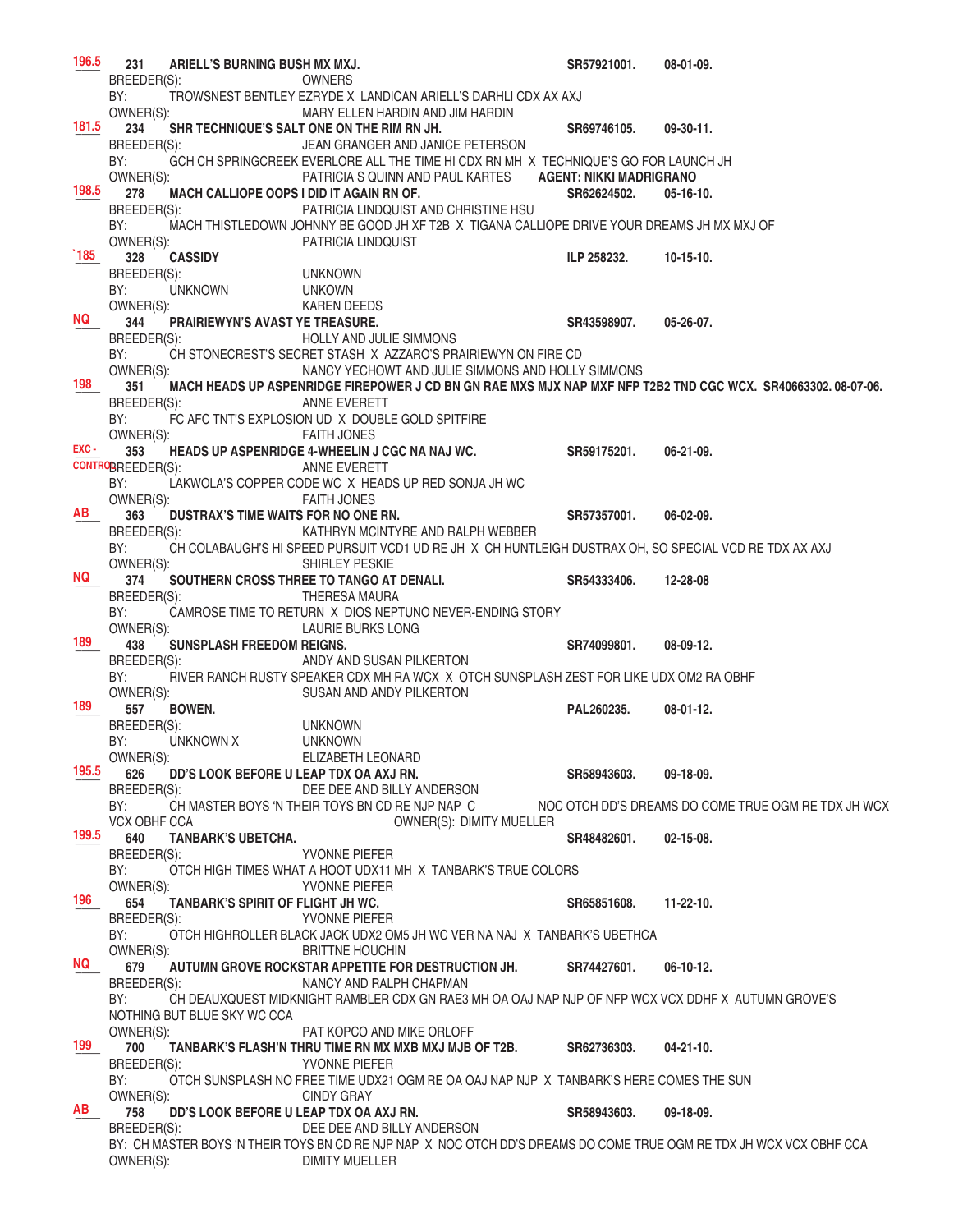| NQ.       | 774<br><b>MALAGOLD'S SHE'S A WILD ONE.</b>                                                                 |                                                             |                                               |       | SR63331901. |           | $06-16-10.$                                                                                              |
|-----------|------------------------------------------------------------------------------------------------------------|-------------------------------------------------------------|-----------------------------------------------|-------|-------------|-----------|----------------------------------------------------------------------------------------------------------|
|           | BREEDER(S):                                                                                                |                                                             | MELISA DAVIS/CONNIE MILLER/GERI HART          |       |             |           |                                                                                                          |
|           | BY:<br>GCH HAPPY HOUR HIGHMARK TOASTY X CH MALAGOLD'S EVERLASTING LOVE                                     |                                                             |                                               |       |             |           |                                                                                                          |
| 186       | OWNER(S):                                                                                                  | <b>MELISSA DAVIS</b>                                        |                                               |       |             |           |                                                                                                          |
|           | SHR WEBSHIRE'S DREAM CATCHER ** SH WC.<br>792<br>BREEDER(S):                                               | LISA HARTFIELD AND SHARON BOLTON                            |                                               |       | SR59845905. |           | 10-24-09.                                                                                                |
|           | NDC NMFC ROCKERIN RED RIVER TUCKUS *** OS X BENDEN-SOLITAIRE'S RUFFLY SPEAKING<br>BY:                      |                                                             |                                               |       |             |           |                                                                                                          |
|           | OWNER(S):                                                                                                  | <b>JUDY RATHBORN</b>                                        |                                               |       |             |           |                                                                                                          |
| AB        | 809<br><b>TANBARK'S KEMOSABE.</b>                                                                          |                                                             |                                               |       |             |           | SR65851601. 11-22-10.                                                                                    |
|           | BREEDER(S):                                                                                                | YVONNE PIEFER                                               |                                               |       |             |           |                                                                                                          |
|           | BY:<br>OTCH HIGHROLLER BLACK JACK UDX2 OM5 JH WC VER NA NAJ X TANBARKS UBETCHA                             |                                                             |                                               |       |             |           |                                                                                                          |
| AB.       | OWNER(S):<br><b>GINGROCKS NAVY PILOT.</b><br>811                                                           | YVONNE PIEFER                                               |                                               |       | SR66724805. |           | $02 - 17 - 11$ .                                                                                         |
|           | BREEDER(S):                                                                                                | A CURRY                                                     |                                               |       |             |           |                                                                                                          |
|           | LACROSSE ADIRONACK COPILOT X GINGROCKS MS LATTE<br>BY:                                                     |                                                             |                                               |       |             |           |                                                                                                          |
|           | OWNER(S):                                                                                                  | <b>PAM RICHCREEK</b>                                        |                                               |       |             |           |                                                                                                          |
|           |                                                                                                            | 1st $\frac{640}{2}$ 2nd $\frac{700}{3}$ 3rd $\frac{278}{2}$ |                                               |       |             | $4th$ 351 |                                                                                                          |
|           | <b>BEGNNER NOV B AWARDS</b>                                                                                |                                                             |                                               |       |             |           |                                                                                                          |
|           | <b>SCORE</b>                                                                                               | 199.5                                                       | 199                                           | 198.5 |             | 198       |                                                                                                          |
|           |                                                                                                            |                                                             |                                               |       |             |           |                                                                                                          |
|           |                                                                                                            |                                                             | <b>BEGINNER NOVICE A</b>                      |       |             |           |                                                                                                          |
|           |                                                                                                            |                                                             |                                               |       |             |           |                                                                                                          |
| 181.5     | 52<br><b>CASHMERE'S ST. CROIX OLYMPIC FLAME.</b>                                                           |                                                             |                                               |       | SR74002206. |           | $06 - 26 - 12.$                                                                                          |
|           | BREEDER(S):                                                                                                | LORI COPSEY                                                 |                                               |       |             |           |                                                                                                          |
|           | BY:<br>NDC NMFR ROCKERIN RED RIVER RUCKUS X MACH CASHMERE'S DREAM WEAVER UD RN MX MXJ MJB XF               |                                                             |                                               |       |             |           |                                                                                                          |
| NQ        | OWNER(S):                                                                                                  | PATRICIA CROSS                                              |                                               |       |             |           |                                                                                                          |
|           | 95<br><b>FOREVER'S BREAKFAST @ BRENNAN'S.</b>                                                              |                                                             | CANDACE NEE AND JENNIFER NEE AND SUZIE JORDON |       | SR62998401. |           | $05-01-10.$                                                                                              |
|           | BREEDER(S):<br>BY:<br>CH VENTURE REDOG'S MAGIC HAT TRICK X GOLDSTORM MOVE OVER BOYS!                       |                                                             |                                               |       |             |           |                                                                                                          |
|           | OWNER(S):                                                                                                  | LISA M. DAHMEN AND PAUL A. MCNUTT                           |                                               |       |             |           |                                                                                                          |
| <b>NQ</b> | <b>C-R GEMINI'S READ BETWEEN THE LINES.</b><br>721                                                         |                                                             |                                               |       | SR71104002. |           | $12 - 20 - 11$ .                                                                                         |
|           | BREEDER(S):                                                                                                | CANDI AND RICHARD PEARCE                                    |                                               |       |             |           |                                                                                                          |
|           | BY:                                                                                                        |                                                             |                                               |       |             |           | BIS JRBRCH BRCH GRBRCH MEXCH AMCH GOODTIME'S O'BROWN SUGAR X AM CH GOLDENTRIP GEMINI'S ABBEYROAD         |
| 189       | OWNER(S):<br>813<br>RIVER MOHRGOLD A PINK CAR-NATION FOR SARACEN RN.                                       |                                                             | CANDI PEARCE AND MEGAN CLOUDMAN               |       | SR67209001. |           | $03-02-11.$                                                                                              |
|           | BREEDER(S):                                                                                                |                                                             | TERRI AND PATRICK ANDERSON                    |       |             |           |                                                                                                          |
|           | BY:<br>GCH MARIAH-HILLOCK MAGICL MYSTRY TUR X CH REDOG-RIVER'S PINK PAJAMAS                                |                                                             |                                               |       |             |           |                                                                                                          |
|           | OWNER(S):                                                                                                  |                                                             | SHARI DEGAN AND SHARON GERDIC                 |       |             |           |                                                                                                          |
|           | <b>BEGINNER NOV A AWARDS</b>                                                                               | 1st $813$                                                   | 52<br>2nd                                     | 3rd   | 4th         |           |                                                                                                          |
|           |                                                                                                            |                                                             |                                               |       |             |           |                                                                                                          |
|           | <b>SCORE</b>                                                                                               | 189                                                         | 181.5                                         |       |             |           |                                                                                                          |
|           |                                                                                                            |                                                             |                                               |       |             |           |                                                                                                          |
|           |                                                                                                            |                                                             |                                               |       |             |           |                                                                                                          |
|           |                                                                                                            |                                                             | <b>GRADUATE OPEN</b>                          |       |             |           |                                                                                                          |
|           |                                                                                                            |                                                             |                                               |       |             |           |                                                                                                          |
| NQ .      | 190<br>TANBARK'S WHAT WILL BE CDX NA OAJ NF.<br>BREEDER(S):                                                | YVONNE M PIEFER                                             |                                               |       | SR65851606. |           | $11 - 22 - 10$ .                                                                                         |
|           | BY:<br>OTCH HIGHROLLER BLACK JACK UDX2 OM4 JH NA NAJ X TANBARK'S UBETCHA                                   |                                                             |                                               |       |             |           |                                                                                                          |
|           | OWNER(S):                                                                                                  | <b>LORA SEALE</b>                                           |                                               |       |             |           |                                                                                                          |
| <b>NQ</b> | 339<br>BENDEN-SOLITAIRE'S RUFF ESTIMATE CDX JH NAJ RE NF.                                                  |                                                             |                                               |       | SR23340704. |           | $12 - 24 - 04$ .                                                                                         |
|           | BREEDER(S):                                                                                                |                                                             | KAREN DE CORDOVA AND SHARON BOLTON            |       |             |           |                                                                                                          |
|           | BY:<br>CH KAMAGLO'S ORIGINAL FORMULA CDX JH X BENDEN'S-SOLITAIRE IN THE RUFF UDX SH NA NAJ<br>OWNER(S):    | <b>PAM LYFORD</b>                                           |                                               |       |             |           |                                                                                                          |
| NQ L      | 378<br>HIGH FLYERS UPROAR VCD2 AX AXJ XF GN BN TD RAE.                                                     |                                                             |                                               |       | SR42922101. |           | 05-13-07                                                                                                 |
|           | BREEDER(S):                                                                                                | ROMAINE E HALUPA                                            |                                               |       |             |           |                                                                                                          |
|           | BY:                                                                                                        |                                                             |                                               |       |             |           | CH SMITHAVEN'S AMBER BREW AX OAJ NF RE OS X MACH CONBRI OAHU HIGH FLYER HEAR ME ROAR BN RN TD XF MXB MJS |
|           | OWNER(S):                                                                                                  | ROMAINE E HALUPA                                            |                                               |       |             |           |                                                                                                          |
| 183.5     | 379<br><b>MEADOWPOND BRYER OF SCOTLAND, CDX.</b>                                                           |                                                             |                                               |       | SR62218202. |           | $05-08-10.$                                                                                              |
|           | BREEDER(S):<br>BY:<br>MACH4 STARBURST'S FOUR WHEEL DRIVE UD XF X OTCH HALLTREE MEADOWPOND ECHO UDX2 OM1 RE | <b>CHERIE N BERGER</b>                                      |                                               |       |             |           |                                                                                                          |
|           | OWNER(S):                                                                                                  | LUCINDA RICE                                                |                                               |       |             |           |                                                                                                          |
| NQ DOM    | FLY'N PAWS PICK'N SANTA'S POCKETS.<br>569                                                                  |                                                             |                                               |       | SR60074305. |           | 12-25-09.                                                                                                |
|           | BREEDER(S):                                                                                                |                                                             | NORMAND LENDE AND SHAR HENRY                  |       |             |           |                                                                                                          |
|           | BY:<br>TROWSNEST TRANSATLANTIC JH OS X MACH FLY'N HI TAR'N UP THE COURSE MXF                               |                                                             |                                               |       |             |           |                                                                                                          |
|           | OWNER(S):                                                                                                  |                                                             | BARBARA AND DONALD MITCHELL                   |       |             |           |                                                                                                          |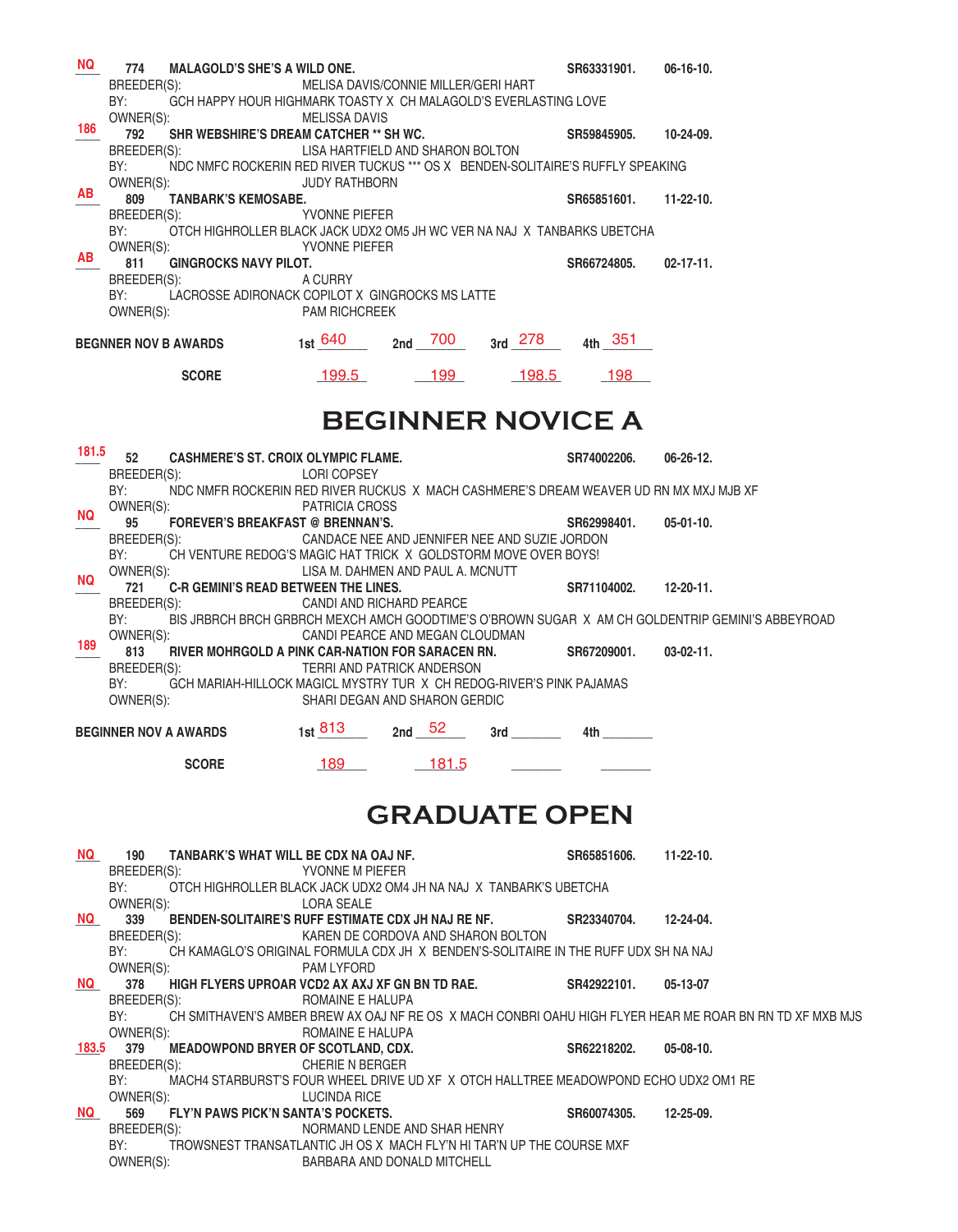| NQ L  | WILLO-B ANY DREAM WILL DO CDX RN GD.<br>44 —                                                      |                                          |                               |  |                       | SR50653401. 05-07-08.  |           |
|-------|---------------------------------------------------------------------------------------------------|------------------------------------------|-------------------------------|--|-----------------------|------------------------|-----------|
|       | BREEDER(S):<br>BY:<br>CH MALAGOLD BREWMASTER X EBERLY-WILLO-B DAZ'S MIRACLE UD                    | SUSAN WILLOUGHBY                         |                               |  |                       |                        |           |
|       | OWNER(S):                                                                                         | <b>SUSAN WILLOUGHBY</b>                  |                               |  |                       |                        |           |
|       |                                                                                                   |                                          |                               |  |                       |                        |           |
|       | <b>GRADUATE OPEN AWARDS</b>                                                                       | $1st$ 379                                |                               |  |                       |                        |           |
|       |                                                                                                   |                                          |                               |  |                       |                        |           |
|       | <b>SCORE</b>                                                                                      | 183.5                                    |                               |  |                       |                        |           |
|       |                                                                                                   |                                          |                               |  |                       |                        |           |
|       |                                                                                                   | <b>WILD CARD - UTILITY</b>               |                               |  |                       |                        |           |
|       |                                                                                                   |                                          |                               |  |                       |                        |           |
| 193   | 17<br>OTCH TANBARK'S OAK GROVE CAESAR, UDX9, OGM, VER, RE. SR19349006.                            |                                          |                               |  |                       | 07-25-04.              |           |
|       | BREEDER(S):<br>BY:<br>TANBARK'S TRUE GRIT X                                                       | YVONNE TOBEY-PIEFTER                     | <b>TANBARK'S ENGLISH ROSE</b> |  |                       |                        |           |
|       | OWNER(S):                                                                                         | <b>SUSAN KNOWLES</b>                     |                               |  |                       |                        |           |
| 148   | BRIDGETON'S STEEL MAN WORKING CDX RE SH OAJ NA NF. SR53026004. 11-14-08.<br>73                    |                                          |                               |  |                       |                        |           |
|       | BREEDER(S):<br>AMBERTRAIL'S BRING THE HOUSE MH X BRIDGETON BOUNCE TO FARM FRESH SH NAJ RA OD CCCA | NANCY CLINCHY AND LESLIE DICKERSON       |                               |  |                       |                        |           |
|       | BY:<br>OWNER(S):                                                                                  | JANET AND JOHN FRICK                     |                               |  |                       |                        |           |
| 98.5  | 190<br>TANBARK'S WHAT WILL BE CDX NA OAJ NF.                                                      |                                          |                               |  |                       | SR65851606. 11-22-10.  |           |
|       | BREEDER(S): YVONNE M PIEFER                                                                       |                                          |                               |  |                       |                        |           |
|       | BY: OTCH HIGHROLLER BLACK JACK UDX2 OM4 JH NA NAJ X TANBARK'S UBETCHA                             |                                          |                               |  |                       |                        |           |
| 188   | OWNER(S):<br><b>TANBARK'S TIME TO SHINE.</b><br>57                                                | <b>LORA SEALE</b>                        |                               |  |                       | SR62736306. 04-21-10.  |           |
|       | BREEDER(S):                                                                                       | YVONNE M PIEFER                          |                               |  |                       |                        |           |
|       | OTCH SUNSPLAST NO FREE TIME UDX10 OM7 RE OA OAJ NAP NJP X TANBARK'S HERE COMES THE SUN<br>BY:     |                                          |                               |  |                       |                        |           |
| 191   | OWNER(S):                                                                                         | <b>JUDY DESHONG</b>                      |                               |  |                       |                        |           |
|       | 605<br><b>MORNINGLO ASH'S PIRATE.</b>                                                             | <b>GLENDA MANUCY</b>                     |                               |  |                       | SR43205007. 10-24-13.  |           |
|       | BREEDER(S):<br>HDEQUZQUEST HARD DAY'S KNIGHT X BRIDGETON MONINGLO BRITE LITE<br>BY:               |                                          |                               |  |                       |                        |           |
|       | 150.5 OWNER(S): LIZA SIMON ROPER                                                                  |                                          |                               |  |                       |                        |           |
|       | 38 LONE STAR TORREY PINES TEE TIME CDX AX AXJ.                                                    |                                          |                               |  |                       | SR46166201.  11-12-07. |           |
|       | BREEDER(S): PAULA J. PARRISH                                                                      |                                          |                               |  |                       |                        |           |
|       | BY: DUCAT WATERMARK ROCKET RED GLARE X LONE STAR CAT IN THE HAT<br>123.5 OWNER(S): $123.5$        | <b>PAULA PARRISH</b>                     |                               |  |                       |                        |           |
|       | GALLOGOLD FRUIT JUICY RED CDX GO RE MX AXJ OF WC. SR52390506. 10-07-08.<br>256                    |                                          |                               |  |                       |                        |           |
|       | BREEDER(S):                                                                                       | CINDY VINZANT                            |                               |  |                       |                        |           |
|       | ROCKERIN'S RED RIVER RUCKUS*** X GALLO GOLD SINGULAR SENSATION CD MH WCX VC CCA OD<br>BY:         |                                          |                               |  |                       |                        |           |
| 99    | OWNER(S):<br>337 SUNFIRE'S FLYING HEAD OVER HEELS UD BN RE.                                       | TERRY L THORNTON AND JIM RICHARDSON      |                               |  | SR56833501.           | $06-11-09.$            |           |
|       | BREEDER(S):                                                                                       | <b>BARBARA BIEWER</b>                    |                               |  |                       |                        |           |
|       | BY:<br>SUNFIRE'S CHIRICAHUA APACHE X SUNFIRE CASANOVA INDIGO BUNTING                              |                                          |                               |  |                       |                        |           |
| 189   | OWNER(S):<br>331                                                                                  | <b>JODIE BROUSSARD</b>                   |                               |  |                       | 03-01-08.              |           |
|       | MACH MORNINGLO EVERYTHING UNDER THE SUN CDX GN TD JH VCD1. SR48362806.<br>BREEDER(S):             | <b>GLENDA MANUCY</b>                     |                               |  |                       |                        |           |
|       | BY:<br>CH DEAUXQUEST HARD DAY'S KNIGHT UD VER RAE TD MH X MORNINGLO INDIANHILLS RENEGADE MH       |                                          |                               |  |                       |                        |           |
|       | OWNER(S):                                                                                         | ANDREA FORD                              |                               |  |                       |                        |           |
|       |                                                                                                   |                                          |                               |  |                       |                        |           |
|       | <b>WILD CARD UTILITY AWARDS</b>                                                                   | 1st 17 $2nd$ 605 $3rd$ 331 $4th$ 57      |                               |  |                       |                        |           |
|       |                                                                                                   |                                          |                               |  |                       |                        |           |
|       | <b>SCORE</b>                                                                                      | 193 191 189 188                          |                               |  |                       |                        |           |
|       |                                                                                                   |                                          |                               |  | <b>VETERAN - OPEN</b> |                        |           |
|       |                                                                                                   |                                          |                               |  |                       |                        |           |
| 175.5 | 12<br>MAURGOLD CLARK AUREATE NESSA UDX GN GO VER PCDX PUTD NA OAJ.                                |                                          |                               |  |                       | SR16507104.            | 04-20-04. |
|       | BREEDER(S):                                                                                       | MAUREEN A. DABROWSKI                     |                               |  |                       |                        |           |
|       | BY:<br>BELHAVEN ANYTHING GOES UD JH X MAURGOLD CLARK'S ABBYDABBYDOO                               |                                          |                               |  |                       |                        |           |
|       | OWNER(S):                                                                                         | ELINOR BRADT POSEY AND MAUREEN DABROWSKI |                               |  |                       |                        |           |
| 160   | 54<br>GOLDENLOCH OPERATION FREEDOM UD OAP OJP RN CCA. SR21504301. 11-10-04.                       |                                          |                               |  |                       |                        |           |
|       | BREEDER(S):                                                                                       | <b>DEBORAH PORTH BLACKWELL</b>           |                               |  |                       |                        |           |
|       | BY:<br>TIMBEREE AT MONUMENT CANYON CD MH X GOLDENLOCH HOW SWEET IT IS MH                          |                                          |                               |  |                       |                        |           |
|       | OWNER(S):                                                                                         | LEAH K. SMITH                            |                               |  |                       |                        |           |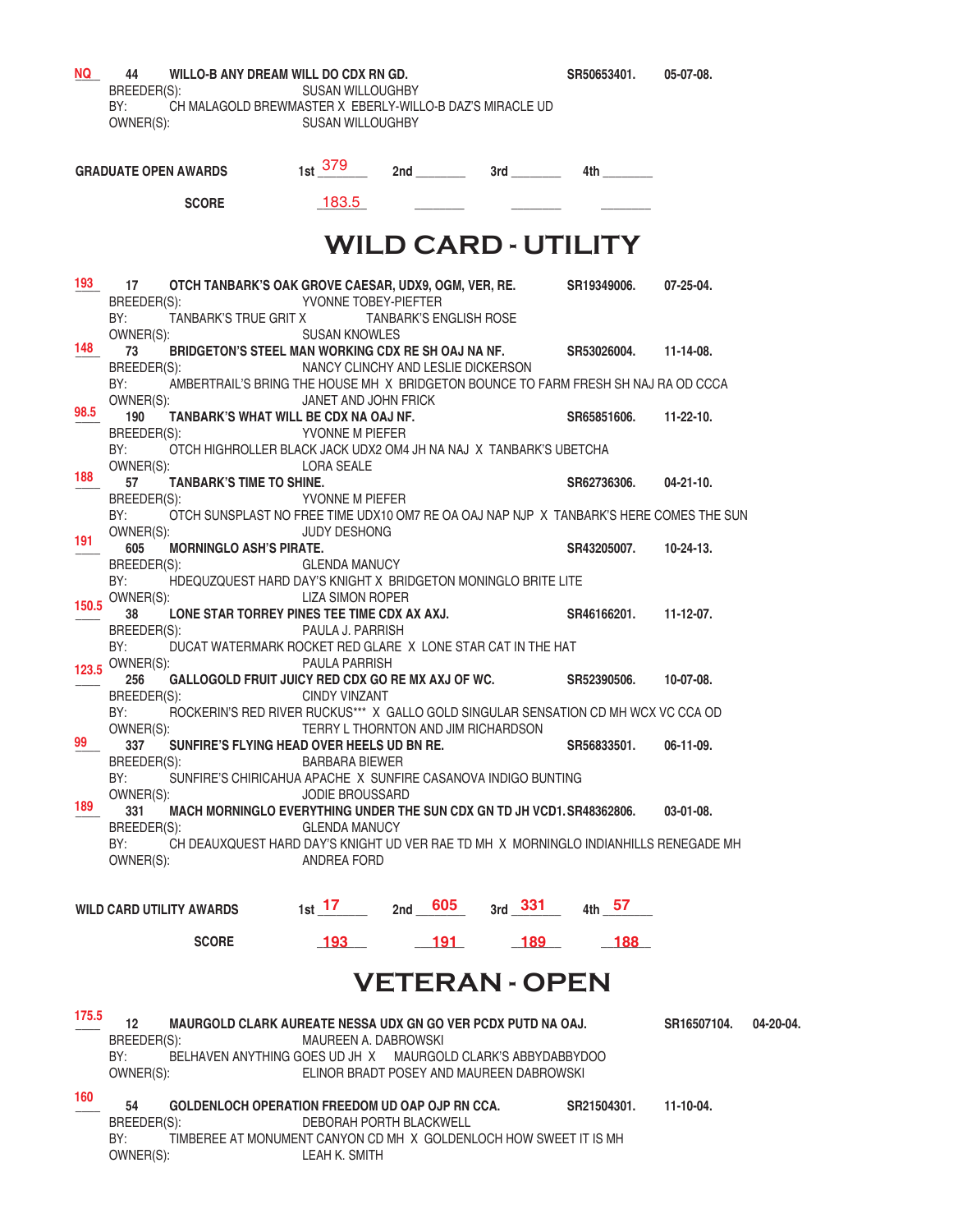| 147.5     | 134<br>GOLDEN PAWS PERSISTENT DREAM CDX RAE CGC GN.                                           |                                              |     |                      |           | SR27277404.                                                                                                      | $06 - 25 - 05$                                                                                              |
|-----------|-----------------------------------------------------------------------------------------------|----------------------------------------------|-----|----------------------|-----------|------------------------------------------------------------------------------------------------------------------|-------------------------------------------------------------------------------------------------------------|
|           | BREEDER(S):<br>BY:                                                                            | <b>CECELIA ULRICH</b>                        |     |                      |           |                                                                                                                  | CH COLABAUGH'S HI SPEED PURSUIT VCD1 UD RE TD JH NA NAJ WCX SDHF VCX OS X GOLDENPAWS GI HUGHIC SPLASH CD RE |
|           | OWNER(S):                                                                                     | JULIE CRESPO AND LINDA CRESPO                |     |                      |           |                                                                                                                  |                                                                                                             |
| 119       | 151<br><b>CASANOVA READY AIM FIRE CDX.</b>                                                    |                                              |     |                      |           | SR29381502.                                                                                                      | 08-03-05.                                                                                                   |
|           | BREEDER(S):<br>BY:                                                                            | ELEANOR BOWES AND BARBARA BIEWER             |     |                      |           |                                                                                                                  |                                                                                                             |
|           | CH OTCH SUNFIRE CASANOVA BLEW BY YOU UCX2 X SUNFIRE'S ROCKY MTN CHICKADEE<br>OWNER(S):        | MICHAEL A BOOK AND BARBARA BIEWER            |     |                      |           |                                                                                                                  |                                                                                                             |
| 101.5     | 530<br>FLY'N HI CELTIC COOKIE.                                                                |                                              |     |                      |           | SR15080603.                                                                                                      | 03-03-04.                                                                                                   |
|           | BREEDER(S):                                                                                   | LINDA EKLUND-FRANCIS                         |     |                      |           |                                                                                                                  |                                                                                                             |
|           | BY:<br>TRANSATLANTIC JH OS X GINGERBREAD COOKIE QT DWM<br>OWNER(S):                           | BARBARA AND DONALD MITCHELL                  |     |                      |           |                                                                                                                  |                                                                                                             |
| 196       | 571<br>OTCH TEAL OAK SPINS A WEB UDX9 OGM SH.                                                 |                                              |     |                      |           | SN06735807.                                                                                                      | $02 - 02 - 03$ .                                                                                            |
|           | BREEDER(S):                                                                                   | <b>TERESA JAKOB</b>                          |     |                      |           |                                                                                                                  |                                                                                                             |
|           | BY:<br>FC AFC GLENHAVEN HTRS MN BARONET MH X OTCH TANBARKS SNEAK ATTACK UDX RA                |                                              |     |                      |           |                                                                                                                  |                                                                                                             |
| 75        | OWNER(S):<br>678<br><b>HYEGOLD EZDAZ N MELOWKNIGHTS.</b>                                      | SALLY WALKER                                 |     |                      |           | SN92916504.                                                                                                      | 11-05-02.                                                                                                   |
|           | BREEDER(S):                                                                                   | <b>BARB MARTIN</b>                           |     |                      |           |                                                                                                                  |                                                                                                             |
|           | BY:                                                                                           |                                              |     |                      |           |                                                                                                                  | CH HIGHMARK MIRASOL ONCE A KNIGHT VCD3 UDX3 JH MX MXJ X HYEGOLD ARIZONA TANGO BLUES TD JH AX NAP AXJ NJP    |
|           | OWNER(S):                                                                                     | DANA MARQUART                                |     |                      |           |                                                                                                                  |                                                                                                             |
|           | <b>VETERAN OPEN AWARDS</b>                                                                    | $1st$ 571                                    |     | 2 <sub>nd</sub> $12$ |           | 4th and the set of the set of the set of the set of the set of the set of the set of the set of the set of the   |                                                                                                             |
|           |                                                                                               |                                              |     |                      |           |                                                                                                                  |                                                                                                             |
|           | <b>SCORE</b>                                                                                  | 196 —                                        |     | $-175.5$             |           |                                                                                                                  |                                                                                                             |
|           |                                                                                               |                                              |     |                      |           |                                                                                                                  |                                                                                                             |
|           |                                                                                               |                                              |     |                      |           | THURSDAY, OCTOBER 24, 2013                                                                                       |                                                                                                             |
|           |                                                                                               |                                              |     |                      |           | <b>JUDGE: MR. ROGER N. AYRES</b>                                                                                 |                                                                                                             |
|           |                                                                                               |                                              |     |                      |           |                                                                                                                  |                                                                                                             |
|           |                                                                                               |                                              |     | <b>VERSATILITY</b>   |           |                                                                                                                  |                                                                                                             |
|           |                                                                                               |                                              |     |                      |           |                                                                                                                  |                                                                                                             |
| NQ.       | 5<br>AUREATE MAUGOLD INVERNESSHIRE UDX GN GO VER PCDX AX MXJ. SR38533408.                     |                                              |     |                      |           |                                                                                                                  | 11-24-06.                                                                                                   |
|           | BREEDER(S):                                                                                   | ELINOR BRADT POSEY AND MAUREEN A. DABROSWSKI |     |                      |           |                                                                                                                  |                                                                                                             |
|           | BY:                                                                                           |                                              |     |                      |           |                                                                                                                  | MACH4 BREEZIE MICAH'S MASTERPIECE UDX4 GO MXC2 MXP MJP X MAURGOLD CLARK AUREATE NESSA UDX GN GO VER PCDX    |
|           | PUTD NA OAJ                                                                                   |                                              |     |                      |           |                                                                                                                  |                                                                                                             |
| <b>NQ</b> | OWNER(S):<br>LONE STAR TORREY PINES TEE TIME CDX AX AXJ.<br>38                                |                                              |     |                      |           | TOM JOHNS AND ELINOR BRADT POSEY AND MAUREEN A DABROWSKI<br>SR46166201.                                          | $11 - 12 - 07$ .                                                                                            |
|           | BREEDER(S):                                                                                   | PAULA J. PARRISH                             |     |                      |           |                                                                                                                  |                                                                                                             |
|           | BY:<br>DUCAT WATERMARK ROCKET RED GLARE X LONE STAR CAT IN THE HAT                            |                                              |     |                      |           |                                                                                                                  |                                                                                                             |
| 196       | OWNER(S):<br>BENDEN'S XS CELEBRATION UD GN BN.<br>207                                         | PAULA PARRISH                                |     |                      |           | SR56083303.                                                                                                      | 12-02-08.                                                                                                   |
|           | BREEDER(S):                                                                                   | BARBARA PETERSON AND SHARON AND STEVE BOLTON |     |                      |           |                                                                                                                  |                                                                                                             |
|           | AFC ROCKERIN RED RIVER RUCKUS MH X BENDEN'S SCHOOLS OUT FOREVER<br>BY:                        |                                              |     |                      |           |                                                                                                                  |                                                                                                             |
| 196.5     | OWNER(S):<br>256<br>GALLOGOLD FRUIT JUICY RED CDX GO RE MX AXJ OF WC.                         | SHERYL LANDRITH ARCHER                       |     |                      |           |                                                                                                                  |                                                                                                             |
|           | BREEDER(S):                                                                                   | <b>CINDY VINZANT</b>                         |     |                      |           | SR52390506.                                                                                                      | 10-07-08.                                                                                                   |
|           | BY:<br>ROCKERIN'S RED RIVER RUCKUS*** X GALLO GOLD SINGULAR SENSATION CD MH WCX VC CCA OD     |                                              |     |                      |           |                                                                                                                  |                                                                                                             |
| 197.5     | OWNER(S):                                                                                     | TERRY L THORNTON AND JIM RICHARDSON          |     |                      |           |                                                                                                                  |                                                                                                             |
|           | 356<br>MACH CASHMERE'S DREAM WEAVER UD MX MXJ.<br>BREEDER(S):                                 | <b>LORI COPSEY</b>                           |     |                      |           | SR50464701.                                                                                                      | $05-19-08.$                                                                                                 |
|           | BY:<br>OTCH MACH9 COPPERTOP'S LIVE WIRE UDX MH TDX X MACH RUMOURS THAT Z'AMORE UDX MX MXJ XF  |                                              |     |                      |           |                                                                                                                  |                                                                                                             |
| AB        | OWNER(S):                                                                                     | <b>LORI COPSEY</b>                           |     |                      |           |                                                                                                                  |                                                                                                             |
|           | 453<br>SUNSPLASH BLITZ IS ON UDX, VER, SH, WCX, CCA.<br>BREEDER(S):                           | SUSAN AND ANDY PILKERTON                     |     |                      |           | SR60077101.                                                                                                      | 12-03-09.                                                                                                   |
|           | BY:<br>RIVER RANCH RUSTY SPEAKER CDX MH RA WCX X OTCH SUNSPLASH ZEST FOR LIFE IDX OM2 RA OBHF |                                              |     |                      |           |                                                                                                                  |                                                                                                             |
| NQ.       | OWNER(S):                                                                                     | SUSAN AND ANDY PILKERTON                     |     |                      |           |                                                                                                                  |                                                                                                             |
|           | 702                                                                                           |                                              |     |                      |           |                                                                                                                  | MACH3 PACH2 ONE ASH HIGH HOPES ON TAP UDX OM1 VER RE JH MXB2 MJC MXP4 MXPB MJP5 MJPS PAX MXF XFP.           |
|           | BREEDER(S):                                                                                   | ELAINE BRENT AND LINDA MACDONALD             |     |                      |           | SR27825502.                                                                                                      | 06-30-05.                                                                                                   |
|           | BY:<br>HIGH TIMES RUN'N THE ROOST UD MH X ONE ASH SNOW GOOSE                                  |                                              |     |                      |           |                                                                                                                  |                                                                                                             |
|           | OWNER(S):                                                                                     | CINDY AND GARRETT GRAY                       |     |                      |           |                                                                                                                  |                                                                                                             |
|           | <b>VERSATLITY AWARDS</b>                                                                      | $1st$ 356                                    | 2nd | 256                  | $3rd$ 207 | 4th the set of the set of the set of the set of the set of the set of the set of the set of the set of the set o |                                                                                                             |
|           |                                                                                               |                                              |     |                      |           |                                                                                                                  |                                                                                                             |
|           | <b>SCORE</b>                                                                                  | <u>197.5</u>                                 |     | 196.5                | 196       |                                                                                                                  |                                                                                                             |
|           |                                                                                               |                                              |     |                      |           |                                                                                                                  |                                                                                                             |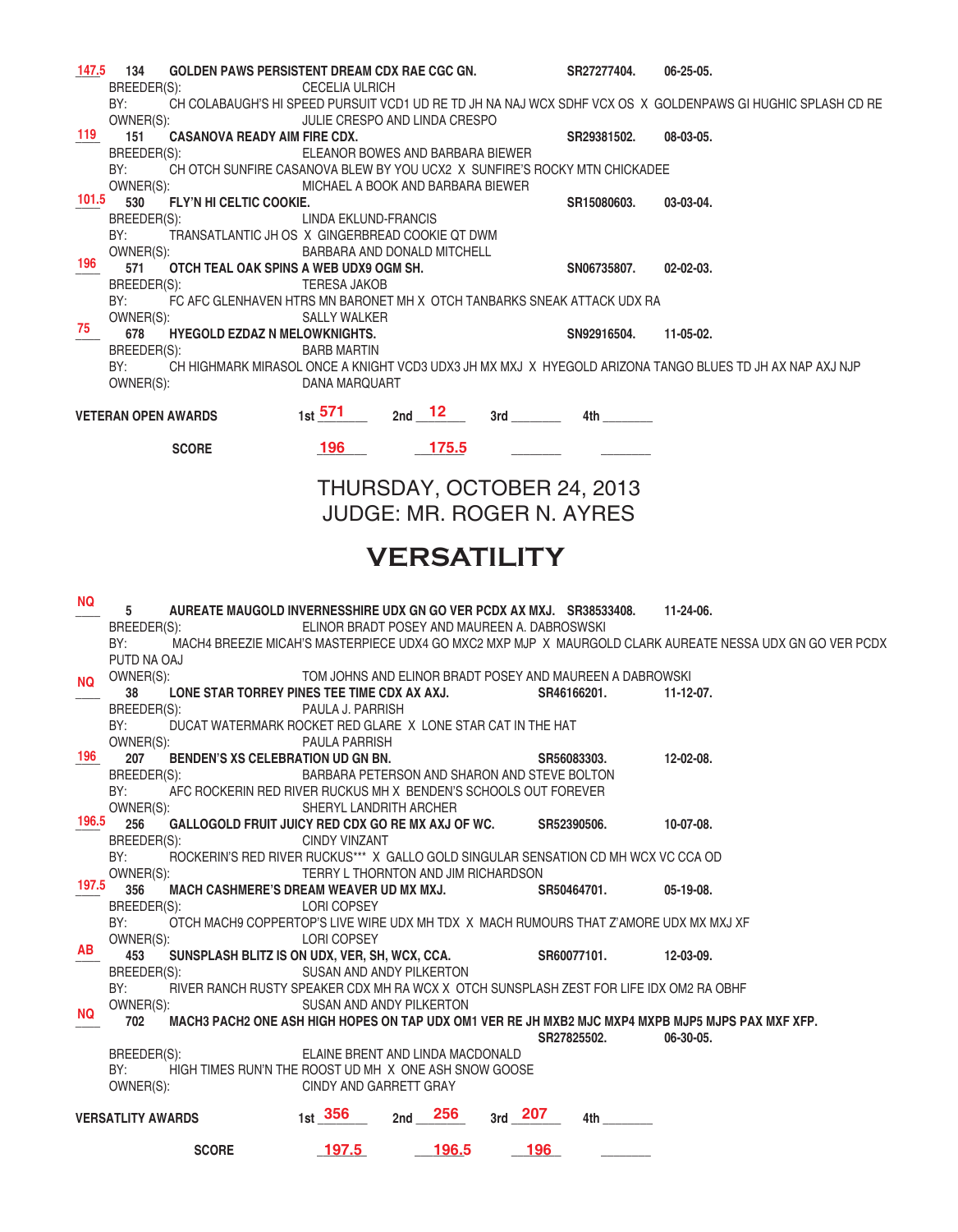### **WILD CARD - NOVICE**

| 193   | 20<br><b>LORFIELD EKS' GOLDEN CLEOPATRA.</b><br>BREEDER(S):                                                                                               | LORI M JONES            |                                      |             | SR73857004.                  | $07-16-12.$                                                                                                         |  |  |  |
|-------|-----------------------------------------------------------------------------------------------------------------------------------------------------------|-------------------------|--------------------------------------|-------------|------------------------------|---------------------------------------------------------------------------------------------------------------------|--|--|--|
| 197   | BY:<br>TRIFECTA'S SHAG EDETIC X LORFIELD'S SLIP SLIDING AWAY<br>OWNER(S):<br>684<br>RIOS PINT AT THE PRANCING PONY.                                       |                         | SUSAN KNOWLES AND ELLIOT KNOWLES     |             | SR74676602-CAN.              | 04-08-12.                                                                                                           |  |  |  |
|       | BREEDER(S):<br>BY:<br>NEVERSKINK'S ROAD TO BELVIDERE X RIO'S LIKAH BIRD ON A WIRE                                                                         | <b>BARBARA LOREE</b>    |                                      |             |                              |                                                                                                                     |  |  |  |
| 192.5 | OWNER(S):<br>700<br>TANBARK'S FLASH'N THRU TIME RN MX MXB MXJ MJB OF T2B.                                                                                 | LIZA SIMON ROPER        |                                      |             | SR62736303.                  | $04 - 21 - 10$ .                                                                                                    |  |  |  |
|       | BREEDER(S):                                                                                                                                               | YVONNE PIEFER           |                                      |             |                              |                                                                                                                     |  |  |  |
| AB    | BY: OTCH SUNSPLASH NO FREE TIME UDX21 OGM RE OA OAJ NAP NJP X<br>OWNER(S): CINDY GRAY<br>811<br>GINGROCKS NAVY PILOT. SR66724805.02-17-11.<br>BREEDER(S): | A CURRY                 |                                      |             | TANBARK'S HERE COMES THE SUN |                                                                                                                     |  |  |  |
|       | BY:LACROSSE ADIRONACK COPILOT X GINGROCKS MS LATTE                                                                                                        |                         |                                      |             |                              |                                                                                                                     |  |  |  |
| 197   | OWNER(S): PAM RICHCREEK<br>RIVER RANCH PATHFINDER RA BN MX MXJ MJB MXP MJP2.<br>306<br>BREEDER(S):                                                        | <b>BARBARA SHAPLEY</b>  |                                      |             | SR05989403.                  | $02 - 05 - 03$ .                                                                                                    |  |  |  |
|       | BY: RIVER RANCH FALLEN FROM GRACE CDX RN SH MH MXJ NF X RIVER RANCH-STYLE GOLD CHARM UDX RAE SH OA OAJ OAP OJP<br>OWNER(S): JERALD AND TORI LANDIS        |                         |                                      |             |                              |                                                                                                                     |  |  |  |
|       | <b>WILD CARD NOVICE AWARDS</b>                                                                                                                            | $_{1st}$ 700            | $2nd \t 306$                         | $_{3rd}$ 20 | 4th 684                      |                                                                                                                     |  |  |  |
|       | <b>SCORE</b>                                                                                                                                              | 197.5                   | 197                                  | 193         | 192.5                        |                                                                                                                     |  |  |  |
|       |                                                                                                                                                           |                         |                                      |             |                              |                                                                                                                     |  |  |  |
|       |                                                                                                                                                           |                         |                                      |             |                              |                                                                                                                     |  |  |  |
|       |                                                                                                                                                           |                         | <b>VETERAN - NOVICE</b>              |             |                              |                                                                                                                     |  |  |  |
| 191.5 | 54<br>GOLDENLOCH OPERATION FREEDOM UD OAP OJP RN CCA.                                                                                                     |                         |                                      |             | SR21504301.                  | $11-10-04.$                                                                                                         |  |  |  |
|       | BREEDER(S):<br>BY:<br>TIMBEREE AT MONUMENT CANYON CD MH X GOLDENLOCH HOW SWEET IT IS MH                                                                   | DEBORAH PORTH BLACKWELL |                                      |             |                              |                                                                                                                     |  |  |  |
| 190   | OWNER(S):<br>134<br><b>GOLDEN PAWS PERSISTENT DREAM CDX RAE CGC GN.</b>                                                                                   | LEAH K. SMITH           |                                      |             | SR27277404.                  | $06 - 25 - 05$ .                                                                                                    |  |  |  |
|       | BREEDER(S):<br>BY:                                                                                                                                        | <b>CECELIA ULRICH</b>   | JULIE CRESPO AND LINDA CRESPO        |             |                              | CH COLABAUGH'S HI SPEED PURSUIT VCD1 UD RE TD JH NA NAJ WCX SDHF VCX OS X GOLDENPAWS GI HUGHIC SPLASH CD RE         |  |  |  |
| 191   | OWNER(S):<br>151<br><b>CASANOVA READY AIM FIRE CDX.</b>                                                                                                   |                         |                                      |             | SR29381502.                  | 08-03-05.                                                                                                           |  |  |  |
|       | BREEDER(S):<br>BY:<br>CH OTCH SUNFIRE CASANOVA BLEW BY YOU UCX2 X SUNFIRE'S ROCKY MTN CHICKADEE                                                           |                         | ELEANOR BOWES AND BARBARA BIEWER     |             |                              |                                                                                                                     |  |  |  |
|       | OWNER(S):<br>WITHDR 154<br>SUNFIRE'S SOLAR WIND CD.                                                                                                       |                         | MICHAEL A BOOK AND BARBARA BIEWER    |             | SR08965601.                  | $05-07-03.$                                                                                                         |  |  |  |
|       | SEASONBREEDER(S):                                                                                                                                         |                         | MICHAEL BOOK AND BARBARA BIEWER      |             |                              |                                                                                                                     |  |  |  |
|       | BY:<br>OTCH MACH SUNFIRE'S UNDENIABLE UDX RAE TDX MH NAP NJP X SUNFIRE'S RAINIER LUX<br>OWNER(S):                                                         |                         | BARBARA BIEWER AND MICHAEL BOOK      |             |                              |                                                                                                                     |  |  |  |
| 190.5 | BREEDER(S):                                                                                                                                               |                         | BETH MEANEY AND MARJORY P TROWBRIDGE |             |                              | 161 MACH TROWSNEST MORNINGLO'S FIRE CDX RAE JH CCA VCX MXS MJS MXP3 MXPB MJP3 MJPB PAX NF NFP. SN79334802.11-14-00. |  |  |  |
| 192.5 | BY:<br>MORNINGLO'S TOP GUN CDX NA MH OS X TROWSNEST HERE'S LUCY<br>OWNER(S):<br>306<br>RIVER RANCH PATHFINDER RA BN MX MXJ MJB MXP MJP2.                  | <b>DESTINY MARTEL</b>   |                                      |             | SR05989403.                  | $02 - 05 - 03$ .                                                                                                    |  |  |  |

OWNER(S): UERALD AND TORI LANDIS 193.5 335 MUD E PAWS UDX OM2 RE. **ILP105242.** 02-06-04. BREEDER(S): UNKOWN BY: UNKNOWN X UNKOWN OWNER(S): JODIE BROUSSARD \_\_\_\_ **339 BENDEN-SOLITAIRE'S RUFF ESTIMATE CDX JH NAJ RE NF. SR23340704. 12-24-04.**  BREEDER(S): KAREN DE CORDOVA AND SHARON BOLTON BY: CH KAMAGLO'S ORIGINAL FORMULA CDX JH X BENDEN'S-SOLITAIRE IN THE RUFF UDX SH NA NAJ **189.5** OWNER(S): PAM LYFORD<br>**189.5 261 DRAIDDIEWVN'S WHITE KNIGHT 153**

361 PRAIRPIEWYN'S WHITE KNIGHT.<br>BREEDER(S): ULIE M. AND HOLLY M. SIMMONS<br>**BREEDER(S):** JULIE M. AND HOLLY M. SIMMONS JULIE M. AND HOLLY M. SIMMONS BY: CH HYLINE JETOCA'S JACK OF DIAMONDS X SAMOSET PRAIRIEWYN NORTHWYND CDX<br>
NANCY YECHOUT AND HOLLY SIMMONS NANCY YECHOUT AND HOLLY SIMMONS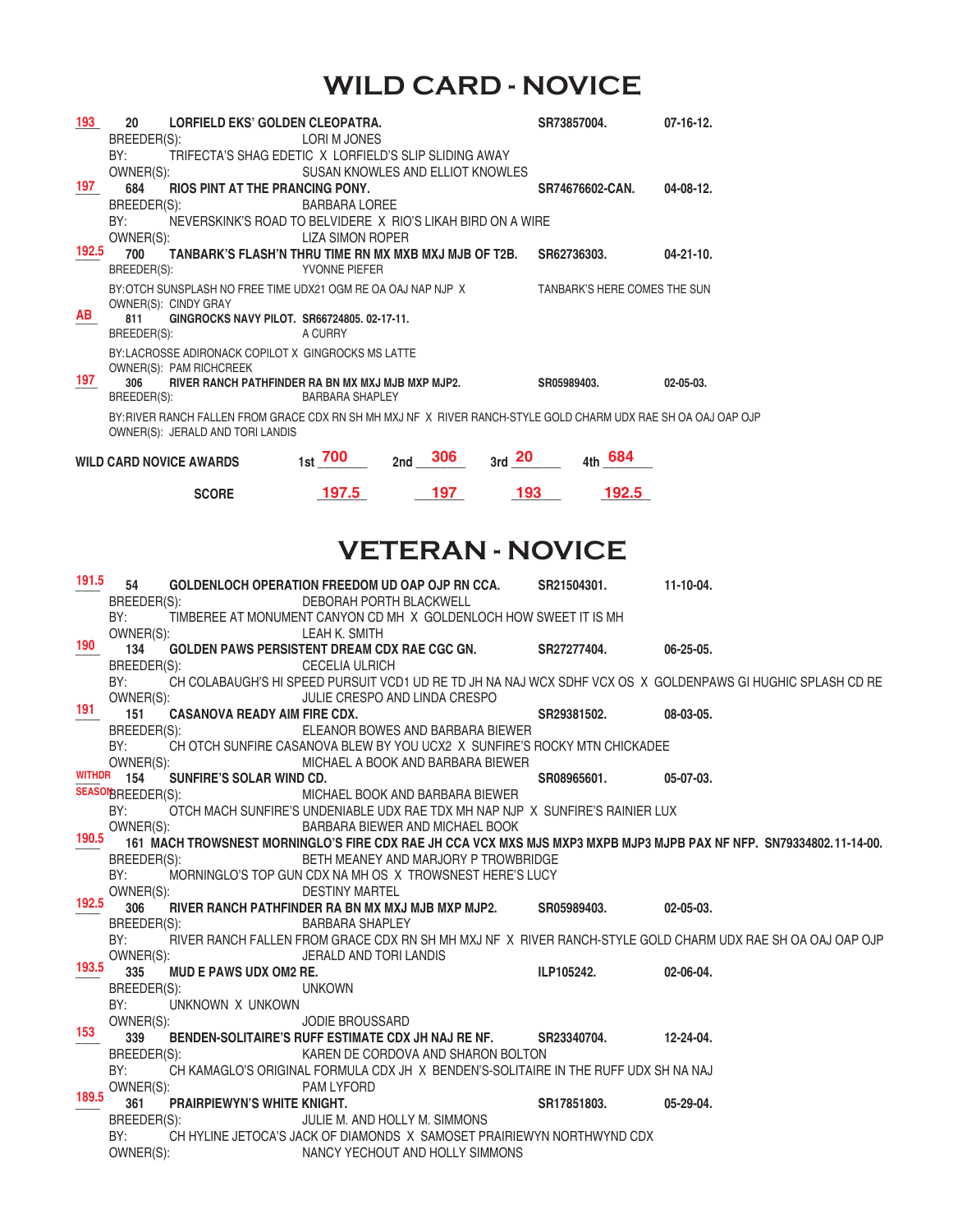| 196.5 | 377                                                                                                            |                              | STARBURST'S BRAYN THE SCOT UDX, VER, OM2, RN, AN2. SR00665804.                  |                              |             |                | $02 - 28 - 02$ .                                                                                            |
|-------|----------------------------------------------------------------------------------------------------------------|------------------------------|---------------------------------------------------------------------------------|------------------------------|-------------|----------------|-------------------------------------------------------------------------------------------------------------|
|       |                                                                                                                | BREEDER(S):                  | LINDA M BRADY                                                                   |                              |             |                |                                                                                                             |
|       | BY: and the set of the set of the set of the set of the set of the set of the set of the set of the set of the |                              | STARBURST'S TRIPLE BARS UD AX AXJ X MACH MEADOWPOND STAR B'Z LETHAL WEAPONS, UD |                              |             |                |                                                                                                             |
|       |                                                                                                                |                              | OWNER(S): LUCINDA RICE                                                          |                              |             |                |                                                                                                             |
| 195.5 | 436                                                                                                            |                              | OTCH SUNSPLASH ZEST FOR LIFE UDX OM2 OBHF RA.                                   |                              | SR22932801. |                | $01-01-05.$                                                                                                 |
|       |                                                                                                                | BREEDER(S): Example 20       |                                                                                 | SUSAN AND ANDY PILKERTON     |             |                |                                                                                                             |
|       | BY:                                                                                                            |                              |                                                                                 |                              |             |                | OTCH FLASHPAWS FROZEN IN TIME UDX7 RE OA AJX OBHF OS X OTCH SUNFIRE'S GIFT OF FREEDOM UDX5 RN JH WC OBHF OD |
|       | OWNER(S):                                                                                                      |                              |                                                                                 | SUSAN AND ANDY PILKERTON     |             |                |                                                                                                             |
| 180   | 670                                                                                                            | SWEET MAPLE SYRUP UD RE CGC. |                                                                                 |                              | SR13144301. |                | $10-27-03$ .                                                                                                |
|       | BREEDER(S):                                                                                                    |                              |                                                                                 | VAL WALKER AND JAY WALKER    |             |                |                                                                                                             |
|       |                                                                                                                |                              | BY: SUNGOLD SEVENTH SON X SUNGOLD PASTEL                                        |                              |             |                |                                                                                                             |
|       | OWNER(S):                                                                                                      |                              | <b>GENELL BOGNER</b>                                                            |                              |             |                |                                                                                                             |
| 196   |                                                                                                                |                              | 693 ELLYEST KNIGHT'S FEE UD VER SH RE WCX CCA VC.                               |                              |             | SR14111901 UK. | 07-26-03.                                                                                                   |
|       |                                                                                                                | BREEDER(S):                  |                                                                                 | TRACY BEST AND MALCOLM KELLY |             |                |                                                                                                             |
|       | BY:                                                                                                            |                              | COLBAR ROYAL SALUTE AT NEUSTRO X SIAGER CASTILLE OF ELLYEST                     |                              |             |                |                                                                                                             |
| AB    |                                                                                                                | OWNER(S):                    | NANCY EGO AND ANNE BISSETTE                                                     |                              |             |                |                                                                                                             |
|       | 771                                                                                                            |                              | CH BLAZEN'S TX TWISTER CD RA NAJ MXP MJP OFP.                                   |                              | SR09522601. |                | 6-28-03.                                                                                                    |
|       |                                                                                                                | BREEDER(S):                  | <b>OWNER</b>                                                                    |                              |             |                |                                                                                                             |
|       | BY:                                                                                                            |                              | CH GOLDSTORM MOVING FORCE X SUN DANCE'S WIND O SHOPPER CD RA                    |                              |             |                |                                                                                                             |
|       | OWNER(S):                                                                                                      |                              | <b>LESLEY ALBIN</b>                                                             |                              |             |                |                                                                                                             |
|       |                                                                                                                | <b>VETERAN NOVICE AWARDS</b> | $_{1st}$ 377                                                                    | $_{2nd}$ 693                 | $3rd$ 436   | 335<br>4th     |                                                                                                             |
|       |                                                                                                                | <b>SCORE</b>                 | <b>196.5</b>                                                                    | 196                          | 195.5       | <b>193.5</b>   |                                                                                                             |

# **BRACE OBEDIENCE**

|                | <b>SCORE</b>                                                                                                         | 189                       | 177                                               | 166         |                                                                                                                |                  |
|----------------|----------------------------------------------------------------------------------------------------------------------|---------------------------|---------------------------------------------------|-------------|----------------------------------------------------------------------------------------------------------------|------------------|
|                | <b>BRACE OBEDIENCE AWARDS</b>                                                                                        |                           | 1st $233 - 238$ 2nd $157 - 159$ 3rd $381 - 383$   |             | 4th and the set of the set of the set of the set of the set of the set of the set of the set of the set of the |                  |
|                | BY:<br>MACH4 STARBURST'S FOUR WHEEL DRIVE UD XF X OTCH HALLTREE MEADOWPOND ECHO UDX2 OM1 RE<br>OWNER(S):             | <b>LUCINDA RICE</b>       |                                                   |             |                                                                                                                |                  |
|                | 383 - MEADOWPOND BRYER OF SCOTLAND, CDX.<br>BREEDER(S):                                                              | <b>CHERIE N BERGER</b>    |                                                   | SR62218202. |                                                                                                                | $05-08-10.$      |
| 166<br>381-383 | BY:<br>STARBURT'S TRIPLE BARS UD AX AXU X MACH MEADOWPOND STAR B'Z LETHAL WEAPONS, UD<br>OWNER(S):                   | LUCINDA RICE              |                                                   |             |                                                                                                                |                  |
|                | 381 - STARBURST'S BRAYN THE SCOT UDX, VER, OM2, RN, AN2.<br>BREEDER(S):                                              | <b>LINDA M BRADY</b>      |                                                   | SR00665804. |                                                                                                                | 02-28-02.        |
|                | BY:<br>CH GI-KI'S G'WAIT SOCK IT TO EM CD JH X GCH CH SHILO'S MAYD FOR LIBERTY<br>OWNER(S):                          | CARL HOLZHAUER            |                                                   |             |                                                                                                                |                  |
| 233-238        | 238 - LIBERTY'S ELVIRA MAYD 2B BLESSED CD.<br>BREEDER(S):                                                            |                           | DEBBIE KOONS AND JENNIFER KRAWSCZYN               | SR70994901. |                                                                                                                | $11-23-11.$      |
| 189            | CH GI-KI'S G'WAIT SOCK IT TO EM CD JH X CH AFIRE'S BURNING LOVE<br>BY:<br>OWNER(S):                                  | RHONDA HOLZHAUER          |                                                   |             |                                                                                                                |                  |
|                | 233 - CH GI-KI'S GO LONEELIJA VCD2 RE MJP AXP.<br>BREEDER(S):                                                        |                           | JAN WHITKER AND MELLDY WEIL AND BARBARA ROLLINS   | SR40233301. |                                                                                                                | $01 - 26 - 07$ . |
|                | GCH RUSH HILL'S RUN'N AMUCK AT ABELARD OA OAJ AXP AJP NFP WC X GCH GOLDENTRIP GEMINI'S ABBEYROAD<br>BY:<br>OWNER(S): |                           | DESTINY AND GIL MARTEL II AND CANDI PEARCE        |             |                                                                                                                |                  |
|                | BREEDER(S):                                                                                                          |                           | RICHARD AND CANDI PEARCE AND JIM AND TRISH HARVEY |             |                                                                                                                |                  |
| 157-159        | OWNER(S):<br>159 - CH C-R GEMINI'S FIELD OF DREAMS CD JH RA OAP NJP WC CA CGC BN.                                    | GIL AND DESTINY MARTEL II |                                                   | SR62209402. |                                                                                                                | $04-14-10.$      |
| 177            | CH SUNCHASE ULTRA-BRITE NOT X CH FALLCHASE MARKQUISE DIAMOND NAJ<br>BY:                                              |                           |                                                   |             |                                                                                                                |                  |
|                | 157 - GEMINI'S SEMPER FIDELIS CD GN RE JH XF MX MXJ WC CCA CA VC CGC MXB MJB. SR36083903.<br>BREEDER(S):             |                           | CINDI METCALF AND BARBARA A TUCKER                |             |                                                                                                                | 03-03-06.        |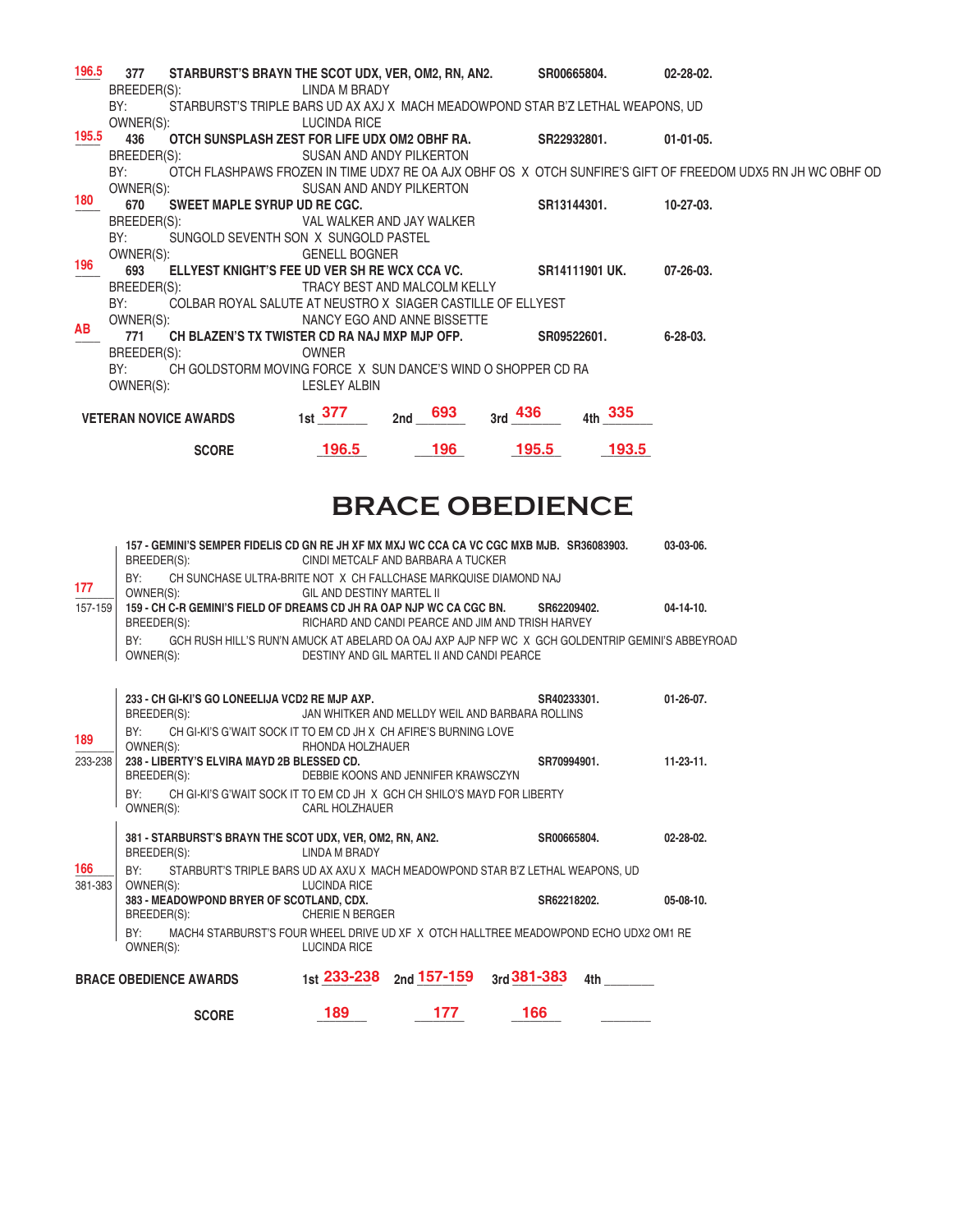#### THURSDAY, OCTOBER 24, 2013 JUDGE: MR. JAMES J. HAM

# **GRADUATE NOVICE**

| 181.5     | 211<br>SHOR'LINE PUT THE LIME 'N DA COCONUT ISLAND (COBALT) CD BN NA RE. SR57328401.06-14-09.                                       |                                                   |                         |            |                         |                  |                                                                                                             |
|-----------|-------------------------------------------------------------------------------------------------------------------------------------|---------------------------------------------------|-------------------------|------------|-------------------------|------------------|-------------------------------------------------------------------------------------------------------------|
|           | BREEDER(S):<br>BY:<br>CH HARBORVIEW'S JUST U WAIT BISS BOSS XSHOR'LINE CHART'N R COURSE TO THE SEA RA                               | <b>CYNTHIA BINDER</b>                             |                         |            |                         |                  |                                                                                                             |
| <b>NQ</b> | OWNER(S):                                                                                                                           | DR BRIAN T. HUSS                                  |                         |            |                         |                  |                                                                                                             |
|           | 849<br>GAYLAN'S BOP TILL YOU DROP CD RAE2 OA NAJ, XF.<br>BREEDER(S):                                                                | <b>GAYLE WATKINS &amp; CARVEL B GOLD</b>          |                         |            | SR33213805.             | $02 - 16 - 06$ . |                                                                                                             |
|           | BY:<br>COMSTOCK'S STEELCITY SUPERMAN MH X GAYLAN'S FIREFLY'S GOLDEN GLOE CD SH                                                      |                                                   |                         |            |                         |                  |                                                                                                             |
| 197       | OWNER(S):<br>MACH CALLIOPE OOPS I DID IT AGAIN RN OF.<br>278                                                                        | <b>MARDEE KAYSER</b>                              |                         |            | SR62624502.             | $05-16-10.$      |                                                                                                             |
|           | BREEDER(S):                                                                                                                         | PATRICIA LINDQUIST AND CHRISTINE HSU              |                         |            |                         |                  |                                                                                                             |
|           | BY:<br>MACH THISTLEDOWN JOHNNY BE GOOD JH XF T2B X TIGANA CALLIOPE DRIVE YOUR DREAMS JH MX MXJ OF                                   |                                                   |                         |            |                         |                  |                                                                                                             |
| <b>AB</b> | OWNER(S):<br>615<br><b>ZOLOTIA'S FEAR NOTHING, RN.</b>                                                                              | PATRICIA LINDQUIST                                |                         |            | SR63188901.             | $06-14-10.$      |                                                                                                             |
|           | BREEDER(S):                                                                                                                         | PEG BURLETT AND NED SCHABELL                      |                         |            |                         |                  |                                                                                                             |
|           | BY:<br>CH DAUNTLESS BOYS OF SUMMER RN X PEBWIN UNIQUE SAYORNIS                                                                      |                                                   |                         |            |                         |                  |                                                                                                             |
| 195       | OWNER(S):<br>530<br>FLY'N HI CELTIC COOKIE.                                                                                         | JUDY DROTAR AND KATHLEEN SUTLIFF                  |                         |            | SR15080603.             | 03-03-04.        |                                                                                                             |
|           | BREEDER(S):                                                                                                                         | LINDA EKLUND-FRANCIS                              |                         |            |                         |                  |                                                                                                             |
|           | TRANSATLANTIC JH OS X GINGERBREAD COOKIE QT DWM<br>BY:<br>OWNER(S):                                                                 | BARBARA AND DONALD MITCHELL                       |                         |            |                         |                  |                                                                                                             |
| 192       | 63<br>KYON JUSCOZ NORTHERN RENEGADE BN, CD, GN, RE, JH WC, CCA, NAP, NJP, NFP. SR48712401. 08-27-07.                                |                                                   |                         |            |                         |                  |                                                                                                             |
|           | BREEDER(S):                                                                                                                         | KARIN KLOUMAN AND WALLY BARR                      |                         |            |                         |                  |                                                                                                             |
|           | BY:<br>CH GRENADAIRS NORTHERN ALLIANCE X KYON'S MYTHICAL MAYHEM AT AON<br>OWNER(S):                                                 | <b>LYNDA S WILLIAMS</b>                           |                         |            |                         |                  |                                                                                                             |
| AB        | 91<br>OTCH ONE ASH HORNET'S TALL ALE UDX3 OM8 RE NA NAJ WD WC.                                                                      |                                                   |                         |            | SR31033301.             | 09-04-04.        |                                                                                                             |
|           | BREEDER(S):                                                                                                                         | <b>ELAINE BRENT</b>                               |                         |            |                         |                  |                                                                                                             |
|           | OTCH ONE ASH STARDUST ON TAP UDX23 NA OAJ X ONE ASH SPEAK NO EVIL<br>BY:<br>OWNER(S):                                               | <b>KATHLEEN SUTLIFF</b>                           |                         |            |                         |                  |                                                                                                             |
| 195       | AMIGOLD NEHI TO A GRASSHOPPER CD MH RA WCX CCA VC. SR54579005.<br>130                                                               |                                                   |                         |            |                         | $01-11-09.$      |                                                                                                             |
|           | BREEDER(S):                                                                                                                         | <b>TERRY LYNN THORTON</b>                         |                         |            |                         |                  |                                                                                                             |
|           | BY: OTCH RAGGEDY RUN JUST THE TICKET UDX4 MH TD RN WCX CCA OS VCX X AMIGOLD SKY HI IT'S ONLY MONEY RN SH NA NAJ WCX VC<br>OWNER(S): | TERRY L THORNTON AND JIM RICHARDSON               |                         |            |                         |                  |                                                                                                             |
| 189.5     | CH C-R GEMINI'S FIELD OF DREAMS CD JH RA OAP NJP WC CA CGC BN. SR62209402.<br>159                                                   |                                                   |                         |            |                         | $04 - 14 - 10.$  |                                                                                                             |
|           | BREEDER(S):<br>GCH RUSH HILL'S RUN'N AMUCK AT ABELARD OA OAJ AXP AJP NFP WC X GCH GOLDENTRIP GEMINI'S ABBEYROAD<br>BY:              | RICHARD AND CANDI PEARCE AND JIM AND TRISH HARVEY |                         |            |                         |                  |                                                                                                             |
|           | OWNER(S):                                                                                                                           | DESTINY AND GIL MARTEL II AND CANDI PEARCE        |                         |            |                         |                  |                                                                                                             |
| 198.5     | SUNFIRE'S FLYING HEAD OVER HEELS UD BN RE.<br>337                                                                                   |                                                   |                         |            | SR56833501.             | $06-11-09.$      |                                                                                                             |
|           | BREEDER(S):<br>SUNFIRE'S CHIRICAHUA APACHE X SUNFIRE CASANOVA INDIGO BUNTING<br>BY:                                                 | <b>BARBARA BIEWER</b>                             |                         |            |                         |                  |                                                                                                             |
|           | OWNER(S):                                                                                                                           | <b>JODIE BROUSSARD</b>                            |                         |            |                         |                  |                                                                                                             |
| 197       | 408<br><b>ELMCREEK'N AURUM'S MAGICALLY DELICIOUS.</b>                                                                               |                                                   |                         |            | SR56279501.             | 05-01-09.        |                                                                                                             |
|           | BREEDER(S):<br>CH COSMIC GOLDSTORM COWBOY HARDWARE X CH SUNLOR ELMCREEK'S PERRIER JOUET<br>BY:                                      | JUDY CAMPBELL AND KATHY CUSICK                    |                         |            |                         |                  |                                                                                                             |
|           | OWNER(S):                                                                                                                           | JUDY CAMPBELL AND AVA HIGGINBOTHEM                |                         |            |                         |                  |                                                                                                             |
|           | <b>GRADUATE NOVICE AWARDS</b>                                                                                                       | 1st 337 $2nd$ 278 $3rd$ 408 $4th$ 130             |                         |            |                         |                  |                                                                                                             |
|           |                                                                                                                                     |                                                   |                         |            |                         |                  |                                                                                                             |
|           | <b>SCORE</b>                                                                                                                        | <b>198.5</b>                                      | $197+$                  | <u>197</u> | $195+$                  |                  |                                                                                                             |
|           |                                                                                                                                     |                                                   |                         |            | <b>WILD CARD - OPEN</b> |                  |                                                                                                             |
| 198       | 17<br>OTCH TANBARK'S OAK GROVE CAESAR, UDX9, OGM, VER, RE.                                                                          |                                                   |                         |            | SR19349006.             | 07-25-04.        |                                                                                                             |
|           | BREEDER(S):                                                                                                                         | YVONNE TOBEY-PIEFTER                              |                         |            |                         |                  |                                                                                                             |
|           | BY:<br>TANBARK'S TRUE GRIT X TANBARK'S ENGLISH ROSE                                                                                 |                                                   |                         |            |                         |                  |                                                                                                             |
| 196.5     | OWNER(S):<br>183<br>GCH WESTMARCH I BEELIEVE CD GN JH.                                                                              | <b>SUSAN KNOWLES</b>                              |                         |            | SR60848204.             | 02-08-10.        |                                                                                                             |
|           | BREEDER(S):                                                                                                                         | <b>JUDY SUPER</b>                                 |                         |            |                         |                  |                                                                                                             |
|           | BY<br>OWNER(S):                                                                                                                     | <b>JUDY SUPER</b>                                 |                         |            |                         |                  | CH MIRASOL NOSE NO BLARNEY OA OAJ NF RA JH X OTCH CH DOCMAR WESTMARCH DENIM JEANS UDX3 OM7 VER RE AX AXJ JH |
| 166       | <b>MANOR'S ANAPOLIS CD BN GN RE JH WC.</b><br>31                                                                                    |                                                   |                         |            | SR56845902.             | $06-02-09.$      |                                                                                                             |
|           | BREEDER(S):<br>BY:<br>MANOR'S LANCELOT CD RAE X                                                                                     | BRENDA RADCLIFFE AND JOHN RADCLIFFE               |                         |            |                         |                  |                                                                                                             |
|           | OWNER(S):                                                                                                                           | BRENDA RADCLIFFE AND PATRICIA INGRAM              | <b>MANOR'S VICTORIA</b> |            |                         |                  |                                                                                                             |
|           |                                                                                                                                     |                                                   |                         |            |                         |                  |                                                                                                             |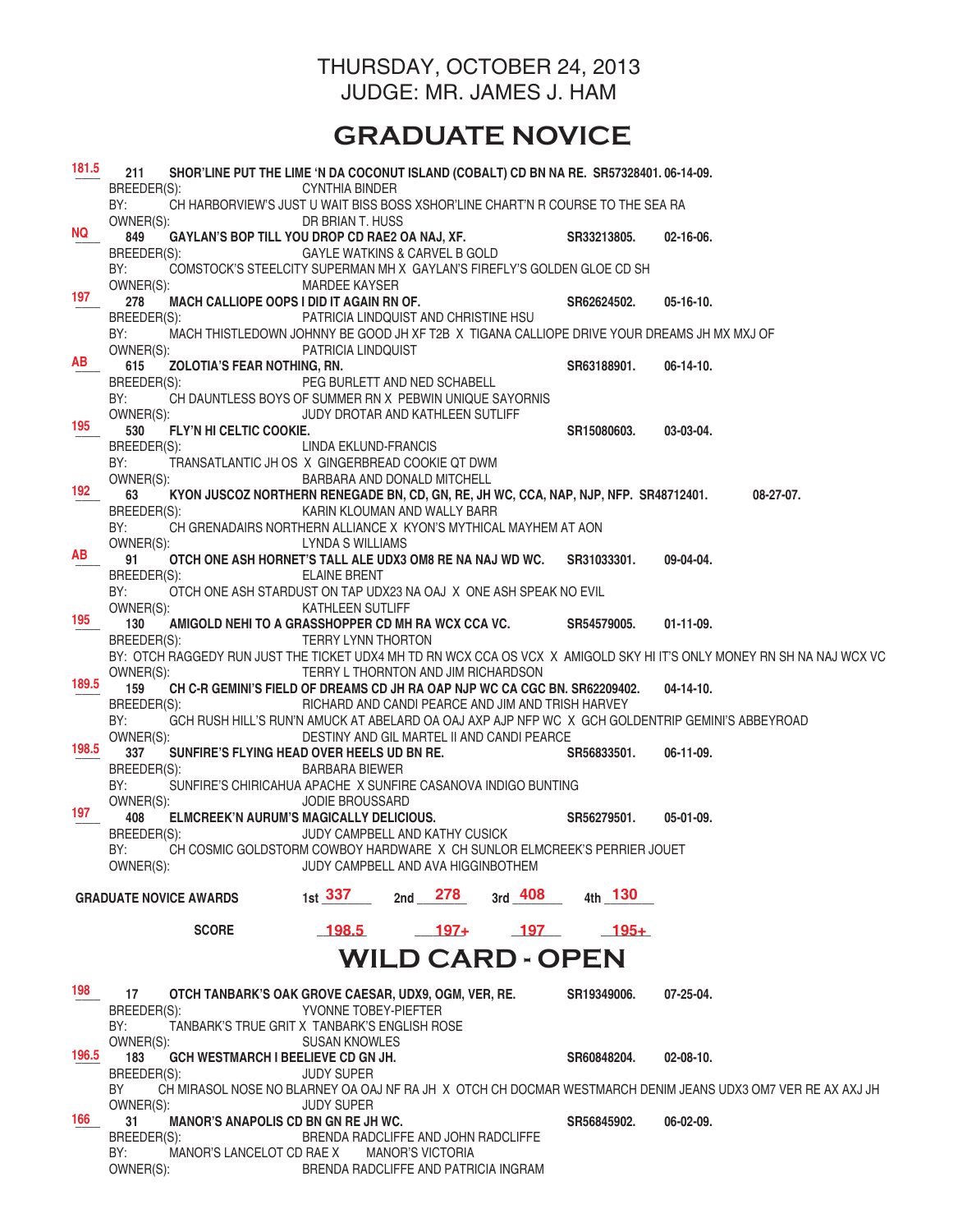| BREEDER(S):<br>YVONNE M PIEFER<br>OTCH SUNSPLAST NO FREE TIME UDX10 OM7 RE OA OAJ NAP NJP X TANBARK'S HERE COMES THE SUN<br>BY:<br>OWNER(S):<br><b>JUDY DESHONG</b><br>194<br>130<br>AMIGOLD NEHI TO A GRASSHOPPER CD MH RA WCX CCA VC.<br>SR54579005.<br>$01-11-09.$<br>BREEDER(S):<br><b>TERRY LYNN THORTON</b><br>BY:<br>OTCH RAGGEDY RUN JUST THE TICKET UDX4 MH TD RN WCX CCA OS VCX X AMIGOLD SKY HI IT'S ONLY MONEY RN SH NA NAJ<br>WCX VC<br>OWNER(S):<br>TERRY L THORNTON AND JIM RICHARDSON<br>1st 17 and 183 and 130 4th 31<br><b>WILD CARD OPEN AWARDS</b><br><b>196.5</b><br>198<br>$-194$<br>$-166$<br><b>SCORE</b><br><b>VETERAN - UTILITY</b><br>116.5<br>30<br>POTOGOLD AWALK 2 REMEMBER BY TOPSPIN.<br>$02-07-05$ .<br>SR24328602.<br>KENDRA JOHNSON AND MICHELLE BODE AND JANE JENSON<br>BREEDER(S):<br>BY:<br>CH POTOGOLD ADVANTAGE TWO TOPSPIN X CH DALANE FEEL LIKE WOMAN AT TOPSPIN<br>OWNER(S):<br>ELIZABETH SHIVELY AND CARLYNN RICKS<br>119<br>436<br>OTCH SUNSPLASH ZEST FOR LIFE UDX OM2 OBHF RA.<br>SR22932801.<br>$01-01-05.$<br>BREEDER(S):<br>SUSAN AND ANDY PILKERTON<br>OTCH FLASHPAWS FROZEN IN TIME UDX7 RE OA AJX OBHF OS X OTCH SUNFIRE'S GIFT OF FREEDOM UDX5 RN JH WC OBHF OD<br>BY:<br>OWNER(S):<br>SUSAN AND ANDY PILKERTON<br>198<br>571<br>OTCH TEAL OAK SPINS A WEB UDX9 OGM SH.<br>SN06735807.<br>$02 - 02 - 03$ .<br>BREEDER(S):<br><b>TERESA JAKOB</b><br>BY:<br>FC AFC GLENHAVEN HTRS MN BARONET MH X OTCH TANBARKS SNEAK ATTACK UDX RA<br>OWNER(S):<br>SALLY WALKER<br>196<br>OTCH ONE ASH HORNET'S TALL ALE UDX3 OM8 RE NA NAJ WD WC. SR31033301.<br>91<br>09-04-04.<br><b>ELAINE BRENT</b><br>BREEDER(S):<br>BY:<br>OTCH ONE ASH STARDUST ON TAP UDX23 NA OAJ X ONE ASH SPEAK NO EVIL<br>OWNER(S):<br><b>KATHLEEN SUTLIFF</b><br>195<br>377<br>STARBURST'S BRAYN THE SCOT UDX, VER, OM2, RN, AN2.<br>$02 - 28 - 02$ .<br>SR00665804.<br>BREEDER(S):<br>LINDA M BRADY<br>BY:<br>STARBURST'S TRIPLE BARS UD AX AXJ X MACH MEADOWPOND STAR B'Z LETHAL WEAPONS, UD<br>OWNER(S):<br><b>LUCINDA RICE</b><br>191.5 12<br>MAURGOLD CLARK AUREATE NESSA UDX GN GO VER PCDX PUTD NA OAJ. SR16507104.04-20-04.<br>BREEDER(S):<br>MAUREEN A. DABROWSKI<br>BY:<br>BELHAVEN ANYTHING GOES UD JH X MAURGOLD CLARK'S ABBYDABBYDOO<br>ELINOR BRADT POSEY AND MAUREEN DABROWSKI<br>OWNER(S):<br>154 54 GOLDENLOCH OPERATION FREEDOM UD OAP OJP RN CCA.<br>SR21504301. 11-10-04.<br>BREEDER(S):<br>DEBORAH PORTH BLACKWELL<br>BY:<br>TIMBEREE AT MONUMENT CANYON CD MH X GOLDENLOCH HOW SWEET IT IS MH<br>OWNER(S):<br>LEAH K. SMITH<br>197<br>702<br>MACH3 PACH2 ONE ASH HIGH HOPES ON TAP UDX OM1 VER RE JH MXB2 MJC MXP4 MXPB MJP5 MJPS PAX MXF XFP.<br>SR27825502.<br>06-30-05.<br>BREEDER(S):<br>ELAINE BRENT AND LINDA MACDONALD | NQ | <b>TANBARK'S TIME TO SHINE.</b><br>57 |  |  | SR62736306. | $04 - 21 - 10$ . |
|-------------------------------------------------------------------------------------------------------------------------------------------------------------------------------------------------------------------------------------------------------------------------------------------------------------------------------------------------------------------------------------------------------------------------------------------------------------------------------------------------------------------------------------------------------------------------------------------------------------------------------------------------------------------------------------------------------------------------------------------------------------------------------------------------------------------------------------------------------------------------------------------------------------------------------------------------------------------------------------------------------------------------------------------------------------------------------------------------------------------------------------------------------------------------------------------------------------------------------------------------------------------------------------------------------------------------------------------------------------------------------------------------------------------------------------------------------------------------------------------------------------------------------------------------------------------------------------------------------------------------------------------------------------------------------------------------------------------------------------------------------------------------------------------------------------------------------------------------------------------------------------------------------------------------------------------------------------------------------------------------------------------------------------------------------------------------------------------------------------------------------------------------------------------------------------------------------------------------------------------------------------------------------------------------------------------------------------------------------------------------------------------------------------------------------------------------------------------------------------------------------------------------------------------------------------------------------------------------------------------------------------------------------------------------------------------------------------------------------------------------------------------------|----|---------------------------------------|--|--|-------------|------------------|
|                                                                                                                                                                                                                                                                                                                                                                                                                                                                                                                                                                                                                                                                                                                                                                                                                                                                                                                                                                                                                                                                                                                                                                                                                                                                                                                                                                                                                                                                                                                                                                                                                                                                                                                                                                                                                                                                                                                                                                                                                                                                                                                                                                                                                                                                                                                                                                                                                                                                                                                                                                                                                                                                                                                                                                         |    |                                       |  |  |             |                  |
|                                                                                                                                                                                                                                                                                                                                                                                                                                                                                                                                                                                                                                                                                                                                                                                                                                                                                                                                                                                                                                                                                                                                                                                                                                                                                                                                                                                                                                                                                                                                                                                                                                                                                                                                                                                                                                                                                                                                                                                                                                                                                                                                                                                                                                                                                                                                                                                                                                                                                                                                                                                                                                                                                                                                                                         |    |                                       |  |  |             |                  |
|                                                                                                                                                                                                                                                                                                                                                                                                                                                                                                                                                                                                                                                                                                                                                                                                                                                                                                                                                                                                                                                                                                                                                                                                                                                                                                                                                                                                                                                                                                                                                                                                                                                                                                                                                                                                                                                                                                                                                                                                                                                                                                                                                                                                                                                                                                                                                                                                                                                                                                                                                                                                                                                                                                                                                                         |    |                                       |  |  |             |                  |
|                                                                                                                                                                                                                                                                                                                                                                                                                                                                                                                                                                                                                                                                                                                                                                                                                                                                                                                                                                                                                                                                                                                                                                                                                                                                                                                                                                                                                                                                                                                                                                                                                                                                                                                                                                                                                                                                                                                                                                                                                                                                                                                                                                                                                                                                                                                                                                                                                                                                                                                                                                                                                                                                                                                                                                         |    |                                       |  |  |             |                  |
|                                                                                                                                                                                                                                                                                                                                                                                                                                                                                                                                                                                                                                                                                                                                                                                                                                                                                                                                                                                                                                                                                                                                                                                                                                                                                                                                                                                                                                                                                                                                                                                                                                                                                                                                                                                                                                                                                                                                                                                                                                                                                                                                                                                                                                                                                                                                                                                                                                                                                                                                                                                                                                                                                                                                                                         |    |                                       |  |  |             |                  |
|                                                                                                                                                                                                                                                                                                                                                                                                                                                                                                                                                                                                                                                                                                                                                                                                                                                                                                                                                                                                                                                                                                                                                                                                                                                                                                                                                                                                                                                                                                                                                                                                                                                                                                                                                                                                                                                                                                                                                                                                                                                                                                                                                                                                                                                                                                                                                                                                                                                                                                                                                                                                                                                                                                                                                                         |    |                                       |  |  |             |                  |
|                                                                                                                                                                                                                                                                                                                                                                                                                                                                                                                                                                                                                                                                                                                                                                                                                                                                                                                                                                                                                                                                                                                                                                                                                                                                                                                                                                                                                                                                                                                                                                                                                                                                                                                                                                                                                                                                                                                                                                                                                                                                                                                                                                                                                                                                                                                                                                                                                                                                                                                                                                                                                                                                                                                                                                         |    |                                       |  |  |             |                  |
|                                                                                                                                                                                                                                                                                                                                                                                                                                                                                                                                                                                                                                                                                                                                                                                                                                                                                                                                                                                                                                                                                                                                                                                                                                                                                                                                                                                                                                                                                                                                                                                                                                                                                                                                                                                                                                                                                                                                                                                                                                                                                                                                                                                                                                                                                                                                                                                                                                                                                                                                                                                                                                                                                                                                                                         |    |                                       |  |  |             |                  |
|                                                                                                                                                                                                                                                                                                                                                                                                                                                                                                                                                                                                                                                                                                                                                                                                                                                                                                                                                                                                                                                                                                                                                                                                                                                                                                                                                                                                                                                                                                                                                                                                                                                                                                                                                                                                                                                                                                                                                                                                                                                                                                                                                                                                                                                                                                                                                                                                                                                                                                                                                                                                                                                                                                                                                                         |    |                                       |  |  |             |                  |
|                                                                                                                                                                                                                                                                                                                                                                                                                                                                                                                                                                                                                                                                                                                                                                                                                                                                                                                                                                                                                                                                                                                                                                                                                                                                                                                                                                                                                                                                                                                                                                                                                                                                                                                                                                                                                                                                                                                                                                                                                                                                                                                                                                                                                                                                                                                                                                                                                                                                                                                                                                                                                                                                                                                                                                         |    |                                       |  |  |             |                  |
|                                                                                                                                                                                                                                                                                                                                                                                                                                                                                                                                                                                                                                                                                                                                                                                                                                                                                                                                                                                                                                                                                                                                                                                                                                                                                                                                                                                                                                                                                                                                                                                                                                                                                                                                                                                                                                                                                                                                                                                                                                                                                                                                                                                                                                                                                                                                                                                                                                                                                                                                                                                                                                                                                                                                                                         |    |                                       |  |  |             |                  |
|                                                                                                                                                                                                                                                                                                                                                                                                                                                                                                                                                                                                                                                                                                                                                                                                                                                                                                                                                                                                                                                                                                                                                                                                                                                                                                                                                                                                                                                                                                                                                                                                                                                                                                                                                                                                                                                                                                                                                                                                                                                                                                                                                                                                                                                                                                                                                                                                                                                                                                                                                                                                                                                                                                                                                                         |    |                                       |  |  |             |                  |
|                                                                                                                                                                                                                                                                                                                                                                                                                                                                                                                                                                                                                                                                                                                                                                                                                                                                                                                                                                                                                                                                                                                                                                                                                                                                                                                                                                                                                                                                                                                                                                                                                                                                                                                                                                                                                                                                                                                                                                                                                                                                                                                                                                                                                                                                                                                                                                                                                                                                                                                                                                                                                                                                                                                                                                         |    |                                       |  |  |             |                  |
|                                                                                                                                                                                                                                                                                                                                                                                                                                                                                                                                                                                                                                                                                                                                                                                                                                                                                                                                                                                                                                                                                                                                                                                                                                                                                                                                                                                                                                                                                                                                                                                                                                                                                                                                                                                                                                                                                                                                                                                                                                                                                                                                                                                                                                                                                                                                                                                                                                                                                                                                                                                                                                                                                                                                                                         |    |                                       |  |  |             |                  |
|                                                                                                                                                                                                                                                                                                                                                                                                                                                                                                                                                                                                                                                                                                                                                                                                                                                                                                                                                                                                                                                                                                                                                                                                                                                                                                                                                                                                                                                                                                                                                                                                                                                                                                                                                                                                                                                                                                                                                                                                                                                                                                                                                                                                                                                                                                                                                                                                                                                                                                                                                                                                                                                                                                                                                                         |    |                                       |  |  |             |                  |
|                                                                                                                                                                                                                                                                                                                                                                                                                                                                                                                                                                                                                                                                                                                                                                                                                                                                                                                                                                                                                                                                                                                                                                                                                                                                                                                                                                                                                                                                                                                                                                                                                                                                                                                                                                                                                                                                                                                                                                                                                                                                                                                                                                                                                                                                                                                                                                                                                                                                                                                                                                                                                                                                                                                                                                         |    |                                       |  |  |             |                  |
|                                                                                                                                                                                                                                                                                                                                                                                                                                                                                                                                                                                                                                                                                                                                                                                                                                                                                                                                                                                                                                                                                                                                                                                                                                                                                                                                                                                                                                                                                                                                                                                                                                                                                                                                                                                                                                                                                                                                                                                                                                                                                                                                                                                                                                                                                                                                                                                                                                                                                                                                                                                                                                                                                                                                                                         |    |                                       |  |  |             |                  |
|                                                                                                                                                                                                                                                                                                                                                                                                                                                                                                                                                                                                                                                                                                                                                                                                                                                                                                                                                                                                                                                                                                                                                                                                                                                                                                                                                                                                                                                                                                                                                                                                                                                                                                                                                                                                                                                                                                                                                                                                                                                                                                                                                                                                                                                                                                                                                                                                                                                                                                                                                                                                                                                                                                                                                                         |    |                                       |  |  |             |                  |
|                                                                                                                                                                                                                                                                                                                                                                                                                                                                                                                                                                                                                                                                                                                                                                                                                                                                                                                                                                                                                                                                                                                                                                                                                                                                                                                                                                                                                                                                                                                                                                                                                                                                                                                                                                                                                                                                                                                                                                                                                                                                                                                                                                                                                                                                                                                                                                                                                                                                                                                                                                                                                                                                                                                                                                         |    |                                       |  |  |             |                  |
|                                                                                                                                                                                                                                                                                                                                                                                                                                                                                                                                                                                                                                                                                                                                                                                                                                                                                                                                                                                                                                                                                                                                                                                                                                                                                                                                                                                                                                                                                                                                                                                                                                                                                                                                                                                                                                                                                                                                                                                                                                                                                                                                                                                                                                                                                                                                                                                                                                                                                                                                                                                                                                                                                                                                                                         |    |                                       |  |  |             |                  |
|                                                                                                                                                                                                                                                                                                                                                                                                                                                                                                                                                                                                                                                                                                                                                                                                                                                                                                                                                                                                                                                                                                                                                                                                                                                                                                                                                                                                                                                                                                                                                                                                                                                                                                                                                                                                                                                                                                                                                                                                                                                                                                                                                                                                                                                                                                                                                                                                                                                                                                                                                                                                                                                                                                                                                                         |    |                                       |  |  |             |                  |
|                                                                                                                                                                                                                                                                                                                                                                                                                                                                                                                                                                                                                                                                                                                                                                                                                                                                                                                                                                                                                                                                                                                                                                                                                                                                                                                                                                                                                                                                                                                                                                                                                                                                                                                                                                                                                                                                                                                                                                                                                                                                                                                                                                                                                                                                                                                                                                                                                                                                                                                                                                                                                                                                                                                                                                         |    |                                       |  |  |             |                  |
|                                                                                                                                                                                                                                                                                                                                                                                                                                                                                                                                                                                                                                                                                                                                                                                                                                                                                                                                                                                                                                                                                                                                                                                                                                                                                                                                                                                                                                                                                                                                                                                                                                                                                                                                                                                                                                                                                                                                                                                                                                                                                                                                                                                                                                                                                                                                                                                                                                                                                                                                                                                                                                                                                                                                                                         |    |                                       |  |  |             |                  |
|                                                                                                                                                                                                                                                                                                                                                                                                                                                                                                                                                                                                                                                                                                                                                                                                                                                                                                                                                                                                                                                                                                                                                                                                                                                                                                                                                                                                                                                                                                                                                                                                                                                                                                                                                                                                                                                                                                                                                                                                                                                                                                                                                                                                                                                                                                                                                                                                                                                                                                                                                                                                                                                                                                                                                                         |    |                                       |  |  |             |                  |
|                                                                                                                                                                                                                                                                                                                                                                                                                                                                                                                                                                                                                                                                                                                                                                                                                                                                                                                                                                                                                                                                                                                                                                                                                                                                                                                                                                                                                                                                                                                                                                                                                                                                                                                                                                                                                                                                                                                                                                                                                                                                                                                                                                                                                                                                                                                                                                                                                                                                                                                                                                                                                                                                                                                                                                         |    |                                       |  |  |             |                  |
|                                                                                                                                                                                                                                                                                                                                                                                                                                                                                                                                                                                                                                                                                                                                                                                                                                                                                                                                                                                                                                                                                                                                                                                                                                                                                                                                                                                                                                                                                                                                                                                                                                                                                                                                                                                                                                                                                                                                                                                                                                                                                                                                                                                                                                                                                                                                                                                                                                                                                                                                                                                                                                                                                                                                                                         |    |                                       |  |  |             |                  |
|                                                                                                                                                                                                                                                                                                                                                                                                                                                                                                                                                                                                                                                                                                                                                                                                                                                                                                                                                                                                                                                                                                                                                                                                                                                                                                                                                                                                                                                                                                                                                                                                                                                                                                                                                                                                                                                                                                                                                                                                                                                                                                                                                                                                                                                                                                                                                                                                                                                                                                                                                                                                                                                                                                                                                                         |    |                                       |  |  |             |                  |
|                                                                                                                                                                                                                                                                                                                                                                                                                                                                                                                                                                                                                                                                                                                                                                                                                                                                                                                                                                                                                                                                                                                                                                                                                                                                                                                                                                                                                                                                                                                                                                                                                                                                                                                                                                                                                                                                                                                                                                                                                                                                                                                                                                                                                                                                                                                                                                                                                                                                                                                                                                                                                                                                                                                                                                         |    |                                       |  |  |             |                  |
|                                                                                                                                                                                                                                                                                                                                                                                                                                                                                                                                                                                                                                                                                                                                                                                                                                                                                                                                                                                                                                                                                                                                                                                                                                                                                                                                                                                                                                                                                                                                                                                                                                                                                                                                                                                                                                                                                                                                                                                                                                                                                                                                                                                                                                                                                                                                                                                                                                                                                                                                                                                                                                                                                                                                                                         |    |                                       |  |  |             |                  |
|                                                                                                                                                                                                                                                                                                                                                                                                                                                                                                                                                                                                                                                                                                                                                                                                                                                                                                                                                                                                                                                                                                                                                                                                                                                                                                                                                                                                                                                                                                                                                                                                                                                                                                                                                                                                                                                                                                                                                                                                                                                                                                                                                                                                                                                                                                                                                                                                                                                                                                                                                                                                                                                                                                                                                                         |    |                                       |  |  |             |                  |
|                                                                                                                                                                                                                                                                                                                                                                                                                                                                                                                                                                                                                                                                                                                                                                                                                                                                                                                                                                                                                                                                                                                                                                                                                                                                                                                                                                                                                                                                                                                                                                                                                                                                                                                                                                                                                                                                                                                                                                                                                                                                                                                                                                                                                                                                                                                                                                                                                                                                                                                                                                                                                                                                                                                                                                         |    |                                       |  |  |             |                  |
|                                                                                                                                                                                                                                                                                                                                                                                                                                                                                                                                                                                                                                                                                                                                                                                                                                                                                                                                                                                                                                                                                                                                                                                                                                                                                                                                                                                                                                                                                                                                                                                                                                                                                                                                                                                                                                                                                                                                                                                                                                                                                                                                                                                                                                                                                                                                                                                                                                                                                                                                                                                                                                                                                                                                                                         |    |                                       |  |  |             |                  |
|                                                                                                                                                                                                                                                                                                                                                                                                                                                                                                                                                                                                                                                                                                                                                                                                                                                                                                                                                                                                                                                                                                                                                                                                                                                                                                                                                                                                                                                                                                                                                                                                                                                                                                                                                                                                                                                                                                                                                                                                                                                                                                                                                                                                                                                                                                                                                                                                                                                                                                                                                                                                                                                                                                                                                                         |    |                                       |  |  |             |                  |
|                                                                                                                                                                                                                                                                                                                                                                                                                                                                                                                                                                                                                                                                                                                                                                                                                                                                                                                                                                                                                                                                                                                                                                                                                                                                                                                                                                                                                                                                                                                                                                                                                                                                                                                                                                                                                                                                                                                                                                                                                                                                                                                                                                                                                                                                                                                                                                                                                                                                                                                                                                                                                                                                                                                                                                         |    |                                       |  |  |             |                  |
|                                                                                                                                                                                                                                                                                                                                                                                                                                                                                                                                                                                                                                                                                                                                                                                                                                                                                                                                                                                                                                                                                                                                                                                                                                                                                                                                                                                                                                                                                                                                                                                                                                                                                                                                                                                                                                                                                                                                                                                                                                                                                                                                                                                                                                                                                                                                                                                                                                                                                                                                                                                                                                                                                                                                                                         |    |                                       |  |  |             |                  |
|                                                                                                                                                                                                                                                                                                                                                                                                                                                                                                                                                                                                                                                                                                                                                                                                                                                                                                                                                                                                                                                                                                                                                                                                                                                                                                                                                                                                                                                                                                                                                                                                                                                                                                                                                                                                                                                                                                                                                                                                                                                                                                                                                                                                                                                                                                                                                                                                                                                                                                                                                                                                                                                                                                                                                                         |    |                                       |  |  |             |                  |
|                                                                                                                                                                                                                                                                                                                                                                                                                                                                                                                                                                                                                                                                                                                                                                                                                                                                                                                                                                                                                                                                                                                                                                                                                                                                                                                                                                                                                                                                                                                                                                                                                                                                                                                                                                                                                                                                                                                                                                                                                                                                                                                                                                                                                                                                                                                                                                                                                                                                                                                                                                                                                                                                                                                                                                         |    |                                       |  |  |             |                  |
|                                                                                                                                                                                                                                                                                                                                                                                                                                                                                                                                                                                                                                                                                                                                                                                                                                                                                                                                                                                                                                                                                                                                                                                                                                                                                                                                                                                                                                                                                                                                                                                                                                                                                                                                                                                                                                                                                                                                                                                                                                                                                                                                                                                                                                                                                                                                                                                                                                                                                                                                                                                                                                                                                                                                                                         |    |                                       |  |  |             |                  |
|                                                                                                                                                                                                                                                                                                                                                                                                                                                                                                                                                                                                                                                                                                                                                                                                                                                                                                                                                                                                                                                                                                                                                                                                                                                                                                                                                                                                                                                                                                                                                                                                                                                                                                                                                                                                                                                                                                                                                                                                                                                                                                                                                                                                                                                                                                                                                                                                                                                                                                                                                                                                                                                                                                                                                                         |    |                                       |  |  |             |                  |
|                                                                                                                                                                                                                                                                                                                                                                                                                                                                                                                                                                                                                                                                                                                                                                                                                                                                                                                                                                                                                                                                                                                                                                                                                                                                                                                                                                                                                                                                                                                                                                                                                                                                                                                                                                                                                                                                                                                                                                                                                                                                                                                                                                                                                                                                                                                                                                                                                                                                                                                                                                                                                                                                                                                                                                         |    |                                       |  |  |             |                  |
|                                                                                                                                                                                                                                                                                                                                                                                                                                                                                                                                                                                                                                                                                                                                                                                                                                                                                                                                                                                                                                                                                                                                                                                                                                                                                                                                                                                                                                                                                                                                                                                                                                                                                                                                                                                                                                                                                                                                                                                                                                                                                                                                                                                                                                                                                                                                                                                                                                                                                                                                                                                                                                                                                                                                                                         |    |                                       |  |  |             |                  |
|                                                                                                                                                                                                                                                                                                                                                                                                                                                                                                                                                                                                                                                                                                                                                                                                                                                                                                                                                                                                                                                                                                                                                                                                                                                                                                                                                                                                                                                                                                                                                                                                                                                                                                                                                                                                                                                                                                                                                                                                                                                                                                                                                                                                                                                                                                                                                                                                                                                                                                                                                                                                                                                                                                                                                                         |    |                                       |  |  |             |                  |
| BY:<br>HIGH TIMES RUN'N THE ROOST UD MH X ONE ASH SNOW GOOSE                                                                                                                                                                                                                                                                                                                                                                                                                                                                                                                                                                                                                                                                                                                                                                                                                                                                                                                                                                                                                                                                                                                                                                                                                                                                                                                                                                                                                                                                                                                                                                                                                                                                                                                                                                                                                                                                                                                                                                                                                                                                                                                                                                                                                                                                                                                                                                                                                                                                                                                                                                                                                                                                                                            |    |                                       |  |  |             |                  |
| OWNER(S):<br>CINDY AND GARRETT GRAY                                                                                                                                                                                                                                                                                                                                                                                                                                                                                                                                                                                                                                                                                                                                                                                                                                                                                                                                                                                                                                                                                                                                                                                                                                                                                                                                                                                                                                                                                                                                                                                                                                                                                                                                                                                                                                                                                                                                                                                                                                                                                                                                                                                                                                                                                                                                                                                                                                                                                                                                                                                                                                                                                                                                     |    |                                       |  |  |             |                  |
|                                                                                                                                                                                                                                                                                                                                                                                                                                                                                                                                                                                                                                                                                                                                                                                                                                                                                                                                                                                                                                                                                                                                                                                                                                                                                                                                                                                                                                                                                                                                                                                                                                                                                                                                                                                                                                                                                                                                                                                                                                                                                                                                                                                                                                                                                                                                                                                                                                                                                                                                                                                                                                                                                                                                                                         |    |                                       |  |  |             |                  |
| 1st 571 2nd 702 3rd 91 4th 377<br><b>VETERAN UTILITY AWARDS</b>                                                                                                                                                                                                                                                                                                                                                                                                                                                                                                                                                                                                                                                                                                                                                                                                                                                                                                                                                                                                                                                                                                                                                                                                                                                                                                                                                                                                                                                                                                                                                                                                                                                                                                                                                                                                                                                                                                                                                                                                                                                                                                                                                                                                                                                                                                                                                                                                                                                                                                                                                                                                                                                                                                         |    |                                       |  |  |             |                  |
| 198 197 196 195<br><b>SCORE</b>                                                                                                                                                                                                                                                                                                                                                                                                                                                                                                                                                                                                                                                                                                                                                                                                                                                                                                                                                                                                                                                                                                                                                                                                                                                                                                                                                                                                                                                                                                                                                                                                                                                                                                                                                                                                                                                                                                                                                                                                                                                                                                                                                                                                                                                                                                                                                                                                                                                                                                                                                                                                                                                                                                                                         |    |                                       |  |  |             |                  |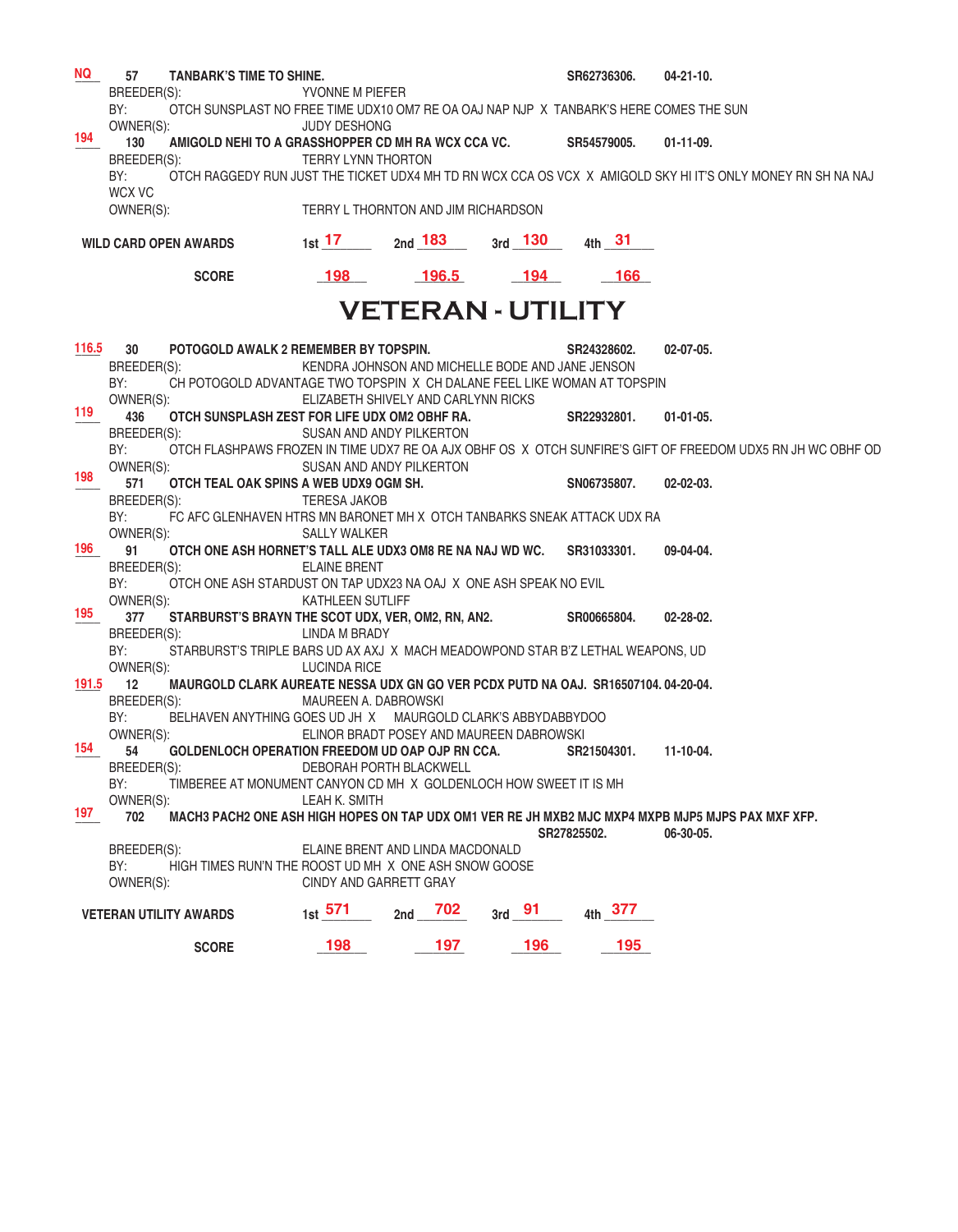#### THURSDAY, OCTOBER 24, 2013 JUDGES: MR. AYERS & MR. HAM

# **TEAM OBEDIENCE**

|             |             | 711.5 A-1234 TEAM: RED HOT CHILI PEPPERS                                                                     |                       |                  |
|-------------|-------------|--------------------------------------------------------------------------------------------------------------|-----------------------|------------------|
|             |             | OB A1 GALLOGOLD FRUIT JUICY RED CDX GO RE MX AXJ OF WC. SR52390506.                                          |                       | 10-07-08.        |
|             |             | BREEDER(S): CINDY VINZANT                                                                                    |                       |                  |
|             |             | BY: ROCKERIN'S RED RIVER RUCKUS*** X GALLO GOLD SINGULAR SENSATION CD MH WCX VC CCA OD                       |                       |                  |
|             |             | OWNER(S): TERRY L THORNTON & JIM RICHARDSON                                                                  |                       |                  |
|             |             | OB A2 TANBARK'S WHAT WILL BE CDX NA OAJ NF.                                                                  | SR65851606.           | $11-22-10$ .     |
|             |             | BREEDER(S): YVONNE M PIEFER                                                                                  |                       |                  |
|             |             |                                                                                                              |                       |                  |
|             |             | BY: OTCH HIGHROLLER BLACK JACK UDX2 OM4 JH NA NAJ X TANBARK'S UBETCHA                                        |                       |                  |
| OWNER(S):   |             | LORA SEALE                                                                                                   |                       |                  |
|             |             | OB A3 HI-STAR WATCH ME SHINE.                                                                                | SR56020805.           | 03-29-09.        |
|             |             | BREEDER(S): SALLY & BRUCE SHERMAN                                                                            |                       |                  |
|             |             | BY: MACH3 WAKEM UP RAIN DANCE CD RN X OTCH MACH SUNSPALSH UTE STARTYOURENGIN UDX3                            |                       |                  |
|             |             | OWNER(S): JOAN JUNG                                                                                          |                       |                  |
|             |             | OB A4 OTCH TEAL OAK SPINS A WEB UDX9 OGM SH.                                                                 | SR06735807.           | $02 - 02 - 03$ . |
|             |             | BREEDER(S): TERESA JAKOB                                                                                     |                       |                  |
|             |             | BY: FC AFC GLENHAVEN HTRS MN BARONET MH X OTCH TANBARKS'S SNEAK ATTACK UDX RA                                |                       |                  |
|             |             | OWNER(S): SALLY WALKER                                                                                       |                       |                  |
|             |             |                                                                                                              |                       |                  |
|             |             | 787 B-1234 TEAM: QUEST'S CHICKS                                                                              |                       |                  |
|             |             | OB B1 MACH CASHMERE'S DREAM WEAVER UD.                                                                       | SR50464701. 05-19-08. |                  |
|             |             | BREEDER(S): LORI COPSEY                                                                                      |                       |                  |
|             |             | BY: OTCH MACH9 COPPERTOP'S LIVE WIRE VCD3 UDX TDX MH CCA X MACH RUMOURS THAT Z'AMORE UDX MX MXJ              |                       |                  |
|             |             |                                                                                                              |                       |                  |
|             |             | OWNER(S): LORI COPSEY                                                                                        |                       |                  |
|             |             | OB B2 ARTHUR'S CASEY PICKME MACGUNDER.                                                                       | SR53873301. 12-10-08. |                  |
|             |             | BREEDER(S): LYLE SCHLUETER & LORI SCHLUETER                                                                  |                       |                  |
|             |             | BY: TOPBRASS MACK PUSH COMES TO SHOVE X RADIANT FLICKA BUTTERFLY Z KARCZEWSKICH SZUWAROW                     |                       |                  |
|             |             | OWNER(S): LAWRENCE G CROSS                                                                                   |                       |                  |
|             |             | OB B3 COPPERTOP SKY;S THE LIMIT.                                                                             | SR49213004.           | 01-08-08.        |
|             |             | BREEDER(S): TERRY & STEVE SOUTHARD                                                                           |                       |                  |
|             |             | BY: GOLDCKER'S HOW CANOE SAY THAT X OTCH COPPERTOP CELEBRATION                                               |                       |                  |
|             |             | OWNER(S): KAREN THOMPSON                                                                                     |                       |                  |
|             |             | OB B4 CH OTCH DOCMAR WESTMARCH DENIM JEANS.                                                                  | SR33736004.           | 04-21-06.        |
|             |             | BREEDER(S): JANE DOCTER & BONNIE WAKELY                                                                      |                       |                  |
|             |             | BY: AM CH DÉJÀ VU'S AIR PHARE MILES OS X AM/CAN CH DAKOTA DOCMAR'S MANDALAY BAY OD                           |                       |                  |
| OWNER(S):   |             | <b>JUDY SUPER</b>                                                                                            |                       |                  |
|             |             | OB B5(ALT) MACH CASHMERE'S DREAM CATCHER.                                                                    | SR50464702.           | $05-19-08.$      |
|             |             | BREEDER(S): LORI COPSEY                                                                                      |                       |                  |
|             |             | BY: OTCH MACH9 COPPERTOP'S LIVE WIRE VCD3 UDX TDX MH CCA X MACH RUMOURS THAT Z'AMORE UDX MX MXJ              |                       |                  |
|             |             | OWNER(S): NANCY & KEVIN LEWIS                                                                                |                       |                  |
|             |             |                                                                                                              |                       |                  |
|             |             | 752 C-1234 TEAM: SUNFIRE                                                                                     |                       |                  |
|             |             |                                                                                                              |                       | 06-11-09.        |
|             |             | OB C1 SUNFIRE'S FLYING HED OVER HEELS UD BN RE.                                                              | SR56833501.           |                  |
| BREEDER(S): |             | <b>BARBARA BIEWER</b>                                                                                        |                       |                  |
|             |             | BY: SUNFIRE'S CHIRICAHUA APACHE X SUNFIRE CASANOVE INDIGO BUNTING                                            |                       |                  |
| OWNER(S):   |             | <b>JODIE BROUSSARD</b>                                                                                       |                       |                  |
|             |             | ON C2 OTCH DAL-RHE'S SUNFIRE TITANIUM UDX16 OGM RAE NJP VER TD.                                              | SR20647704.           | 08-23-04.        |
| BREEDER(S): |             | <b>DENISE BABCOCK</b>                                                                                        |                       |                  |
|             |             | BY: OTCH MACH SUNFIRE'S UNDENIABLE VCD3 UDX RAE TDX MH MXC MJB X DUCKBUSTERS TOPBRASS, KICKASS               |                       |                  |
| OWNER(S):   |             | <b>MICHELLE MEYER</b>                                                                                        |                       |                  |
|             |             | OB C3 SUNSPLASH BLITZ IS ON UDX SH VER.                                                                      | SR60077101.           | 12-03-09.        |
|             |             | BREEDER(S): SUSAN PILKERTON                                                                                  |                       |                  |
|             |             | BY: RIVER RANCE RUSTY SPEAKER CDX RA MH X OTCH SUNSPLASH ZEST FOR LIFE UDX OM2 RA                            |                       |                  |
| OWNER(S):   |             | <b>SUSAN PILKERON</b>                                                                                        |                       |                  |
|             |             | OB C4 OTCH MACH2 SUNFIRE'S MAKING TRACKS UDX3 OM8 RAE TDX MH XF. SR35586601.                                 |                       | 05-05-06.        |
|             |             | BREEDER(S): BARBARA BIEWER                                                                                   |                       |                  |
|             |             | BY: OTCH MACH SUNFIRE'S UNDENIABLE VCD3 UDX RAE TDX MH MXC MJB X SUNFIRE'S RANIER LUX                        |                       |                  |
| OWNER(S):   |             | PATRICIA JOES AND THATDDEOUS CHARLES JONES                                                                   |                       |                  |
|             |             | <b>CASANOVA READY AIM FIRE.</b>                                                                              | SR29381502.           | 08-03-05.        |
|             | OB C5 (ALT) |                                                                                                              |                       |                  |
|             |             | BREEDER(S): ELEANOR BOWES AND BARBARA BIEWER                                                                 |                       |                  |
|             |             | BY: CH OTCH SUNFIRE CASANOVA BLEW BY YOU UDX2 X SUNFIRE'S ROCKY MT. CHICKADEE X SUNFIRE'S ROCK MT. CHICKADEE |                       |                  |
|             |             | OWNER(S): MICHAEL BOOK AND BARBARA BIEWER                                                                    |                       |                  |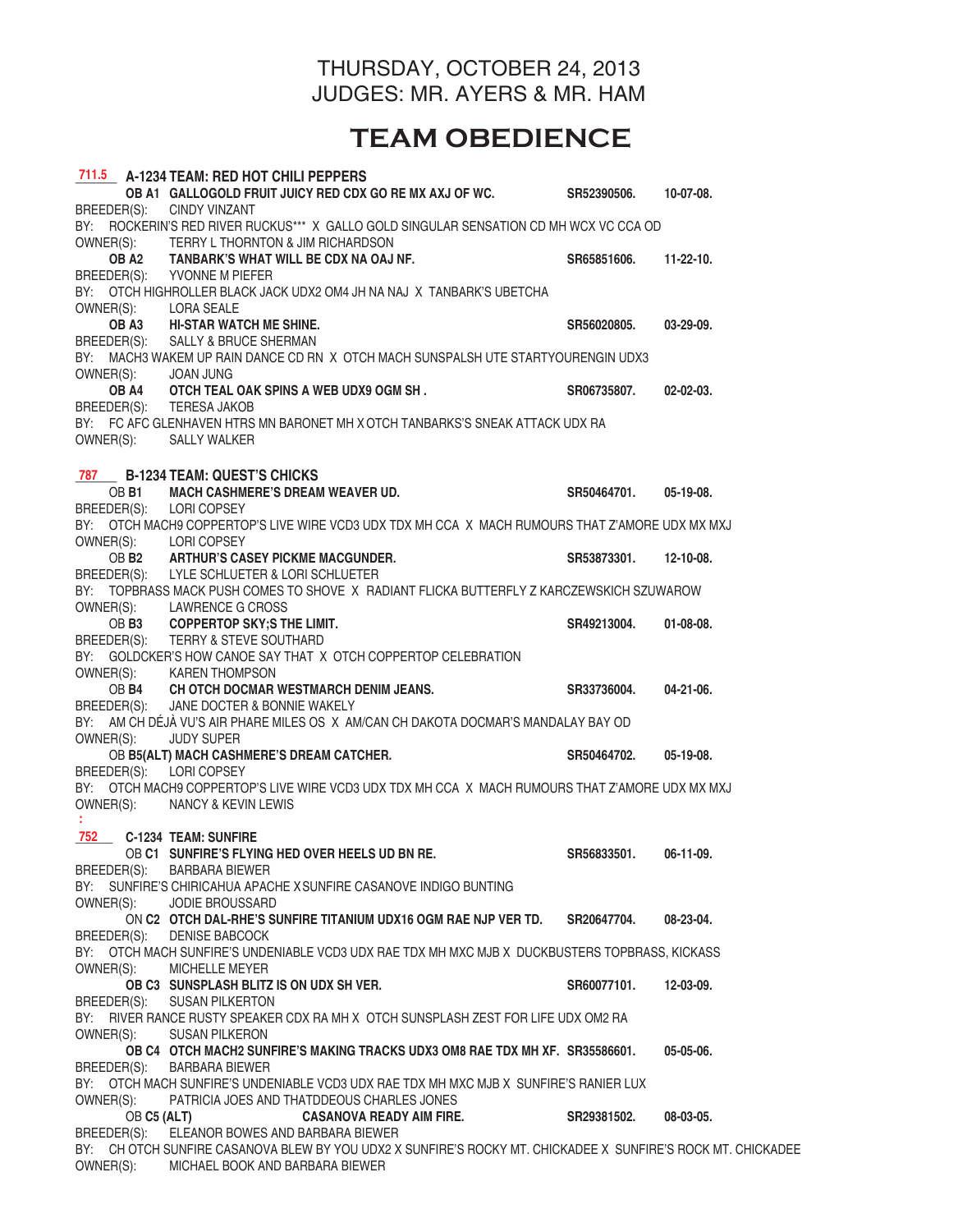TEAM OBEDIENCE AWARDS 1st  $\frac{B1234}{2}$  2nd  $\frac{C1234}{3}$  3rd  $\frac{D1234}{4}$  4th \_\_\_\_\_\_ SCORE \_\_\_\_\_\_\_\_ \_\_\_\_\_\_\_\_ \_\_\_\_\_\_\_\_ \_\_\_\_\_\_\_\_ FRIDAY, OCTOBER 25, 2013 JUDGE: MS. CATHLEEN CABALLERO  **NOVICE B** \_\_\_\_ **35 LONE STAR ONCE UPON A TIME NA NAJ. SR63044602. 06-15-10.**  BREEDER(S): PAULA J PARRISH BY: CH OTCH CT HIGHMARK MIRASOL ONCE A KNIGHT VCD4 UDX3 JH X LONE STAR CAT IN THE HAT NAJ<br>OWNER(S): PAULA J PARRISH PAULA J PARRISH \_\_\_\_ **90 DD'S LOOK BEFORE U LEAP TDX OA AXJ RN. SR58943603. 09-18-09.**  DEE DEE AND BILLY ANDERSON BY: CH MASTERS BOYS 'N THEIR TOYS BN CD RE NJP NAP X NOC OTCH DD'S DREAMS DO COME TRUE OGM RE TDX JH WCX VCX OBHF CCA<br>OWNER(S): **DIMITY MUELLER** 231 ARIELL'S BURNING BUSH MX MXJ. **231 SR57921001.** 08-01-09. BREEDER(S): OWNERS BY: TROWSNEST BENTLEY EZRYDE X LANDICAN ARIELL'S DARHLI CDX AX AXJ OWNER(S): MARY ELLEN HARDIN AND JIM HARDIN \_\_\_\_ **238 LIBERTY'S ELVIRA MAYD 2B BLESSED CD. SR70994901. 11-23-11.**  BREEDER(S): DEBBIE KOONS AND JENNIFER KRAWSCZYN BY: CH GI-KI'S G'WAIT SOCK IT TO EM CD JH X GCH CH SHILO'S MAYD FOR LIBERTY OWNER(S): CARL HOLZHAUER \_\_\_\_ **247 ZANIRI'S PIECE BY PIECE WCX CCA. SR54920401-CAN. 06-26-08.**  BREEDER(S): JOANNE AND LAUREEN KINNEY AND LYNNE DOWLING BY: CH DEAUXGUEST HARD DAY'S KNIGHT UDT MH OS DDHF X ZANIRI'S READY AIM FIRE JH WCX OWNER(S): LEANNE TUCKER 259 MORNINGLO WING-T YOUR BIRD CAN SING MH WCX CCA. SR55735601. 04-18-09.<br>BREEDER(S): GLENDA MANUCY **GLENDA MANUCY** BY: CH DEAUXGUEST HARD DAY'S KNIGHT UDT MH OS DDHF X BRIDGETON MORNINGLO BRITE LITE MH OD OWNER(S): ANNEY DOUCETTE 284 RIO'S SPICY SUMMER BREW JH. SRT4676801-CAN. 04-08-12.<br>BREEDER(S): BARBARA LOREE AND KATHY MILLER AND CATHIE R HAY BARBARA LOREE AND KATHY MILLER AND CATHIE R HAY BY: NEVERSINK'S ROAD TO BELVEDERE MH X RIO'S LIKAH BIRD ON A WIRE OWNER(S): SALLY SJOBECK AND DANETTE WEICH \_\_\_\_ **306 RIVER RANCH PATHFINDER RA BN MX MXJ MJB MXP MJP2. SR05989403. 02-05-03.**  BARBARA SHAPLEY BY: RIVER RANCH FALLEN FROM GRACE CDX RN SH MH MXJ NF X RIVER RANCH-STYLE GOLD CHARM UDX RAE SH OA OAJ OAP OJP<br>OWNER(S): JERALD AND TORI LANDIS JERALD AND TORI LANDIS \_\_\_\_ **324 CAMLINS MUST'VE BEEN THE MISTLETOE. SR47144203. 12-14-07. NANCY CROWLEY** BY: CAMLIN'S R U FOR REAL X CAMLIN'S MILLION DOLLAR BABY<br>CAROL AND GARY SANDUSKY CAROL AND GARY SANDUSKY **100.000 328** CASSIDY **10-15-10. ILP** 258232. 10-15-10. BREEDER(S): UNKNOWN BY: UNKNOWN UNKOWN OWNER(S): KAREN DEEDS \_\_\_\_ **363 DUSTRAX'S TIME WAITS FOR NO ONE RN. SR57357001. 06-02-09.**  KATHRYN MCINTYRE AND RALPH WEBBER BY: CH COLABAUGH'S HI SPEED PURSUIT VCD1 UD RE JH X CH HUNTLEIGH DUSTRAX OH, SO SPECIAL VCD RE TDX AX AXJ<br>OWNER(S): SHIRLEY PESKIE SHIRLEY PESKIE \_\_\_\_ **408 ELMCREEK'N AURUM'S MAGICALLY DELICIOUS. SR56279501. 05-01-09.**  BREEDER(S): JUDY CAMPBELL AND KATHY CUSICK BY: CH COSMIC GOLDSTORM COWBOY HARDWARE X CH SUNLOR ELMCREEK'S PERRIER JOUET<br>OWNER(S): JUDY CAMPBELL AND AVA HIGGINBOTHEM JUDY CAMPBELL AND AVA HIGGINBOTHEM \_\_\_\_ **450 RIVER RUN N POWDERHORN DANCING N THE RAIN JH WC CCA. SR70621501. 12-06-11.**  SEASONBREEDER(S): JO MEISTER BY: GCH PRISM'S NIGHT MOVES RN WC VC X CAN U-CH RIVER RUN DON'T JUDGE ME CD JH AX AXJ CCA CGC OWNER(S): CINDY PRICE \_\_\_\_ **506 WILLO-B-WOODS A STAR IS BORN BN, RN, CGC. SR67589101. 05-07-11.**  BREEDER(S): SUSAN WILLOUGHBY BY: MALAGOLD'S WAVE TO THE FLAG X WILLO-B ANY DREAM WILL DO OWNER(S): SUSAN WILLOUGHBY **187.5 184 193 194.5 196.5 193.5 AB 180 NQ 180.5 AB 196 WITHDR NQ 787 752 711.5**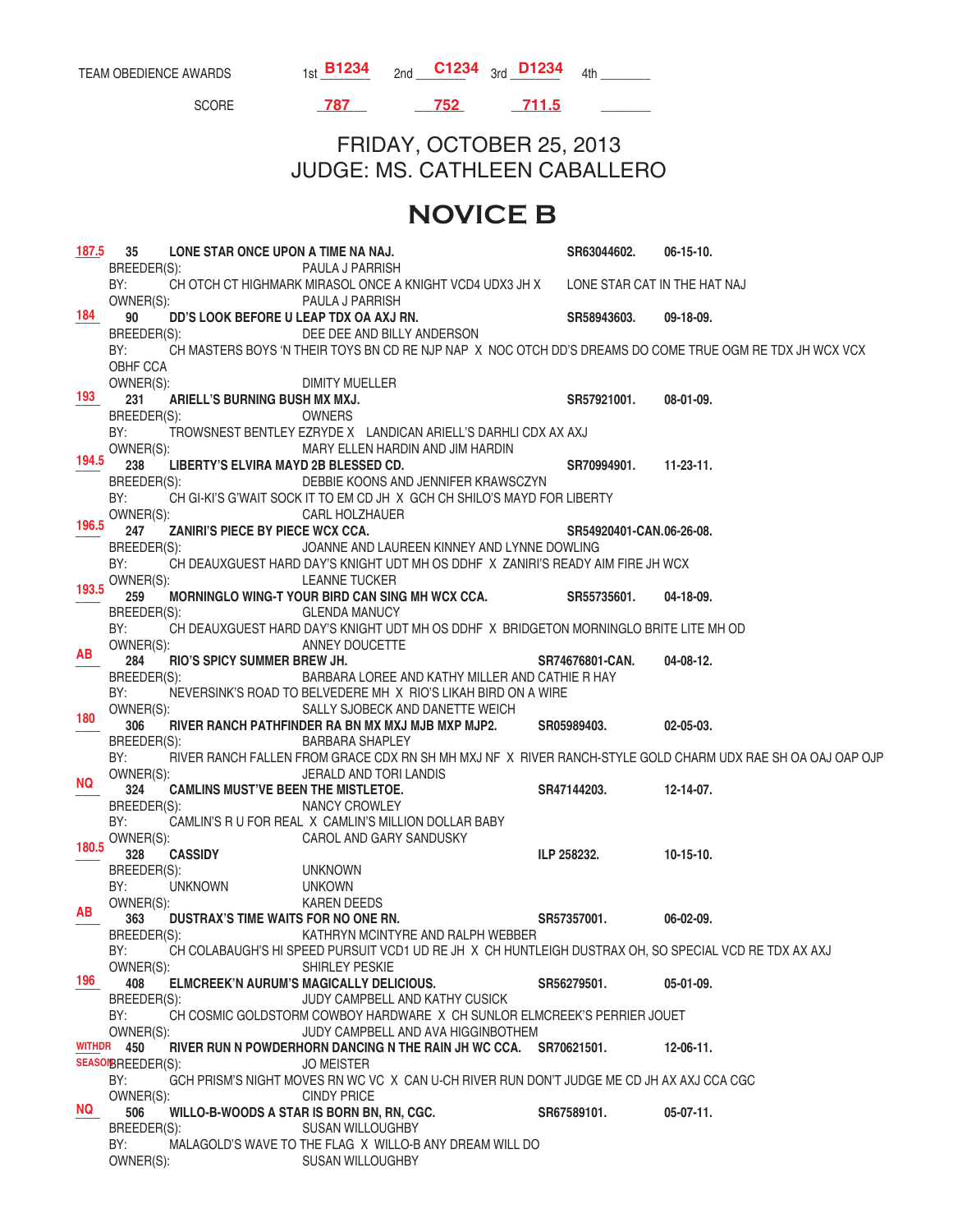| 176       | 557<br><b>BOWEN.</b>                                            |                                                                                                     |           | PAL260235.               | $08-01-12.$      |
|-----------|-----------------------------------------------------------------|-----------------------------------------------------------------------------------------------------|-----------|--------------------------|------------------|
|           | BREEDER(S):                                                     | UNKNOWN                                                                                             |           |                          |                  |
|           | BY:<br>UNKNOWN X UNKNOWN<br>OWNER(S):                           | ELIZABETH LEONARD                                                                                   |           |                          |                  |
| AB I      | ZOLOTIA'S FEAR NOTHING, RN.<br>615                              |                                                                                                     |           | SR63188901.              | $06-14-10.$      |
|           | BREEDER(S):                                                     | PEG BURLETT AND NED SCHABELL                                                                        |           |                          |                  |
|           | BY:<br>OWNER(S):                                                | CH DAUNTLESS BOYS OF SUMMER RN X PEBWIN UNIQUE SAYORNIS<br>JUDY DROTAR AND KATHLEEN SUTLIFF         |           |                          |                  |
| 199.5     | <b>TANBARK'S UBETCHA.</b><br>640                                |                                                                                                     |           | SR48482601.              | $02 - 15 - 08$ . |
|           | BREEDER(S):                                                     | <b>SEPTION AT A PROPERTY PROPERTY</b>                                                               |           |                          |                  |
|           | BY:                                                             | OTCH HIGH TIMES WHAT A HOOT UDX11 MH X TANBARK'S TRUE COLORS                                        |           |                          |                  |
| 189.5     | OWNER(S):<br>SUNSHINE'S INTENTIONAL WALK.<br>643                | <b>YVONNE PIEFER</b>                                                                                |           | SR46688003.              | 11-06-07.        |
|           | BREEDER(S):                                                     | JAMES AND DEBRA BERRY                                                                               |           |                          |                  |
|           | BY:                                                             | CH TRILOGY'S LIL SHOT OF WHISKEY X SUNSHINE'S SHOW ME THE LIGHT                                     |           |                          |                  |
| 188       | OWNER(S):<br>700                                                | KATHY THURMAN AND JUDY SHERMAN<br>TANBARK'S FLASH'N THRU TIME RN MX MXB MXJ MJB OF T2B. SR62736303. |           |                          | $04-21-10.$      |
|           | BREEDER(S):                                                     | YVONNE PIEFER                                                                                       |           |                          |                  |
|           | BY:                                                             | OTCH SUNSPLASH NO FREE TIME UDX21 OGM RE OA OAJ NAP NJP X TANBARK'S HERE COMES THE SUN              |           |                          |                  |
| 179.5     | OWNER(S):<br>808                                                | <b>CINDY GRAY</b><br>BPIS U-CH CIMA'S PROMISES TO KEEP BN RN.                                       |           | SR65847802.              | $12 - 26 - 10$   |
|           | BREEDER(S):                                                     | <b>CINDY PISCHKE</b>                                                                                |           |                          |                  |
|           | BY:                                                             | CH HIGHMARK BREA LEA'S PILGRIM X CH CIMA'S UNFINISHED BUSINESS VCD1 RE JH CDX                       |           |                          |                  |
| <b>AB</b> | OWNER(S):<br><b>GINGROCKS NAVY PILOT.</b><br>811                | JUDY RATHBUN AND MARY STRANGE                                                                       |           | SR66724805.              | $02 - 17 - 11.$  |
|           | BREEDER(S):                                                     | A CURRY                                                                                             |           |                          |                  |
|           | BY:                                                             | LACROSSE ADIRONACK COPILOT X GINGROCKS MS LATTE                                                     |           |                          |                  |
| 189.5     | OWNER(S):<br>855<br><b>WAKEMEUP WILD NIGHT OUT WC.</b>          | <b>PAM RICHCREEK</b>                                                                                |           | SR70083506.              | $10-1-11.$       |
|           | BREEDER(S):                                                     | <b>BETH ERICSON</b>                                                                                 |           |                          |                  |
|           | BY:                                                             | OTCH MACH9 COPPERTOP'S LIVE WIRE UDX MH TDX X BENDENS XSIV AT WAKEMEUP CDX JH WCX                   |           |                          |                  |
|           | OWNER(S):                                                       | <b>BETH ERICSON</b>                                                                                 |           |                          |                  |
|           | <b>NOVICE B AWARDS</b>                                          | 2nd $247$<br><sub>1st</sub> 640                                                                     | $3rd$ 408 | 4th 238                  |                  |
|           |                                                                 |                                                                                                     |           |                          |                  |
|           |                                                                 |                                                                                                     |           |                          |                  |
|           | <b>SCORE</b>                                                    | 199.5<br>$-196.5$                                                                                   | $-196$    | 194.5                    |                  |
|           |                                                                 | <b>NOVICE A</b>                                                                                     |           |                          |                  |
| 174       |                                                                 |                                                                                                     |           |                          |                  |
|           | 52<br><b>CASHMERE'S ST. CROIX OLYMPIC FLAME.</b><br>BREEDER(S): | LORI COPSEY                                                                                         |           | SR74002206.              | $06 - 26 - 12.$  |
|           | BY:                                                             | NDC NMFR ROCKERIN RED RIVER RUCKUS X MACH CASHMERE'S DREAM WEAVER UD RN MX MXJ MJB XF               |           |                          |                  |
| NQ.       | OWNER(S):                                                       | PATRICIA CROSS                                                                                      |           |                          |                  |
|           | 189<br><b>COLTAN'S WINNER TAKES ALL CGC.</b><br>BREEDER(S):     | <b>KAREN SMITH</b>                                                                                  |           | SR74079401-CAN.01-15-11. |                  |
|           | BY:                                                             | EIRENE'S GONE FISHIN' X COLTAN'S LABOUR DAY CLASSIC                                                 |           |                          |                  |
| AB        | OWNER(S):                                                       | <b>ALLISON BOKITCH</b>                                                                              |           |                          |                  |
|           | 482<br>BREEDER(S):                                              | CH GOLDCKER TOUK CAN PLAY THAT GAME NFP.<br>BRIAN AND LORI LANCASTER                                |           | SR69139601.              | $12 - 25 - 10$ . |
|           | BY:                                                             | CH ELYSIAN'S HAVE BUNS WILL TRAVEL CDX SH X CH GOLDCKER'S DON'T MIND IF I Q WC NAP NJP OFP RN       |           |                          |                  |
| NQ DIA    | OWNER(S):                                                       | BRIAN AND LORI LANCASTER                                                                            |           |                          |                  |
|           | 767<br>BREEDER(S):                                              | SUNSHINE'S TRAVELS WITH PERDNER CGC RE BN NA.<br>DEBRA BERRY AND JAMES H BERRY, JR                  |           | SR51710801.              | 7-27-08.         |
|           | BY:                                                             | CH GOLDEN GAIT SUNSHIN'E HIGH ROAD X SUNSHINE'S TUESDAY'S CHILD                                     |           |                          |                  |
|           | OWNER(S):                                                       | DAWN POSTON AND STEVE BLOCH                                                                         |           |                          |                  |
|           | <b>NOVICE A AWARDS</b>                                          | 1st $\frac{51}{2}$ 2nd 3rd 4th 2                                                                    |           |                          |                  |
|           | <b>SCORE</b>                                                    | 174                                                                                                 |           |                          |                  |
|           |                                                                 |                                                                                                     |           |                          |                  |
|           |                                                                 | FRIDAY, OCTOBER 25, 2013                                                                            |           |                          |                  |
|           |                                                                 | JUDGE: MR. ROGER N. AYRES                                                                           |           |                          |                  |
|           |                                                                 |                                                                                                     |           |                          |                  |
|           |                                                                 | <b>OPEN B</b>                                                                                       |           |                          |                  |
| 195       | 17                                                              | OTCH TANBARK'S OAK GROVE CAESAR, UDX9, OGM, VER, RE.                                                |           | SR19349006.              | 07-25-04.        |
|           | BREEDER(S):<br>BY:                                              | YVONNE TOBEY-PIEFTER<br>TANBARK'S TRUE GRIT X TANBARK'S ENGLISH ROSE                                |           |                          |                  |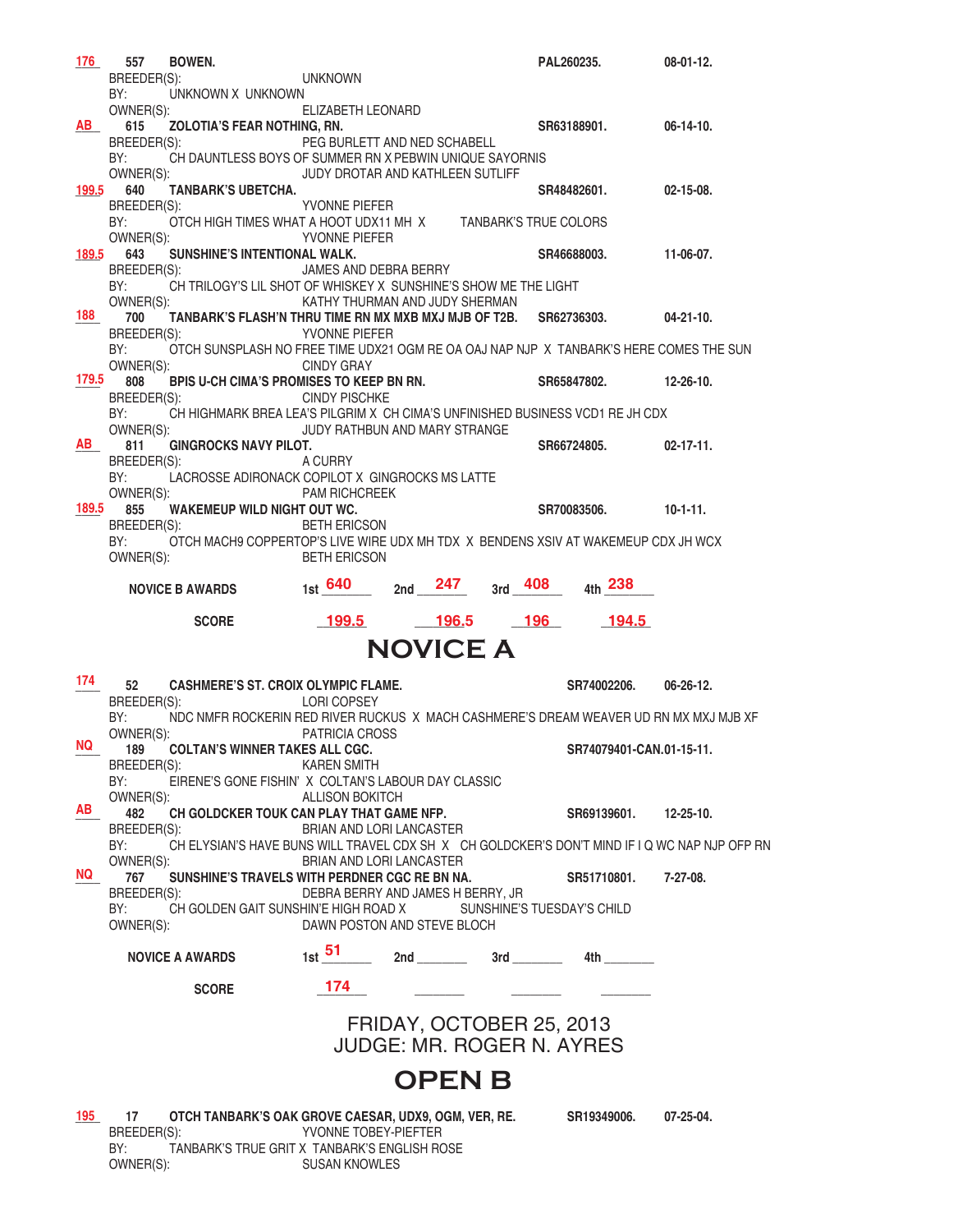|           | 194 79<br>WINTERSET'S INDIAN HARVEST UDX TD RAE.                                                                                                              | SR59309706. | 11-13-09.        |
|-----------|---------------------------------------------------------------------------------------------------------------------------------------------------------------|-------------|------------------|
|           | BREEDER(S):<br>NANCY M. EINWICH                                                                                                                               |             |                  |
|           | AM/CAN GCH SHR UKC CH SHOR'LINE JETOCA HIGH SEAS ADVENTURE JH TD RA X EVERGREENS UNBRIDLED UDX TD RAE<br>BY:                                                  |             |                  |
|           | OWNER(S):<br>NANCY M. EINWICH                                                                                                                                 |             |                  |
|           | NQ 151<br><b>CASANOVA READY AIM FIRE CDX.</b>                                                                                                                 | SR29381502. | 08-03-05.        |
|           | BREEDER(S):<br>ELEANOR BOWES AND BARBARA BIEWER                                                                                                               |             |                  |
|           | BY:<br>CH OTCH SUNFIRE CASANOVA BLEW BY YOU UCX2 X SUNFIRE'S ROCKY MTN CHICKADEE                                                                              |             |                  |
|           | OWNER(S):<br>MICHAEL A BOOK AND BARBARA BIEWER                                                                                                                |             |                  |
| 195       | 183<br>GCH WESTMARCH I BEELIEVE CD GN JH.                                                                                                                     | SR60848204. | $02 - 08 - 10$ . |
|           | BREEDER(S):<br><b>JUDY SUPER</b><br>BY:<br>CH MIRASOL NOSE NO BLARNEY OA OAJ NF RA JH X OTCH CH DOCMAR WESTMARCH DENIM JEANS UDX3 OM7 VER RE AX AXJ JH        |             |                  |
|           | OWNER(S):<br><b>JUDY SUPER</b>                                                                                                                                |             |                  |
| 195.5     | 190<br>TANBARK'S WHAT WILL BE CDX NA OAJ NF.                                                                                                                  | SR65851606. | $11 - 22 - 10$ . |
|           | BREEDER(S):<br><b>SEPTION AND A PIEFER</b>                                                                                                                    |             |                  |
|           | BY:<br>OTCH HIGHROLLER BLACK JACK UDX2 OM4 JH NA NAJ X TANBARK'S UBETCHA                                                                                      |             |                  |
|           | OWNER(S):<br>LORA SEALE                                                                                                                                       |             |                  |
| <b>NQ</b> | BENDEN'S XS CELEBRATION UD GN BN.<br>207                                                                                                                      | SR56083303. | 12-02-08.        |
|           | BREEDER(S):<br>BARBARA PETERSON AND SHARON AND STEVE BOLTON                                                                                                   |             |                  |
|           | BY:<br>AFC ROCKERIN RED RIVER RUCKUS MH X BENDEN'S SCHOOLS OUT FOREVER                                                                                        |             |                  |
| 198       | OWNER(S):<br>SHERYL LANDRITH ARCHER                                                                                                                           |             |                  |
|           | 281<br>OTCH SUNSPLASH NO FREE TIME UDX20 OGM RE OA OAJ NAP NJP. SR22932804.                                                                                   |             | $01-01-05.$      |
|           | BREEDER(S):<br><b>SUSAN PILKERTON</b>                                                                                                                         |             |                  |
|           | BY:<br>OTCH FLASHPAWS FROZEN IN TIME UDX7 RE OA AJX OBHF OS X OTCH SUNFIRE'S GIFT OF FREEDOM UDX5 RN JH WC OBHF OD<br><b>HELEN SMITH</b>                      |             |                  |
|           | 197.5 OWNER(S):<br>283                                                                                                                                        | SR60077102. | 12-03-09.        |
|           | BREEDER(S): SUSAN AND ANDY PILKERTON                                                                                                                          |             |                  |
|           | RIVER RANCH RUSTY SPEAKER CDX RA MH X OTCH SUNSPLASH ZEST FOR LIFE UDX OM1 RA<br>BY:                                                                          |             |                  |
|           | OWNER(S):<br><b>HELEN SMITH</b>                                                                                                                               |             |                  |
| 196       | 539<br><b>HI-STAR WATCH ME SHINE.</b>                                                                                                                         | SR56020805. | $03-29-09.$      |
|           | BREEDER(S):<br>SALLY AND BRUCE SHERMAN                                                                                                                        |             |                  |
|           | BY:<br>MACH3 WAKEM UP RAIN DANCE CD RN X OTCH MACH SUNSPALSH UTE STARTYOURENGIN UDX3                                                                          |             |                  |
| <b>AB</b> | OWNER(S):<br><b>JOAN JUNG</b>                                                                                                                                 |             |                  |
|           | 553<br>MORNINGSTAR WEARIN' O' THE GREEN DC BN RN CCA.                                                                                                         | SR49297603. | 12-14-07.        |
|           | CAROL A STROIA AND GINNIE PASTOR<br>BREEDER(S):<br>BY:                                                                                                        |             |                  |
|           | SEEING EYE DARBY X MORNINGSTAR CLAD IN PLAID CD JH WC CCA<br>OWNER(S):<br>KAY AND BILL BURROUGHS                                                              |             |                  |
|           | $179 \qquad 7$<br>MACH AUREATE MAURGOLD MICAH'S MAGIC UD GO VER MXS MJG.                                                                                      | SR38533406. | 11-24-06.        |
|           | BREEDER(S):<br>ELINOR BRADT POSEY AND MAUREEN A. DABROSWSKI                                                                                                   |             |                  |
|           | MACH4 BREEZIE MICAH'S MASTERPIECE UDX4 GO MXC2 MXP MJP X MAURGOLD CLARK AUREATE NESSA UDX GN GO VER<br>BY:                                                    |             |                  |
|           | PCDX PUTD NA OAJ                                                                                                                                              |             |                  |
| 186.5     | OWNER(S):<br>TOM JOHNS AND ELINOR BRADT POSEY AND MAUREEN A DABROWSKI                                                                                         |             |                  |
|           | 10 MACH AUREATE MAURGOLD SPIRITUS TRYS UDX4 VER GO MXS MJG. SR38533407. 11-24-06.                                                                             |             |                  |
|           | ELINOR BRADT POSEY AND MAUREEN A. DABROWSKI<br>BREEDER(S):                                                                                                    |             |                  |
|           | BY:<br>MACH4 BREEZIE MICAH'S MASTERPIECE UDX4 GO MXC2 MJC2 MXP MJP X MAURGOLD CLARK AUREATE NESSA UDX GN GO VER                                               |             |                  |
|           | PCDX PUTD NA OAL<br>OWNER(S):<br>ELINOR BRADT POSEY                                                                                                           |             |                  |
| 196       | 40<br><b>ARTHUR'S CASEY PICKME MACGUNDER.</b>                                                                                                                 | SR53873301. | 12-10-08.        |
|           | BREEDER(S):<br>LYLE SCHLUETER AND LORI SCHLUETER                                                                                                              |             |                  |
|           | BY:<br>TOPBRASS MACK PUSH COMES TO SHOVE X RADIANT FLICKA BUTTERFLY Z KARCZEWSKICH SZUWAROW                                                                   |             |                  |
|           | OWNER(S):<br>LAWRENCE G CROSS                                                                                                                                 |             |                  |
| 197 —     | 57<br>TANBARK'S TIME TO SHINE.                                                                                                                                | SR62736306. | $04 - 21 - 10$ . |
|           | BREEDER(S):<br>YVONNE M PIEFER                                                                                                                                |             |                  |
|           | OTCH SUNSPLAST NO FREE TIME UDX10 OM7 RE OA OAJ NAP NJP X TANBARK'S HERE COMES THE SUN<br>BY:                                                                 |             |                  |
| NQ .      | OWNER(S):<br><b>JUDY DESHONG</b>                                                                                                                              |             |                  |
|           | 64<br>OTCH MACH SUNSLPASH UTE STARTYOURENGIN UDX5 OM5 RE MXG MJG NAP OF OBHF ADHF OD. SR22932803.                                                             |             | $01-01-05.$      |
|           | SUSAN AND ANDY PILKERTON<br>BREEDER(S):<br>BY:<br>OTCH FLASHPAWS FROZEN IN TIME UDX7 RE OA AJX OBHF OS X OTCH SUNFIRE'S GIFT OF FREEDOM UDX5 RN JH WC OBHF OD |             |                  |
|           | OWNER(S):<br>SALLY AND BRUCE SHERMAN                                                                                                                          |             |                  |
| 196.5     | HI-STAR SHINE THE LIGHT UD OMI GO RN MX MXJ NF.<br>66                                                                                                         | SR56020806. | $03-29-09.$      |
|           | BREEDER(S):<br>SALLY AND BRUCE SHERMAN                                                                                                                        |             |                  |
|           | BY:<br>MACH4 WAKEMUP RAIN DANCE CD RA MXB2 MJG2 AXP MJP2 ADHF OS X OTCH MACH SUNSPLACH UTE STARTYOURENGINE                                                    |             |                  |
|           | UDX5 OM5 RE MXG MJG NAP OF OBHF ADHF OD                                                                                                                       |             |                  |
|           | OWNER(S):<br>SALLY AND BRUCE SHERMAN                                                                                                                          |             |                  |
| NQ        | 80<br>MACH HIGH TIMES ON THE KYMIN UDX OM1 BN GN RE JH MXS MJS OF T2B2 WCX ADHF VCX CCA. SR42429109.                                                          |             | $05-18-07.$      |
|           | BREEDER(S):<br>NANCY MINER AND JOHN MINER                                                                                                                     |             |                  |
|           | BY:<br>HIGH TIMES HOT SHOT HAWKINS MH OS X HIGH TIMES GOOD GOLLY MISS MOLLY MH WCX OD                                                                         |             |                  |
|           | OWNER(S):<br>GARY TUNER AND LAURA TURNER                                                                                                                      |             |                  |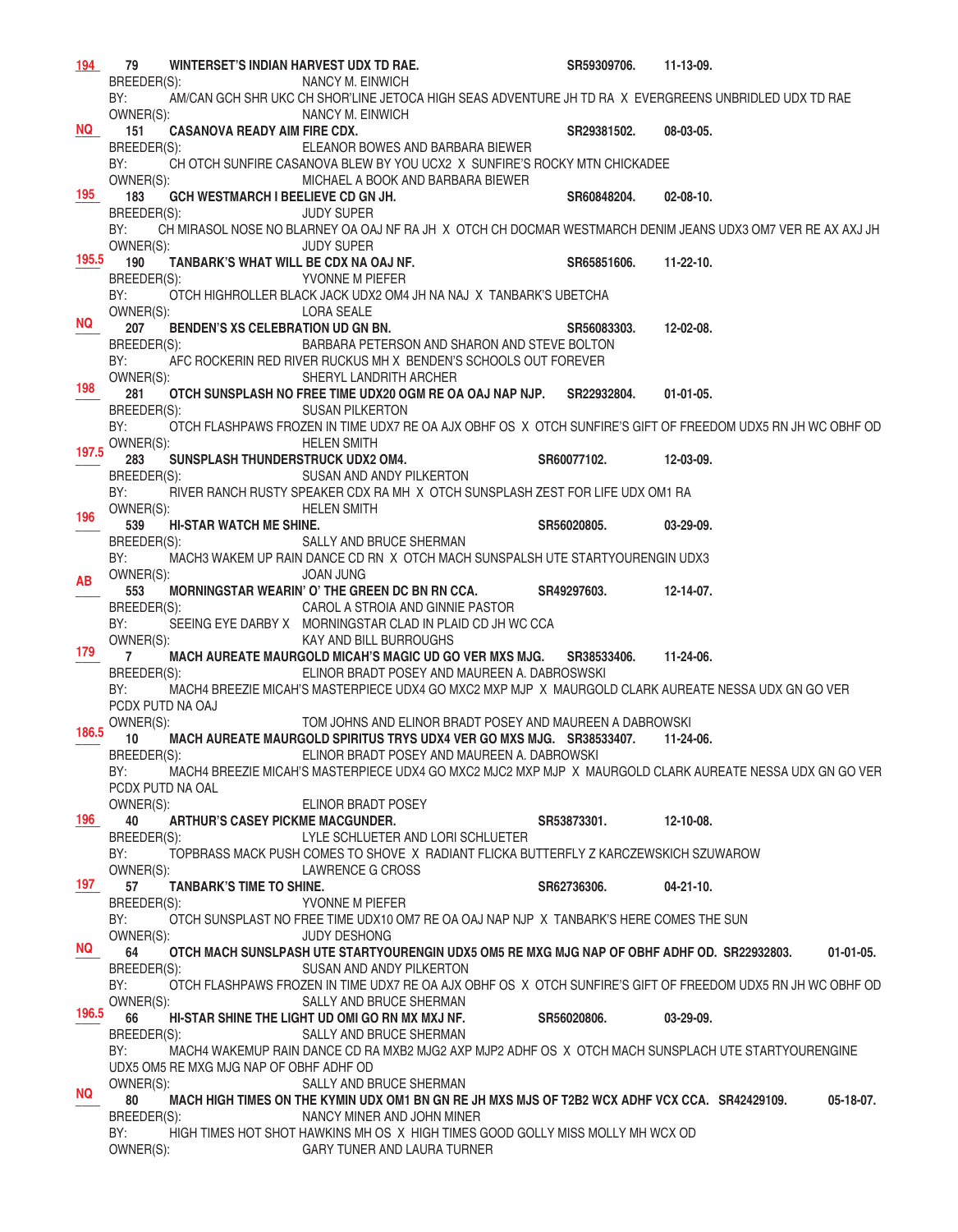|           | 194.5 88<br><b>EVERGREENS OCEAN BREEZE UD RAE.</b>            |                                                                                                                                             | SR44161102.           | $07-21-07$ .     |
|-----------|---------------------------------------------------------------|---------------------------------------------------------------------------------------------------------------------------------------------|-----------------------|------------------|
|           | BREEDER(S):<br>BY:                                            | ROCHELLE ANDONIAN AND ED ANDONIAN<br>CH EVERGREENS HOW DO U LIKE ME NOW X CH EVERGREENS THE WAY U LOVE ME                                   |                       |                  |
|           | OWNER(S):                                                     | NANCY M EINWICH                                                                                                                             |                       |                  |
|           | <b>TANBARK'S LONE STAR UD SH.</b><br>194.5 117                | <b>SEPTEMBER 1999 TO PROPER PIEFER</b>                                                                                                      | SR62736305.           | $04 - 21 - 10$ . |
|           | BREEDER(S):                                                   | BY: OTCH SUNSPLASH NO FREE TIME UDX21 OGM X TANBARK'S HERE COMES THE SUN                                                                    |                       |                  |
|           | OWNER(S):                                                     | <b>MARY BETH TRAVIS</b>                                                                                                                     |                       |                  |
| 197.5     | <b>200</b><br>BREEDER(S):                                     | OTCH CH DOCMAR WESTMARCH DENIM JEANS UDX3 OM7 VER RE AX AXJ JH. SR33736004. 04-21-06.<br>JANE DOCTER AND BONNIE WAKELY                      |                       |                  |
|           | BY:                                                           | CH DÉJÀ VU'S AIR PHARE MILES X CH DAKOTA DOCMAR'S MANDALAY BAY                                                                              |                       |                  |
|           | OWNER(S):                                                     | <b>JUDY SUPER</b>                                                                                                                           |                       |                  |
| 196 —     | 305<br>BREEDER(S):                                            | OTCH DAL-RHE'S SUNFIRE TITANIUM UDX16 RAE TD NJP OGM. SR20647704. 08-23-04.<br><b>DENISE BABCOCK</b>                                        |                       |                  |
|           | BY:                                                           | OTCH MACH SUNFIRE'S UNDENIABLE MH UDX X DUCKBUSTER'S TOPBRASS KICKASS JH                                                                    |                       |                  |
| 190 —     | OWNER(S):<br>312                                              | <b>MICHELLE MEYER</b><br>GCH CH PASSION'S NATURAL WOMAN UD JH. SR55142401.                                                                  |                       | $03-12-09.$      |
|           | BREEDER(S):                                                   | <b>HEIKE STROUP</b>                                                                                                                         |                       |                  |
|           | BY:                                                           | GCH CH GANGWAY'S SUV X PASSION'A ALL I WANNA DO                                                                                             |                       |                  |
| <b>NQ</b> | OWNER(S):<br>356                                              | <b>HEIKE STROUP</b><br>MACH CASHMERE'S DREAM WEAVER UD MX MXJ. SR50464701.                                                                  |                       | $05-19-08.$      |
|           | BREEDER(S):                                                   | <b>LORI COPSEY</b>                                                                                                                          |                       |                  |
|           |                                                               | BY: OTCH MACH9 COPPERTOP'S LIVE WIRE UDX MH TDX X MACH RUMOURS THAT Z'AMORE UDX MX MXJ XF                                                   |                       |                  |
|           | OWNER(S): LORI COPSEY<br>192 453                              | SUNSPLASH BLITZ IS ON UDX, VER, SH, WCX, CCA. SR60077101.                                                                                   |                       | 12-03-09.        |
|           | BREEDER(S):                                                   | SUSAN AND ANDY PILKERTON                                                                                                                    |                       |                  |
|           | BY:<br>OWNER(S):                                              | RIVER RANCH RUSTY SPEAKER CDX MH RA WCX X OTCH SUNSPLASH ZEST FOR LIFE IDX OM2 RA OBHF<br>SUSAN AND ANDY PILKERTON                          |                       |                  |
|           | 199.5 663                                                     | OTCH TANBARK'S READY SET GO UDX2 OM5.                                                                                                       | SR32837001. 11-15-05. |                  |
|           | BREEDER(S):                                                   | YVONNE M PIEFER                                                                                                                             |                       |                  |
|           | BY:<br>OWNER(S): YVONNE M PIEFER                              | AFC ROSEHILL'S MR. SPEAKER MH TANBARK'S IMAGINE THAT UD                                                                                     |                       |                  |
|           |                                                               | 194.5 699 FEATHERQUEST BANJO BYDSIGN UDX OM1. SR57207301.                                                                                   |                       | 06-03-07.        |
|           | BREEDER(S):<br>BY:                                            | R H PHILLIPS<br>HOLWAY BANJO X FEATHERQUEST GEMINI DREAM                                                                                    |                       |                  |
|           | OWNER(S):                                                     | DON MURPHREE                                                                                                                                |                       |                  |
|           | 197.5 256                                                     | GALLOGOLD FRUIT JUICY RED CDX GO RE MX AXJ OF WC. SR52390506.                                                                               |                       | $10-07-08.$      |
|           | BREEDER(S):<br>BY:                                            | <b>CINDY VINZANT</b><br>ROCKERIN'S RED RIVER RUCKUS*** X GALLO GOLD SINGULAR SENSATION CD MH WCX VC CCA OD                                  |                       |                  |
|           | OWNER(S):                                                     | TERRY L THORNTON AND JIM RICHARDSON                                                                                                         |                       |                  |
| 191       | 280<br>BREEDER(S):                                            | MACH GLENMOR ELYSIAN UNTOLD STORY UD RA MXS MJS XF T2B BN. SR41309703.<br>J. HULLSTRUNG AND N. SILA AND J. VON BARBY                        |                       | 03-29-07.        |
|           | BY:                                                           | CH ELYSIAN'S URBAN LEGEND X ELYSIAN'S THE DUCK STOPS HERE VCD2 RN TDX AX AXJ                                                                |                       |                  |
|           | OWNER(S):                                                     | PATRICIA LINDQUIST                                                                                                                          |                       |                  |
| <b>NQ</b> | 292<br><b>MACH TOPBRASS ON A WHIM UDX OM4.</b><br>BREEDER(S): | <b>JACKIE MERTENS</b>                                                                                                                       | SR36199403.           | 07-18-06.        |
|           | BY:                                                           | OTCH TOPBRASS WHISTLER'S PEAK JH X TOPBRASS PEARL THE GIRL                                                                                  |                       |                  |
| <b>NQ</b> | OWNER(S):<br>337                                              | <b>SANDY FLAATEN</b><br>SUNFIRE'S FLYING HEAD OVER HEELS UD BN RE. SR56833501.                                                              |                       | 06-11-09.        |
|           | BREEDER(S):                                                   | <b>BARBARA BIEWER</b>                                                                                                                       |                       |                  |
|           | BY:                                                           | SUNFIRE'S CHIRICAHUA APACHE X SUNFIRE CASANOVA INDIGO BUNTING                                                                               |                       |                  |
| <b>NQ</b> | OWNER(S):<br>56                                               | <b>JODIE BROUSSARD</b><br>SPIRIT'S MAGGIE MAY UDX2 OM3 AX MKJ VER NF BN. SR56992405.                                                        |                       | $06-20-09.$      |
|           | BREEDER(S):                                                   | LAURIE WEAVER                                                                                                                               |                       |                  |
|           | BY:<br>OWNER(S):                                              | OTCH TOPBRASS SPIRIT OF JOHNNY JO UDX3 GN GO OA OAJ WF X U DO VOO DOO RAM ROC SPIRIT<br>MIMI GROSENBAUGH AND KATHY MOORE                    |                       |                  |
| NQ NO     | 44<br>WILLO-B ANY DREAM WILL DO CDX RN GD.                    |                                                                                                                                             | SR50653401.           | 05-07-08.        |
|           | BREEDER(S):                                                   | SUSAN WILLOUGHBY                                                                                                                            |                       |                  |
|           | BY:<br>OWNER(S):                                              | CH MALAGOLD BREWMASTER X EBERLY-WILLO-B DAZ'S MIRACLE UD<br><b>SUSAN WILLOUGHBY</b>                                                         |                       |                  |
| NQ NO     | ZANIRI'S ENERGY TO BURN UD RN.<br>45                          |                                                                                                                                             | SR54920402.           | 06-26-08.        |
|           | BREEDER(S):                                                   | LYNNE DOWLING AND LAUREEN AND JOANE KINNEY                                                                                                  |                       |                  |
|           | BY:<br>OWNER(S):                                              | CH DEAUXGUEST HARD DAY'S KNIGHT UDT MH OS DDHF X ZANIRI'S READY AIM FIRE JH WCX<br>MAGDELENE S GEE                                          |                       |                  |
| NQ DOM    | 260                                                           | AUREO I FLY SOLO MX MXJ CDX JH WC AGNJ WC.                                                                                                  | SR47381201.           | $01-03-08.$      |
|           | BREEDER(S):<br>BY:                                            | NEIDA HEUSINKVETT AND SHERYL SALISBURY<br>AMBERWOOD'S WINTER WONDERLAND AM/CAN SH CD WCX X AUREO MIRAMAR MS HONKY TONK AM AX AXJ CDX TDX WC |                       |                  |
|           | CAN CD AGN AGNJ WC                                            |                                                                                                                                             |                       |                  |
|           | OWNER(S):                                                     | NEIDA HEUSINKVETT                                                                                                                           |                       |                  |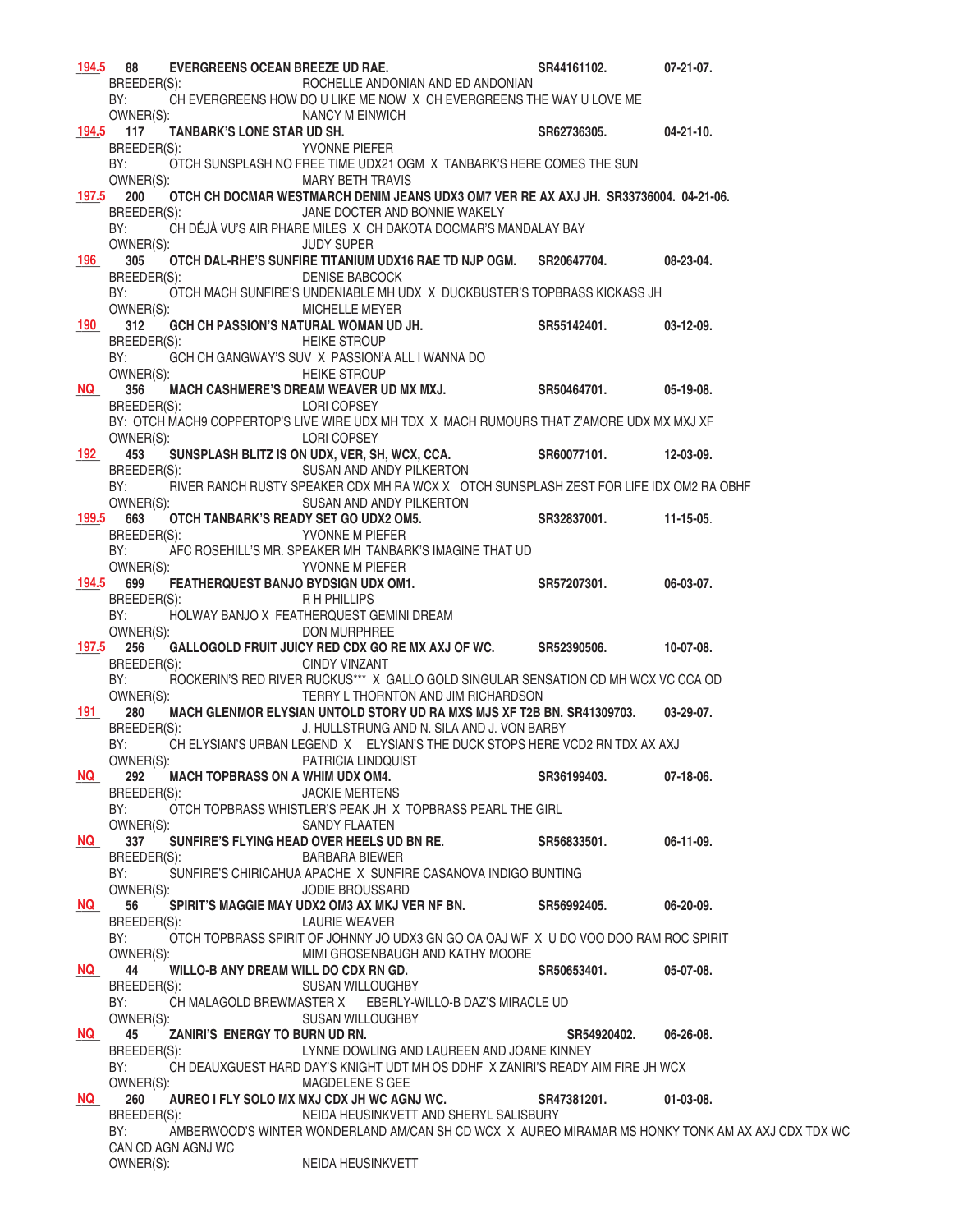| 197.5     | OTCH TANBARK'S ALWAYS UDX12 OGM.<br>788                                                                                         |                                                 |     |          |                                            |                       | SR00064101.<br>11-11-01. |                                                                                                          |  |  |  |
|-----------|---------------------------------------------------------------------------------------------------------------------------------|-------------------------------------------------|-----|----------|--------------------------------------------|-----------------------|--------------------------|----------------------------------------------------------------------------------------------------------|--|--|--|
|           | BREEDER(S):                                                                                                                     | YVONNE PIEFER                                   |     |          |                                            |                       |                          |                                                                                                          |  |  |  |
|           | CEDARPOD'S RV X TANBARKS' COMIN AROUND AGAIN<br>BY:                                                                             |                                                 |     |          |                                            |                       |                          |                                                                                                          |  |  |  |
| <b>NQ</b> | OWNER(S):<br>790 CH BRIDGETON WRITERS ROMANCE UD RE JH.                                                                         | YVONNE M PIEFER                                 |     |          |                                            | SR47744404.           |                          | 2-14-08.                                                                                                 |  |  |  |
|           | BREEDER(S):                                                                                                                     | LESLIE P DICKERSON AND KEVIN AND NANCY CLINCHY  |     |          |                                            |                       |                          |                                                                                                          |  |  |  |
|           | BY:<br>CH JUSTMOOR TERANS FAMOUS AMOS X BRIDGETON BOUNCE TO FARM FRESH SH NAJ RA OD CCCA                                        |                                                 |     |          |                                            |                       |                          |                                                                                                          |  |  |  |
|           | OWNER(S):                                                                                                                       | LINDA AND PAUL STRANAHAN AND JEANETTE VON BARBY |     |          |                                            |                       |                          |                                                                                                          |  |  |  |
|           |                                                                                                                                 |                                                 |     |          |                                            |                       |                          |                                                                                                          |  |  |  |
|           | <b>OPEN B AWARDS</b>                                                                                                            | 1st $663$                                       | 2nd | 281      | $3rd - 788$                                |                       | 4th 283                  |                                                                                                          |  |  |  |
|           |                                                                                                                                 |                                                 |     |          |                                            |                       |                          |                                                                                                          |  |  |  |
|           | 199.5<br>198<br>$197.5$ ++++ $197.5$ ++<br><b>SCORE</b>                                                                         |                                                 |     |          |                                            |                       |                          |                                                                                                          |  |  |  |
|           |                                                                                                                                 |                                                 |     |          |                                            |                       |                          |                                                                                                          |  |  |  |
|           | UTILITY A                                                                                                                       |                                                 |     |          |                                            |                       |                          |                                                                                                          |  |  |  |
| NQ.       | 73<br>BRIDGETON'S STEEL MAN WORKING CDX RE SH OAJ NA NF.                                                                        |                                                 |     |          |                                            | SR53026004. 11-14-08. |                          |                                                                                                          |  |  |  |
|           | BREEDER(S):                                                                                                                     |                                                 |     |          |                                            |                       |                          |                                                                                                          |  |  |  |
|           | NANCY CLINCHY AND LESLIE DICKERSON<br>BY:<br>AMBERTRAIL'S BRING THE HOUSE MH X BRIDGETON BOUNCE TO FARM FRESH SH NAJ RA OD CCCA |                                                 |     |          |                                            |                       |                          |                                                                                                          |  |  |  |
|           | OWNER(S):                                                                                                                       | JANET AND JOHN FRICK                            |     |          |                                            |                       |                          |                                                                                                          |  |  |  |
| NQ.       | KANOSAK KEEP YOUR EYE ON THE BALL MH CDX WCX CCA.<br>673                                                                        |                                                 |     |          |                                            | SR39406504.           |                          | 12-21-06.                                                                                                |  |  |  |
|           | BREEDER(S):                                                                                                                     | RONNIE BIZER AND ROBIN SCHOENBURG               |     |          |                                            |                       |                          |                                                                                                          |  |  |  |
|           | BY:<br>CH GOLLY G'S GIDDY UP 'N GO UD JH MX MXJ X KANOSAK'S IGNIGNOCT OF THE MOONINITES UD                                      |                                                 |     |          |                                            |                       |                          |                                                                                                          |  |  |  |
| <b>NQ</b> | OWNER(S):                                                                                                                       | <b>SUSAN BARRICK</b>                            |     |          |                                            |                       |                          |                                                                                                          |  |  |  |
|           | BENDEN'S BLUEBOY HADRON STORM CDX.<br>785                                                                                       |                                                 |     |          |                                            | SR51104503.           |                          | $04 - 29 - 08$ .                                                                                         |  |  |  |
|           | BREEDER(S):<br>MACH 2 WAKEMUP RAIN DANCE CD RN X BENDENS SCHOOLS OUT FOREVER<br>BY:                                             | SHARON BOLTON AND BEH ERICSON                   |     |          |                                            |                       |                          |                                                                                                          |  |  |  |
|           | OWNER(S):                                                                                                                       | RICHARD A RESETARITZ AND SUSAN K RESETARITZ     |     |          |                                            |                       |                          |                                                                                                          |  |  |  |
| 179 —     | 55<br>RIVER RUN ALLAN GOLD ALBERT II CDX, RE, CGC, CCA, NAP, NJP. SR36735802.                                                   |                                                 |     |          |                                            |                       |                          | $05-21-06.$                                                                                              |  |  |  |
|           | BREEDER(S):                                                                                                                     | <b>JO MEISTER</b>                               |     |          |                                            |                       |                          |                                                                                                          |  |  |  |
|           | BY:<br>INNOVA'S JAX R BETTER X                                                                                                  |                                                 |     |          | CH RIVERRUN DREAM CATCHER NAP NJP, CGC, OD |                       |                          |                                                                                                          |  |  |  |
|           | OWNER(S):                                                                                                                       | PAUL MCNUTT                                     |     |          |                                            |                       |                          |                                                                                                          |  |  |  |
| AB        | 287<br>OCOTILLA'S I'S A CRUISIN' AND A MOVIN' CDX RAE SH NA. SR25587302.                                                        |                                                 |     |          |                                            |                       |                          | 04-28-05.                                                                                                |  |  |  |
|           | BREEDER(S):                                                                                                                     | <b>KAREN LAMB</b>                               |     |          |                                            |                       |                          |                                                                                                          |  |  |  |
|           | BY:<br>APACHE OODO SHASH OF OCOTILLA UD RAE OAP NJP X FARM FRESH GIDIIUP OF OCOTILLA CD RAE                                     |                                                 |     |          |                                            |                       |                          |                                                                                                          |  |  |  |
| AB        | OWNER(S):<br>378<br>HIGH FLYERS UPROAR VCD2 AX AXJ XF GN BN TD RAE. SR42922101.                                                 | <b>SALLY SJOBECK</b>                            |     |          |                                            |                       |                          | 05-13-07                                                                                                 |  |  |  |
|           | BREEDER(S):                                                                                                                     | ROMAINE E HALUPA                                |     |          |                                            |                       |                          |                                                                                                          |  |  |  |
|           | BY:                                                                                                                             |                                                 |     |          |                                            |                       |                          | CH SMITHAVEN'S AMBER BREW AX OAJ NF RE OS X MACH CONBRI OAHU HIGH FLYER HEAR ME ROAR BN RN TD XF MXB MJS |  |  |  |
|           | OWNER(S):                                                                                                                       | ROMAINE E HALUPA                                |     |          |                                            |                       |                          |                                                                                                          |  |  |  |
| NQ.       | FLY'N PAWS PICK'N SANTA'S POCKETS.<br>569                                                                                       |                                                 |     |          |                                            | SR60074305.           |                          | 12-25-09.                                                                                                |  |  |  |
|           | BREEDER(S):                                                                                                                     | NORMAND LENDE AND SHAR HENRY                    |     |          |                                            |                       |                          |                                                                                                          |  |  |  |
|           | BY: TROWSNEST TRANSATLANTIC JH OS X MACH FLY'N HI TAR'N UP THE COURSE MXF                                                       |                                                 |     |          |                                            |                       |                          |                                                                                                          |  |  |  |
| <b>NQ</b> | OWNER(S):                                                                                                                       | BARBARA AND DONALD MITCHELL                     |     |          |                                            |                       |                          |                                                                                                          |  |  |  |
|           | 33<br>LONE STAR DEAL MAKER CDX AX AXJ NAP NJP.<br>BREEDER(S):                                                                   | PAULA J PARRISH                                 |     |          |                                            | SR38927803.           |                          | 12-01-06.                                                                                                |  |  |  |
|           | BY:<br>CH APOLLO WATERMARK HENRY X APOLLO LONE STAR RES-Q ME                                                                    |                                                 |     |          |                                            |                       |                          |                                                                                                          |  |  |  |
|           | OWNER(S):                                                                                                                       | PAULA J PARRISH                                 |     |          |                                            |                       |                          |                                                                                                          |  |  |  |
| <b>NQ</b> | 38<br>LONE STAR TORREY PINES TEE TIME CDX AX AXJ.                                                                               |                                                 |     |          |                                            | SR46166201.           |                          | $11-12-07$ .                                                                                             |  |  |  |
|           | BREEDER(S):                                                                                                                     | PAULA J. PARRISH                                |     |          |                                            |                       |                          |                                                                                                          |  |  |  |
|           | DUCAT WATERMARK ROCKET RED GLARE X LONE STAR CAT IN THE HAT<br>BY:                                                              |                                                 |     |          |                                            |                       |                          |                                                                                                          |  |  |  |
| NQ.       | OWNER(S):                                                                                                                       | <b>PAULA PARRISH</b>                            |     |          |                                            |                       |                          |                                                                                                          |  |  |  |
|           | GALLOGOLD FRUIT JUICY RED CDX GO RE MX AXJ OF WC.<br>256                                                                        |                                                 |     |          |                                            | SR52390506.           |                          | 10-07-08.                                                                                                |  |  |  |
|           | BREEDER(S):                                                                                                                     | <b>CINDY VINZANT</b>                            |     |          |                                            |                       |                          |                                                                                                          |  |  |  |
|           | ROCKERIN'S RED RIVER RUCKUS*** X GALLO GOLD SINGULAR SENSATION CD MH WCX VC CCA OD<br>BY:                                       | TERRY L THORNTON AND JIM RICHARDSON             |     |          |                                            |                       |                          |                                                                                                          |  |  |  |
|           | 189.5 OWNER(S):<br>43<br><b>MORNINGLO ASH'S PIRATE.</b>                                                                         |                                                 |     |          |                                            | SR43205007.           |                          | $06-18-07.$                                                                                              |  |  |  |
|           | BREEDER(S):                                                                                                                     | GLENDA MANUCY                                   |     |          |                                            |                       |                          |                                                                                                          |  |  |  |
|           | BY:<br>DEAUQUEST HARD DAYS KNIGHT X BRIDGETON MORNINGLO BRIGHT LITE                                                             |                                                 |     |          |                                            |                       |                          |                                                                                                          |  |  |  |
| NQ.       | OWNER(S):                                                                                                                       | <b>LIZA SIMON ROPER</b>                         |     |          |                                            |                       |                          |                                                                                                          |  |  |  |
|           | AUREO I FLY SOLO MX MXJ CDX JH WC AGNJ WC.<br>260                                                                               |                                                 |     |          |                                            | SR47381201.           |                          | $01-03-08$ .                                                                                             |  |  |  |
|           | BREEDER(S):                                                                                                                     | NEIDA HEUSINKVELT AND SHERYL SALISBURY          |     |          |                                            |                       |                          |                                                                                                          |  |  |  |
|           | BY:                                                                                                                             |                                                 |     |          |                                            |                       |                          | AMBERWOOD'S WINTER WONDERLAND AM/CAN SH CD WCX X AUREO MIRAMAR MS HONKY TONK AM AX AXJ CDX TDX WC        |  |  |  |
|           | CAN CD AGN AGNJ WC                                                                                                              |                                                 |     |          |                                            |                       |                          |                                                                                                          |  |  |  |
|           | OWNER(S):<br>NEIDA HEUSINKVELT                                                                                                  |                                                 |     |          |                                            |                       |                          |                                                                                                          |  |  |  |
|           | UTILITY A AWARDS                                                                                                                | $1st$ $43$                                      |     | 2nd $55$ |                                            |                       |                          |                                                                                                          |  |  |  |
|           |                                                                                                                                 |                                                 |     |          |                                            |                       |                          |                                                                                                          |  |  |  |
|           | <b>SCORE</b>                                                                                                                    | 189.5                                           |     | 179.5    |                                            |                       |                          |                                                                                                          |  |  |  |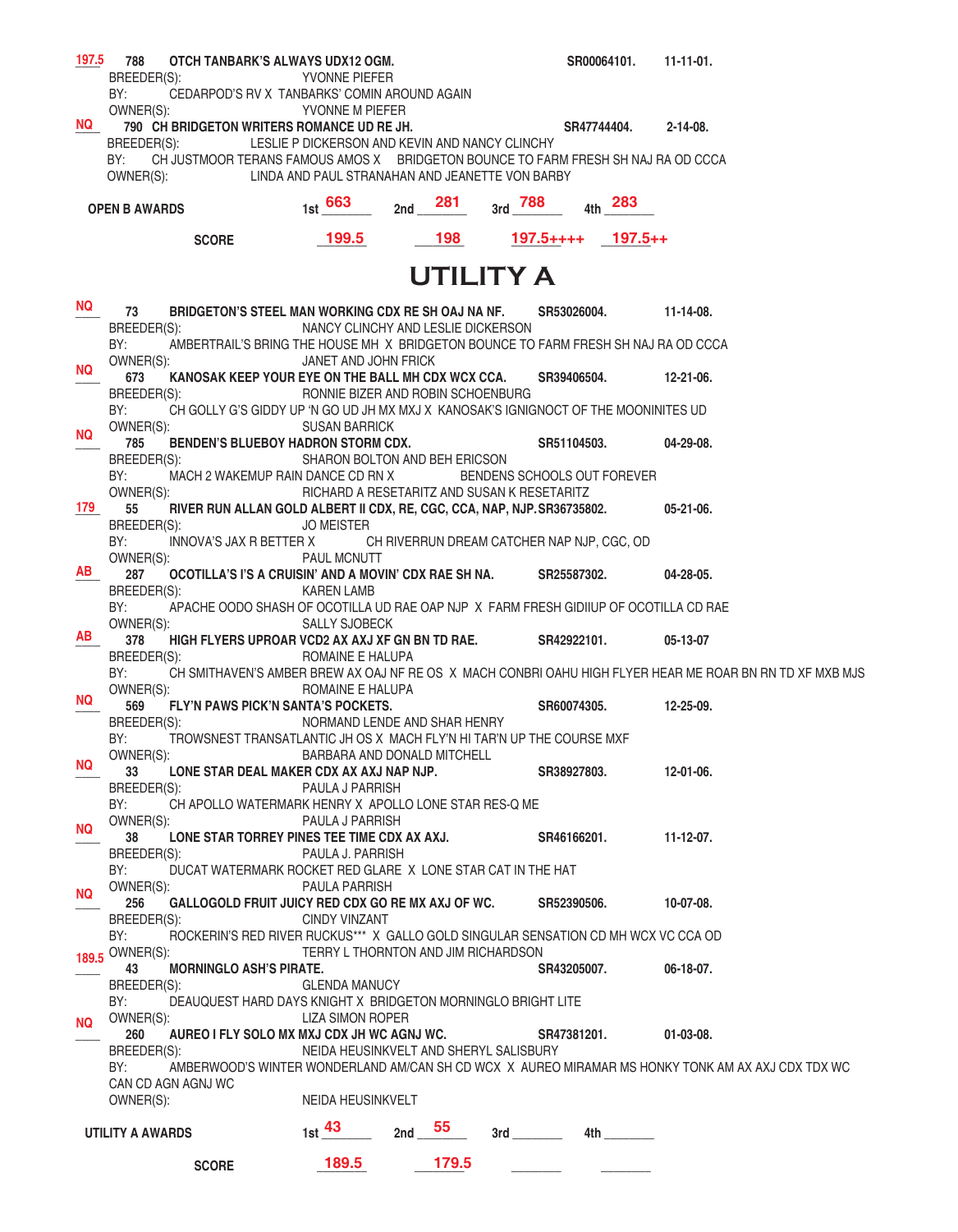### FRIDAY, OCTOBER 25, 2013 JUDGE: MR. JAMES J. HAM

# **OPEN A**

| <b>NQ</b> | SUNFIRE READY TO LAUNCH CD.<br>149<br>BREEDER(S):<br>BY:                                             | MICHAEL A BOOK AND BARBARA F BIEWER<br>CH SUNFIRE'S CAUSING A RIPPLE X SUNFIRE'S RAINIER LUX                                                                                                                                                                                                                                    | SR48860801.                                                                                                    | 03-05-08.             |
|-----------|------------------------------------------------------------------------------------------------------|---------------------------------------------------------------------------------------------------------------------------------------------------------------------------------------------------------------------------------------------------------------------------------------------------------------------------------|----------------------------------------------------------------------------------------------------------------|-----------------------|
| <b>AB</b> | OWNER(S):<br>159<br>BREEDER(S):<br>BY:<br>OWNER(S):                                                  | MICHAEL A BOOK AND NANCY DROUKAS<br>CH C-R GEMINI'S FIELD OF DREAMS CD JH RA OAP NJP WC CA CGC BN. SR62209402. 04-14-10.<br>RICHARD AND CANDI PEARCE AND JIM AND TRISH HARVEY<br>GCH RUSH HILL'S RUN'N AMUCK AT ABELARD OA OAJ AXP AJP NFP WC X GCH GOLDENTRIP GEMINI'S ABBEYROAD<br>DESTINY AND GIL MARTEL II AND CANDI PEARCE |                                                                                                                |                       |
| NQ I      | 187<br><b>COLTAN'S KING OF SONORA CD CGC.</b><br>BREEDER(S):                                         | KAREN SMITH                                                                                                                                                                                                                                                                                                                     | SR74079501-CAN.09-27-08.                                                                                       |                       |
|           | BY:<br>OWNER(S):                                                                                     | CH FYREGLO'S LIGHTS CAMERA ACTION X COLTAN'S BOLD AND BEAUTIFUL<br><b>ALLISON BOKITCH</b>                                                                                                                                                                                                                                       |                                                                                                                |                       |
| <b>AB</b> | 6<br><b>BRISTOLWOOD CAMPUS CAPER RE CD.</b><br>BREEDER(S):<br>BY:                                    | <b>MARCY SKIRVIN</b><br>CH FAERA'S BMOC X GOLD STARS SKYE MILES                                                                                                                                                                                                                                                                 | SR38395802.                                                                                                    | 10-24-06.             |
| 182.5     | OWNER(S):<br>MANOR'S ANAPOLIS CD BN GN RE JH WC.<br>31<br>BREEDER(S):<br>BY:                         | HARDRESS J. WALLER AND GERTRUDE G. WALLER<br>BRENDA RADCLIFFE AND JOHN RADCLIFFE<br>MANOR'S LANCELOT CD RAE X MANOR'S VICTORIA                                                                                                                                                                                                  | SR56845902.                                                                                                    | 06-02-09.             |
| <b>NQ</b> | OWNER(S):<br>157<br>BREEDER(S):<br>BY:                                                               | BRENDA RADCLIFFE AND PATRICIA INGRAM<br>GEMINI'S SEMPER FIDELIS CD GN RE JH XF MX MXJ WC CCA CA VC CGC MXB MJB.<br>CINDI METCALF AND BARBARA A TUCKER<br>CH SUNCHASE ULTRA-BRITE NOT X CH FALLCHASE MARKQUISE DIAMOND NAJ                                                                                                       |                                                                                                                | SR36083903. 03-03-06. |
| <b>NQ</b> | OWNER(S):<br>130                                                                                     | GIL AND DESTINY MARTEL II<br>AMIGOLD NEHI TO A GRASSHOPPER CD MH RA WCX CCA VC. SR54579005.                                                                                                                                                                                                                                     |                                                                                                                | $01-11-09.$           |
|           | BREEDER(S):<br>OWNER(S):                                                                             | TERRY LYNN THORTON<br>BY: OTCH RAGGEDY RUN JUST THE TICKET UDX4 MH TD RN WCX CCA OS VCX X AMIGOLD SKY HI IT'S ONLY MONEY RN SH NA NAJ WCX VC<br>TERRY L THORNTON AND JIM RICHARDSON                                                                                                                                             |                                                                                                                |                       |
| <b>NQ</b> | ROCKERIN CHEYENNE PEPPER CD JH WC.<br>148<br>BREEDER(S):                                             | <b>JOSEPH MCCANN</b>                                                                                                                                                                                                                                                                                                            | SR50473008. 05-05-08.                                                                                          |                       |
|           | BY:<br>OWNER(S):                                                                                     | ROCKERIN RED RIVER RUCKUS X ROCKERIN JOSEPHINE TASCHER<br>LONNIE VENABLE                                                                                                                                                                                                                                                        |                                                                                                                |                       |
| NQ DIA    | 678<br><b>HYEGOLD EZDAZ N MELOWKNIGHTS.</b><br>BREEDER(S):                                           | <b>BARB MARTIN</b>                                                                                                                                                                                                                                                                                                              | SN92916504.                                                                                                    | 11-05-02.             |
| 183.5     | BY:<br>OWNER(S):                                                                                     | CH HIGHMARK MIRASOL ONCE A KNIGHT VCD3 UDX3 JH MX MXJ X HYEGOLD ARIZONA TANGO BLUES TD JH AX NAP AXJ NJP<br>DANA MARQUART                                                                                                                                                                                                       |                                                                                                                |                       |
|           | 63<br>BREEDER(S):<br>BY:                                                                             | KYON JUSCOZ NORTHERN RENEGADE BN, CD, GN, RE, JH WC, CCA, NAP, NJP, NFP. SR48712401. 08-27-07.<br>KARIN KLOUMAN AND WALLY BARR<br>CH GRENADAIRS NORTHERN ALLIANCE X KYON'S MYTHICAL MAYHEM AT AON                                                                                                                               |                                                                                                                |                       |
|           | OWNER(S):                                                                                            | LYNDA S WILLIAMS                                                                                                                                                                                                                                                                                                                |                                                                                                                |                       |
|           | <b>OPEN A AWARDS</b>                                                                                 | 31<br>$1st$ 63<br>2nd                                                                                                                                                                                                                                                                                                           | 4th and the set of the set of the set of the set of the set of the set of the set of the set of the set of the |                       |
|           | <b>SCORE</b>                                                                                         | 183.5<br>182.5                                                                                                                                                                                                                                                                                                                  |                                                                                                                |                       |
|           |                                                                                                      | UTILITY B                                                                                                                                                                                                                                                                                                                       |                                                                                                                |                       |
| 198       | 17<br>BREEDER(S):<br>BY:<br>TANBARK'S TRUE GRIT X                                                    | OTCH TANBARK'S OAK GROVE CAESAR, UDX9, OGM, VER, RE.<br>YVONNE TOBEY-PIEFTER<br><b>TANBARK'S ENGLISH ROSE</b>                                                                                                                                                                                                                   | SR19349006.                                                                                                    | 07-25-04.             |
| 192       | OWNER(S):<br>79                                                                                      | <b>SUSAN KNOWLES</b><br>WINTERSET'S INDIAN HARVEST UDX TD RAE.                                                                                                                                                                                                                                                                  | SR59309706.                                                                                                    | $11 - 13 - 09.$       |
|           | BREEDER(S):<br>BY:<br>OWNER(S):                                                                      | NANCY M. EINWICH<br>AM/CAN GCH SHR UKC CH SHOR'LINE JETOCA HIGH SEAS ADVENTURE JH TD RA X EVERGREENS UNBRIDLED UDX TD RAE<br>NANCY M. EINWICH                                                                                                                                                                                   |                                                                                                                |                       |
| AB I      | 207<br>BENDEN'S XS CELEBRATION UD GN BN.<br>BREEDER(S):<br>BY:<br>AFC ROCERING RED RIVER RUCKUS MH X | BARBARA PETERSON AND SHARON AND STEVE BOLTON                                                                                                                                                                                                                                                                                    | SR56083303.<br>BENDEN'S SCHOOLS OUR FOREVER                                                                    | 12-02-08.             |
|           | OWNER(S):                                                                                            | BARBARA PETERSON AND SHARON AND STEVE BOLTON                                                                                                                                                                                                                                                                                    |                                                                                                                |                       |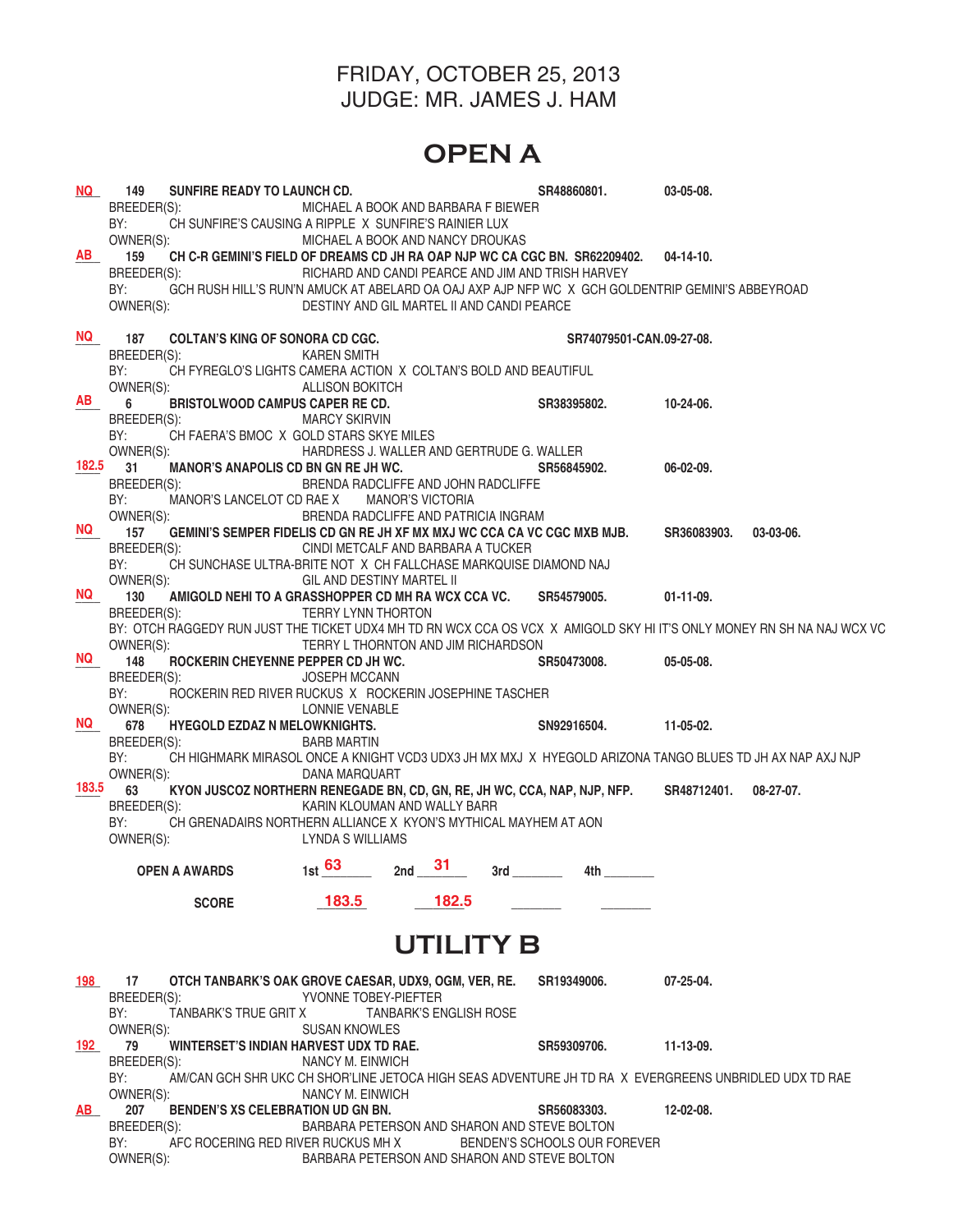| 197.5            | 281                                                                                                                             |                                                                                                             | OTCH SUNSPLASH NO FREE TIME UDX20 OGM RE OA OAJ NAP NJP. SR22932804.                                                                   |             | $01-01-05.$                             |  |  |
|------------------|---------------------------------------------------------------------------------------------------------------------------------|-------------------------------------------------------------------------------------------------------------|----------------------------------------------------------------------------------------------------------------------------------------|-------------|-----------------------------------------|--|--|
|                  | BREEDER(S):<br><b>SUSAN PILKERTON</b>                                                                                           |                                                                                                             |                                                                                                                                        |             |                                         |  |  |
|                  | BY:                                                                                                                             | OTCH FLASHPAWS FROZEN IN TIME UDX7 RE OA AJX OBHF OS X OTCH SUNFIRE'S GIFT OF FREEDOM UDX5 RN JH WC OBHF OD |                                                                                                                                        |             |                                         |  |  |
| 194              | OWNER(S):<br>283                                                                                                                |                                                                                                             | <b>HELEN SMITH</b><br>SUNSPLASH THUNDERSTRUCK UDX2 OM4.                                                                                |             |                                         |  |  |
|                  |                                                                                                                                 |                                                                                                             |                                                                                                                                        | SR60077102. | 12-03-09.                               |  |  |
|                  | BREEDER(S):<br>SUSAN AND ANDY PILKERTON<br>BY:<br>RIVER RANCH RUSTY SPEAKER CDX RA MH X OTCH SUNSPLASH ZEST FOR LIFE UDX OM1 RA |                                                                                                             |                                                                                                                                        |             |                                         |  |  |
|                  | OWNER(S):<br><b>HELEN SMITH</b>                                                                                                 |                                                                                                             |                                                                                                                                        |             |                                         |  |  |
| NQ               | 539                                                                                                                             | <b>HI-STAR WATCH ME SHINE.</b>                                                                              |                                                                                                                                        | SR56020805. | 03-29-09.                               |  |  |
|                  | BREEDER(S):                                                                                                                     |                                                                                                             | SALLY AND BRUCE SHERMAN                                                                                                                |             |                                         |  |  |
|                  | BY:                                                                                                                             |                                                                                                             | MACH3 WAKEM UP RAIN DANCE CD RN X OTCH MACH SUNSPALSH UTE STARTYOURENGIN UDX3                                                          |             |                                         |  |  |
|                  | OWNER(S):                                                                                                                       |                                                                                                             | <b>JOAN JUNG</b>                                                                                                                       |             |                                         |  |  |
|                  | $184.5$ 7                                                                                                                       |                                                                                                             | MACH AUREATE MAURGOLD MICAH'S MAGIC UD GO VER MXS MJG. SR38533406.                                                                     |             | 11-24-06.                               |  |  |
|                  | BREEDER(S):                                                                                                                     |                                                                                                             | ELINOR BRADT POSEY AND MAUREEN A. DABROSWSKI                                                                                           |             |                                         |  |  |
|                  | BY: MACH4 BREEZIE MICAH'S MASTERPIECE UDX4 GO MXC2 MXP MJP X MAURGOLD CLARK AUREATE NESSA UDX GN GO VER PCDX PUTD NA OAJ        |                                                                                                             |                                                                                                                                        |             |                                         |  |  |
| 197              | OWNER(S):<br>40                                                                                                                 |                                                                                                             | TOM JOHNS AND ELINOR BRADT POSEY AND MAUREEN A DABROWSKI                                                                               |             |                                         |  |  |
|                  | BREEDER(S):                                                                                                                     | <b>ARTHUR'S CASEY PICKME MACGUNDER.</b>                                                                     | LYLE SCHLUETER AND LORI SCHLUETER                                                                                                      | SR53873301. | $12 - 10 - 08$ .                        |  |  |
|                  | BY:                                                                                                                             |                                                                                                             | TOPBRASS MACK PUSH COMES TO SHOVE X RADIANT FLICKA BUTTERFLY Z KARCZEWSKICH SZUWAROW                                                   |             |                                         |  |  |
|                  | OWNER(S):                                                                                                                       |                                                                                                             | LAWRENCE G CROSS                                                                                                                       |             |                                         |  |  |
| <b>NQ</b>        | 57                                                                                                                              | <b>TANBARK'S TIME TO SHINE.</b>                                                                             |                                                                                                                                        | SR62736306. | $04 - 21 - 10$ .                        |  |  |
|                  | BREEDER(S):                                                                                                                     |                                                                                                             | YVONNE M PIEFER                                                                                                                        |             |                                         |  |  |
|                  | BY:                                                                                                                             |                                                                                                             | OTCH SUNSPLAST NO FREE TIME UDX10 OM7 RE OA OAJ NAP NJP X TANBARK'S HERE COMES THE SUN                                                 |             |                                         |  |  |
|                  | OWNER(S):                                                                                                                       |                                                                                                             | <b>JUDY DESHONG</b>                                                                                                                    |             |                                         |  |  |
|                  | 194.5 64                                                                                                                        |                                                                                                             | OTCH MACH SUNSLPASH UTE STARTYOURENGIN UDX5 OM5 RE MXG MJG NAP OF OBHF ADHF OD. SR22932803.                                            |             | $01-01-05.$                             |  |  |
|                  | BREEDER(S):                                                                                                                     |                                                                                                             | SUSAN AND ANDY PILKERTON                                                                                                               |             |                                         |  |  |
|                  | BY:<br>OWNER(S):                                                                                                                |                                                                                                             | OTCH FLASHPAWS FROZEN IN TIME UDX7 RE OA AJX OBHF OS X OTCH SUNFIRE'S GIFT OF FREEDOM UDX5 RN JH WC OBHF OD<br>SALLY AND BRUCE SHERMAN |             |                                         |  |  |
| 199 —            | 66                                                                                                                              |                                                                                                             | HI-STAR SHINE THE LIGHT UD OMI GO RN MX MXJ NF.                                                                                        | SR56020806. | $03-29-09.$                             |  |  |
|                  | BREEDER(S):                                                                                                                     |                                                                                                             | SALLY AND BRUCE SHERMAN                                                                                                                |             |                                         |  |  |
|                  | BY:                                                                                                                             |                                                                                                             | MACH4 WAKEMUP RAIN DANCE CD RA MXB2 MJG2 AXP MJP2 ADHF OS X OTCH MACH SUNSPLACH UTE STARTYOURENGINE                                    |             |                                         |  |  |
|                  |                                                                                                                                 | UDX5 OM5 RE MXG MJG NAP OF OBHF ADHF OD                                                                     |                                                                                                                                        |             |                                         |  |  |
|                  | OWNER(S):                                                                                                                       |                                                                                                             | SALLY AND BRUCE SHERMAN                                                                                                                |             |                                         |  |  |
| <b>NQ</b>        | 80                                                                                                                              |                                                                                                             | MACH HIGH TIMES ON THE KYMIN UDX OM1 BN GN RE JH MXS MJS OF T2B2 WCX ADHF VCX CCA.   SR42429109.                                       |             | $05-18-07.$                             |  |  |
|                  | BREEDER(S):<br>BY:                                                                                                              |                                                                                                             | NANCY MINER AND JOHN MINER                                                                                                             |             |                                         |  |  |
|                  | OWNER(S):                                                                                                                       |                                                                                                             | HIGH TIMES HOT SHOT HAWKINS MH OS X HIGH TIMES GOOD GOLLY MISS MOLLY MH WCX OD<br>GARY TUNER AND LAURA TURNER                          |             |                                         |  |  |
| NQ <sub>10</sub> | 88                                                                                                                              | <b>EVERGREENS OCEAN BREEZE UD RAE.</b>                                                                      |                                                                                                                                        | SR44161102. | $07-21-07$ .                            |  |  |
|                  | BREEDER(S):                                                                                                                     |                                                                                                             | ROCHELLE ANDONIAN AND ED ANDONIAN                                                                                                      |             |                                         |  |  |
|                  | BY:                                                                                                                             |                                                                                                             | CH EVERGREENS HOW DO U LIKE ME NOW X CH EVERGREENS THE WAY U LOVE ME                                                                   |             |                                         |  |  |
|                  | OWNER(S):                                                                                                                       |                                                                                                             | NANCY M EINWICH                                                                                                                        |             |                                         |  |  |
| <b>NQ</b>        |                                                                                                                                 | 117 TANBARK'S LONE STAR UD SH.                                                                              |                                                                                                                                        | SR62736305. | $04 - 21 - 10$ .                        |  |  |
|                  | BREEDER(S):                                                                                                                     |                                                                                                             | <b>YVONNE PIEFER</b>                                                                                                                   |             |                                         |  |  |
|                  | BY:<br>OWNER(S):                                                                                                                |                                                                                                             | OTCH SUNSPLASH NO FREE TIME UDX21 OGM X TANBARK'S HERE COMES THE SUN                                                                   |             |                                         |  |  |
| <b>NQ</b>        | 200                                                                                                                             |                                                                                                             | <b>MARY BETH TRAVIS</b><br>OTCH CH DOCMAR WESTMARCH DENIM JEANS UDX3 OM7 VER RE AX AXJ JH.                                             |             | <b>SR33736004.</b><br>$04 - 21 - 06$ .  |  |  |
|                  | BREEDER(S):                                                                                                                     |                                                                                                             | JANE DOCTER AND BONNIE WAKELY                                                                                                          |             |                                         |  |  |
|                  | BY:                                                                                                                             |                                                                                                             | CH DÉJÀ VU'S AIR PHARE MILES X CH DAKOTA DOCMAR'S MANDALAY BAY                                                                         |             |                                         |  |  |
|                  | OWNER(S):                                                                                                                       |                                                                                                             | <b>JUDY SUPER</b>                                                                                                                      |             |                                         |  |  |
| 197              | 305                                                                                                                             |                                                                                                             | OTCH DAL-RHE'S SUNFIRE TITANIUM UDX16 RAE TD NJP OGM.                                                                                  | SR20647704. | 08-23-04.                               |  |  |
|                  | BREEDER(S):                                                                                                                     |                                                                                                             | <b>DENISE BABCOCK</b>                                                                                                                  |             |                                         |  |  |
|                  | BY:                                                                                                                             |                                                                                                             | OTCH MACH SUNFIRE'S UNDENIABLE MH UDX X DUCKBUSTER'S TOPBRASS KICKASS JH                                                               |             |                                         |  |  |
| 190.5            | OWNER(S):<br>312                                                                                                                |                                                                                                             | MICHELLE MEYER<br>GCH CH PASSION'S NATURAL WOMAN UD JH.                                                                                | SR55142401. | $03-12-09.$                             |  |  |
|                  | BREEDER(S):                                                                                                                     |                                                                                                             | <b>HEIKE STROUP</b>                                                                                                                    |             |                                         |  |  |
|                  | BY:                                                                                                                             |                                                                                                             | GCH CH GANGWAY'S SUV X PASSION'A ALL I WANNA DO                                                                                        |             |                                         |  |  |
|                  | OWNER(S):                                                                                                                       |                                                                                                             | <b>HEIKE STROUP</b>                                                                                                                    |             |                                         |  |  |
| NQ               | 356                                                                                                                             |                                                                                                             | MACH CASHMERE'S DREAM WEAVER UD MX MXJ.                                                                                                | SR50464701. | $05-19-08.$                             |  |  |
|                  | BREEDER(S):                                                                                                                     |                                                                                                             | <b>LORI COPSEY</b>                                                                                                                     |             |                                         |  |  |
|                  | BY:                                                                                                                             |                                                                                                             | OTCH MACH9 COPPERTOP'S LIVE WIRE UDX MH TDX X                                                                                          |             | MACH RUMOURS THAT Z'AMORE UDX MX MXJ XF |  |  |
|                  | OWNER(S):                                                                                                                       |                                                                                                             | LORI COPSEY                                                                                                                            |             |                                         |  |  |
| 194              | 453<br>BREEDER(S):                                                                                                              |                                                                                                             | SUNSPLASH BLITZ IS ON UDX, VER, SH, WCX, CCA.                                                                                          | SR60077101. | 12-03-09.                               |  |  |
|                  | BY:                                                                                                                             |                                                                                                             | SUSAN AND ANDY PILKERTON<br>RIVER RANCH RUSTY SPEAKER CDX MH RA WCX X OTCH SUNSPLASH ZEST FOR LIFE IDX OM2 RA OBHF                     |             |                                         |  |  |
|                  | OWNER(S):                                                                                                                       |                                                                                                             | SUSAN AND ANDY PILKERTON                                                                                                               |             |                                         |  |  |
| 197              | 663                                                                                                                             | OTCH TANBARK'S READY SET GO UDX2 OM5.                                                                       |                                                                                                                                        | SR32837001. | $11 - 15 - 05$ .                        |  |  |
|                  | BREEDER(S):                                                                                                                     |                                                                                                             | YVONNE M PIEFER                                                                                                                        |             |                                         |  |  |
|                  | BY:                                                                                                                             |                                                                                                             | AFC ROSEHILL'S MR. SPEAKER MH TANBARK'S IMAGINE THAT UD                                                                                |             |                                         |  |  |
|                  | OWNER(S):                                                                                                                       |                                                                                                             | YVONNE M PIEFER                                                                                                                        |             |                                         |  |  |